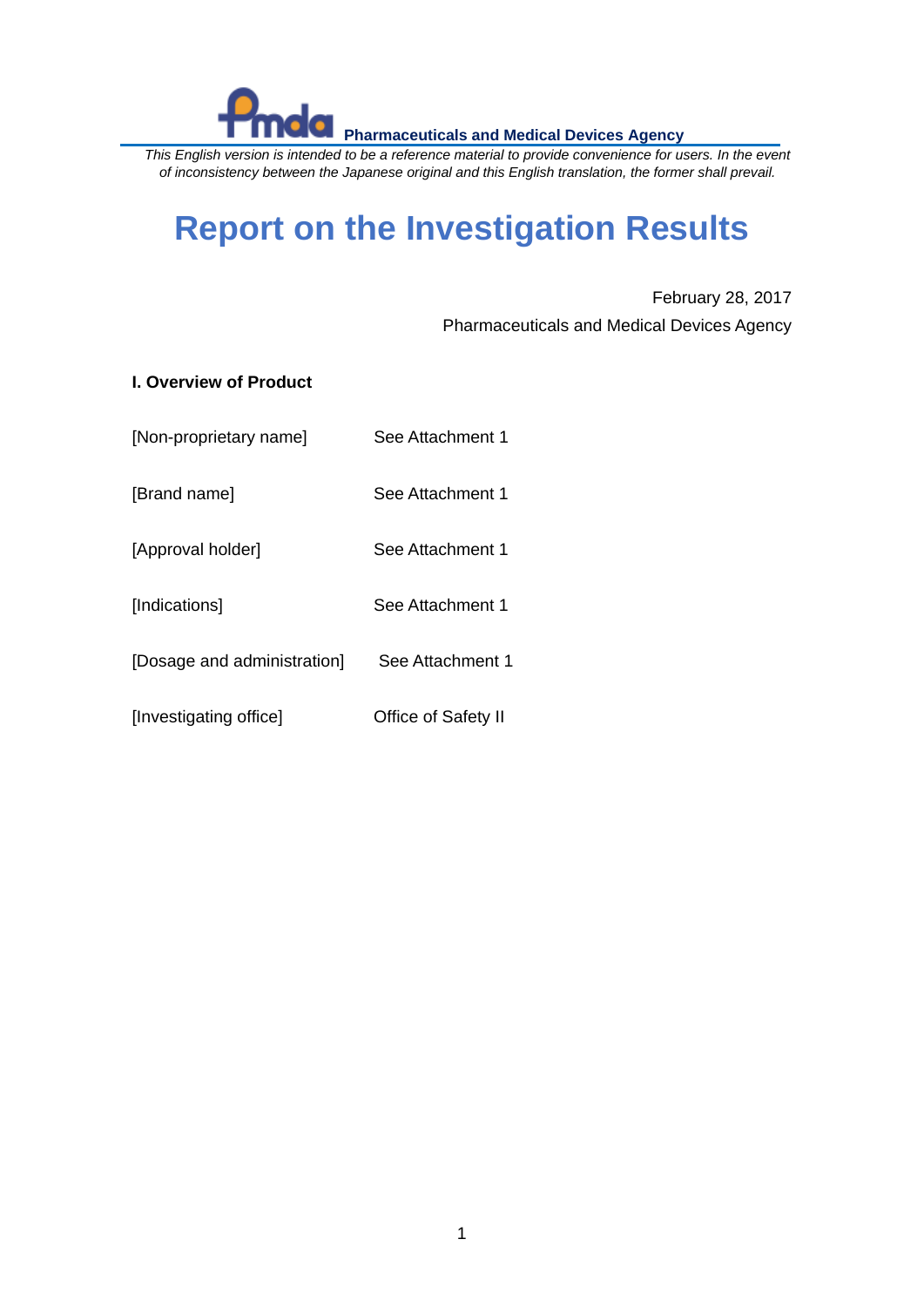

*This English version is intended to be a reference material to provide convenience for users. In the event of inconsistency between the Japanese original and this English translation, the former shall prevail.*

#### **II. Background of the investigation**

#### **1. Status in Japan**

Hypnotics and anxiolytics are prescribed by various specialties and widely used in clinical practice. In particular, benzodiazepine (BZ) receptor agonists, which act on BZ receptors, bind to gamma-aminobutyric acid  $(GABA)_A-BZ$  receptor complex and enhance the function of GABA<sub>A</sub> receptors. This promotes neurotransmission of inhibitory systems and demonstrates hypnotic/sedative effects, anxiolytic effects, muscle relaxant effects, and antispasmodic effects. Since the approval of chlordiazepoxide in March 1961, many BZ receptor agonists have been approved as hypnotics and anxiolytics.

Currently, hypnotics and anxiolytics are causative agents of drug-related disorders such as drug dependence in Japanese clinical practice. Hypnotics and anxiolitics that rank high in causative agents are BZ receptor agonists for which high frequencies of high doses and multidrug prescriptions have been reported (Japanese Journal of Clinical Psychopharmacology 2013; 16(6): 803-812, Modern Physician 2014; 34(6): 653-656, etc.). In addition, the International Narcotics Control Board (INCB), one of the organizations of the United Nations, indicated in their 2010 "Special Report: Availability of Internationally Controlled Drugs: Ensuring Adequate Access for Medical and Scientific Purpose" that Japan has a high consumption level of BZ drugs compared to other Asian countries and that the high consumption levels may reflect the large elderly population as well as inappropriate prescription patterns and associated abuse (Report of International Narcotics Control Board for 2010. suppl.1, 2010, 40).

Based on these circumstances, the Ministry of Health, Labour and Welfare (MHLW) has implemented a demerit point system in medical fees when administering 3 or more drugs etc., in the FY 2012 and FY 2014 revisions of health insurance medical fees in order to enforce proper prescription of hypnotics and anxiolytics. Furthermore, given that risk of abuse was confirmed for zopiclone and etizolam, the MHLW revised the "Cabinet Order specifying narcotics, narcotic plants, psychotropics, and narcotics/psychotropics raw materials," and issued a ministerial announcement stating that the maximum duration of treatment would be 30 days (MHLW Ministerial Announcement No. 365 dated October 13, 2016) in addition to newly specifying these drugs as psychotropics (third-class psychotropics) (Cabinet Order No. 306 dated September 14, 2016).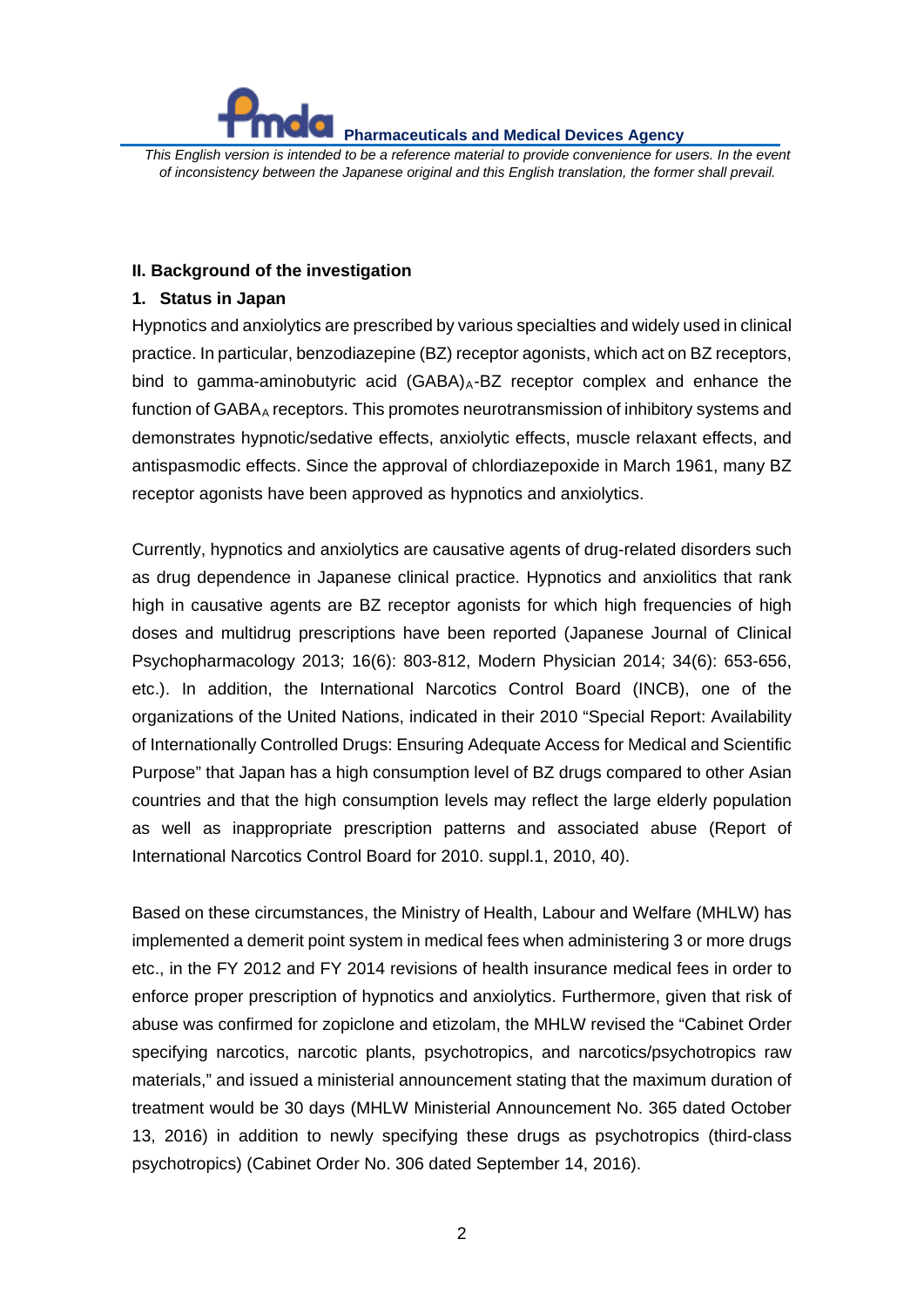

*This English version is intended to be a reference material to provide convenience for users. In the event of inconsistency between the Japanese original and this English translation, the former shall prevail.*

Precautions in the package insert are mostly related to dependence in connection with high doses and continuous administration stated in the Precautions section. Dependence on BZ receptor agonists has been frequently reported overseas since the beginning of the 1960s. A majority of such reports are on the onset of withdrawal symptoms during large doses and long-term use. The idea is that dependence sets in only when administering a large dose over a long period of time to patients who are predisposed to become dependent (The Journal of Practical Pharmacy 2015; 66(12): 2949-2954). The Japanese precautions are thought to be based on this idea. However, perception toward dependence on BZ receptor agonists changed in the 1980s, and it has been gradually accepted that dependence due to medical use, rather than abuse or non-medical use, is the core problem (The Journal of Practical Pharmacy2015; 66(12): 2949-2954).

Given these circumstances, on January 26, 2017, the Safety Division of the Pharmaceutical Safety and Environmental Health Bureau at MHLW requested the Pharmaceuticals and Medical Devices Agency (PMDA) to conduct investigations on safety issues such as dependence for hypnotics/sedatives (drugs indicated for either "insomnia" or "sleep disorder"), anxiolytics, and antiepileptics, which include "dependence," "drug dependence," or "withdrawal symptoms" (excluding transplacental) as adverse drug reactions (ADRs) in the precautions of the package inserts. Based on this request, PMDA conducted investigations on the safety regarding dependence of the drugs subject to investigation and considered whether there was a need to revise their package inserts.

Moreover, PMDA has held an Expert Discussion as part of the investigations. The expert advisors for the Expert Discussion were nominated based on their declarations etc., concerning the drugs subject to investigation, and in accordance with the "Rules for Convening Expert Discussions, etc., by Pharmaceuticals and Medical Devices Agency" (PMDA Administrative Rule No. 8/2008 dated December 25, 2008).

#### **2. Status overseas**

In order to deliberate precautions for proper use related to dependence associated with medical use, limitations, or recommendations on the duration of prescription imposed by regulatory agencies overseas were confirmed.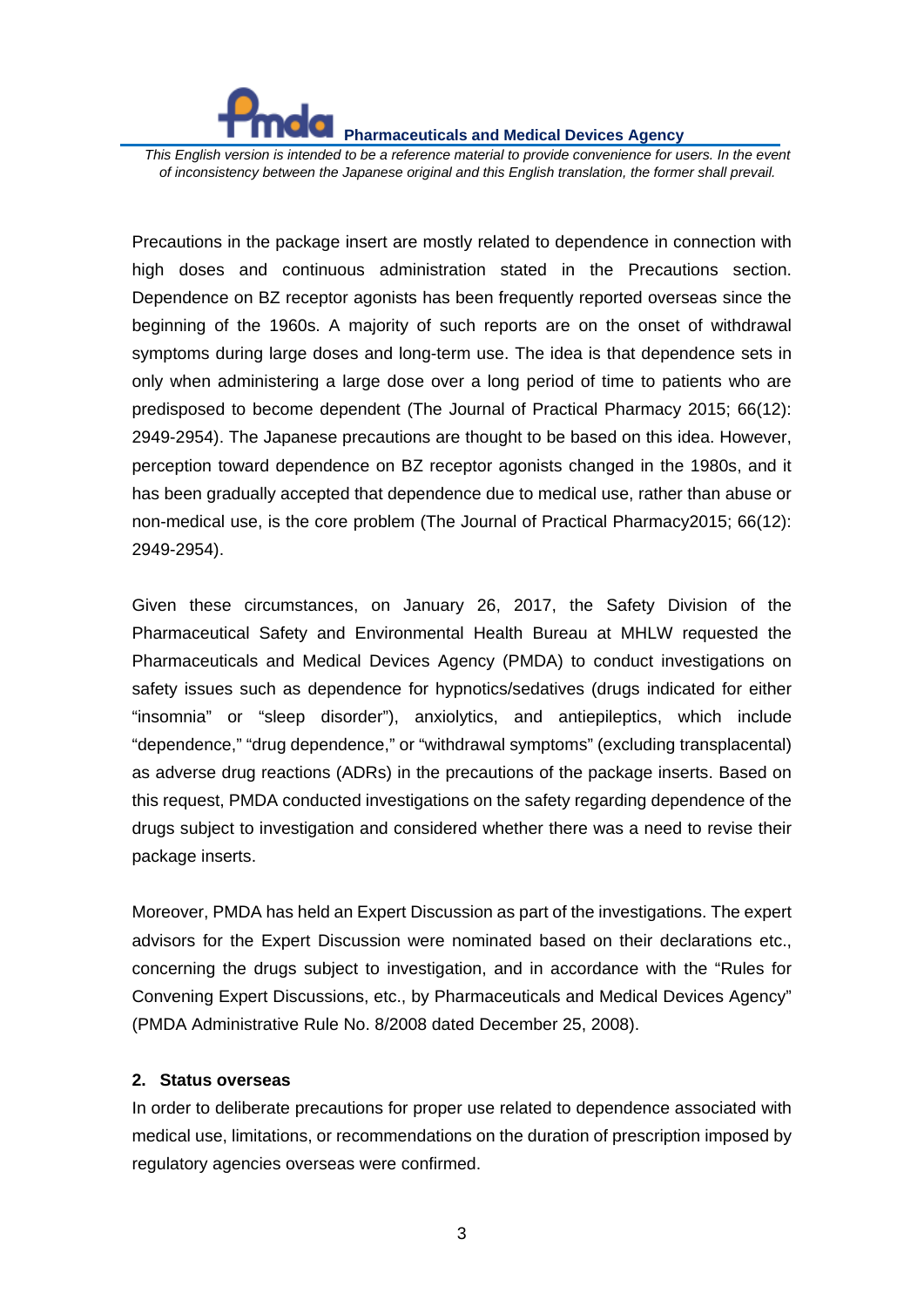*This English version is intended to be a reference material to provide convenience for users. In the event of inconsistency between the Japanese original and this English translation, the former shall prevail.*

The United Kingdom has been concerned about the risks of drug dependence and withdrawal symptoms due to long-term use of BZ since the 1980s.The committee on the safety of medicines, Medicines and Healthcare products Regulatory Agency (MHRA), limited the use of BZ to short-term relief (2–4 weeks only) of severe anxiety in 1988[1.](#page-3-0) In July 2011, MHRA issued reminders to healthcare professionals that the maximum duration of treatment should be 4 weeks including the dose-tapering phase<sup>[2](#page-3-1)</sup>.

In France, L'Agencenationale de sécurité du médicamentet des produits de santé (ANSM: The National Agency for the Safety of Medicines and Health Products) announced action plans in September 2012 to decrease misuse of BZ. The plan limits continued the use of BZ to a maximum of 4 weeks for insomnia treatment and 12 weeks for anxiety treatment<sup>3</sup>.

In Canada, Health Canada published a book on the use of BZ in 1982. The book recommends that the duration of treatment be 1 to 2 weeks as the anxiolytic effects of BZ cannot be expected when administration exceeds 2 to 4 weeks. On the other hand, based on various study results regarding dependence on BZ, dependence on diazepam is estimated to occur anywhere from 2 weeks to [4](#page-3-3) months after initial use<sup>4</sup>.

In Denmark, the National Health Board announced guidance on the prescription of addictive drugs that recommends that BZ be prescribed for 1 to 2 weeks for insomnia treatment and 4 weeks for anxiety treatment<sup>[5](#page-3-4)</sup>.

#### **III. Investigation by PMDA**

#### **1. Accumulated adverse drug reaction reports in Japan**

<sup>1</sup> MHRA HP: Current Problems in Pharmacovigilance: Number 21 (pages 1-4) January 1988  $\ddot{\phantom{a}}$ 

<span id="page-3-1"></span><span id="page-3-0"></span><sup>2</sup> MHRA HP: Addiction to benzodiazepines and codeine

<span id="page-3-2"></span><sup>3</sup> ANSM HP: Plan d'actions de l'ANSMvisant à réduire le mésusage des benzodiazépines - Point d'information

<span id="page-3-3"></span><sup>&</sup>lt;sup>4</sup> Authority of The Minister of National Health and Welfare, The Effects of Tranquillization: Benzodiazepine Use in Canada, 1982

<span id="page-3-4"></span><sup>5</sup> Danish Health HP: Vejledning om ordination afafhængighedsskabendelægemidlerog om substitutionsbehandlingafpersoner med opioidafhængighed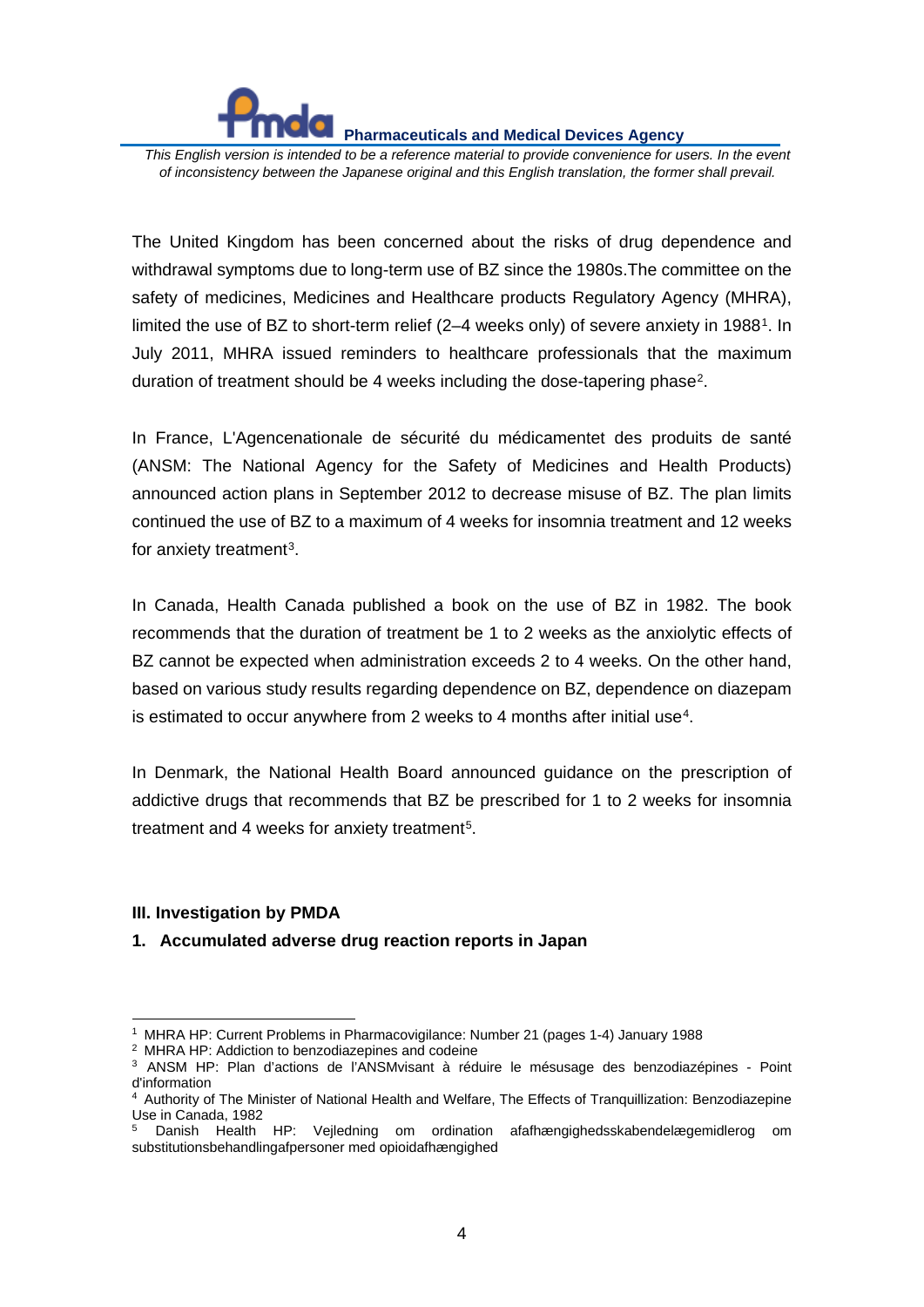

-

**Pharmaceuticals and Medical Devices Agency** 

*This English version is intended to be a reference material to provide convenience for users. In the event of inconsistency between the Japanese original and this English translation, the former shall prevail.*

The number of reported serious and non-serious ADRs in Japan related to dependence and withdrawal symptoms, etc.<sup>[6](#page-4-0)</sup>(hereinafter referred to as dependence-related events) obtained by the marketing authorization holders (MAH) of each investigated drug since launch to June 30, 2016, is as noted in Attachment 2.

Of the drugs subject to investigation, ingredients for which 50 or more dependencerelated events were reported include etizolam with 720 events in 695 cases, alprazolam with 179 events in 171 cases, triazolam with 163 events in 158 cases, zolpidem tartrate with 129 events in 126 cases, clotiazepam with 121 events in 118 cases, and ethyl loflazepate with 74 events in 64 cases, all of which are BZ receptor agonists. Reports of dependence-related events were limited for barbiturates (BA) and non-BA drugs, and even the most frequently reported ingredient, pentobarbital calcium, only had 17 events in 15 cases.

Since regulatory agencies overseas have established recommended durations for treatment based on the efficacy and risk of developing dependence (refer to "2. Status overseas" section), the ADR reports in Japan were compared for treatment duration within 14 days and for longer than 14 days. Of the 473 cases administered the approved daily dose of the drugs subject to investigation (excluding cases for which the daily dose was unknown) in total, 116 cases had a clear treatment duration. Of these, 15 cases had a treatment duration within 14 days, whereas the remaining 101 cases had a treatment duration of longer than 14 days.

On the other hand, of the 442 cases administered a higher-than-approved daily dose (excluding cases for which the daily dose was unknown) in total, 54 cases had a clear treatment duration. Of these, 41 cases had a treatment duration within 14 days, and the remaining 13 cases had a treatment duration for longer than 14 days. Furthermore, of the 442 cases administered a higher-than-approved dose, 369 cases included PT "intentional overdose" and "intentional product misuse."

<span id="page-4-0"></span><sup>6</sup> Of the events related to "dependence" and "withdrawal syndrome" in the "drug abuse, dependence and withdrawal (narrow spectrum)" and preferred term (PT) of the standardized Medical Dictionary for Regulatory Activities (MedDRA) query (SMQ) of MedDRA, events excluding cases in which route of administration was "transplacental"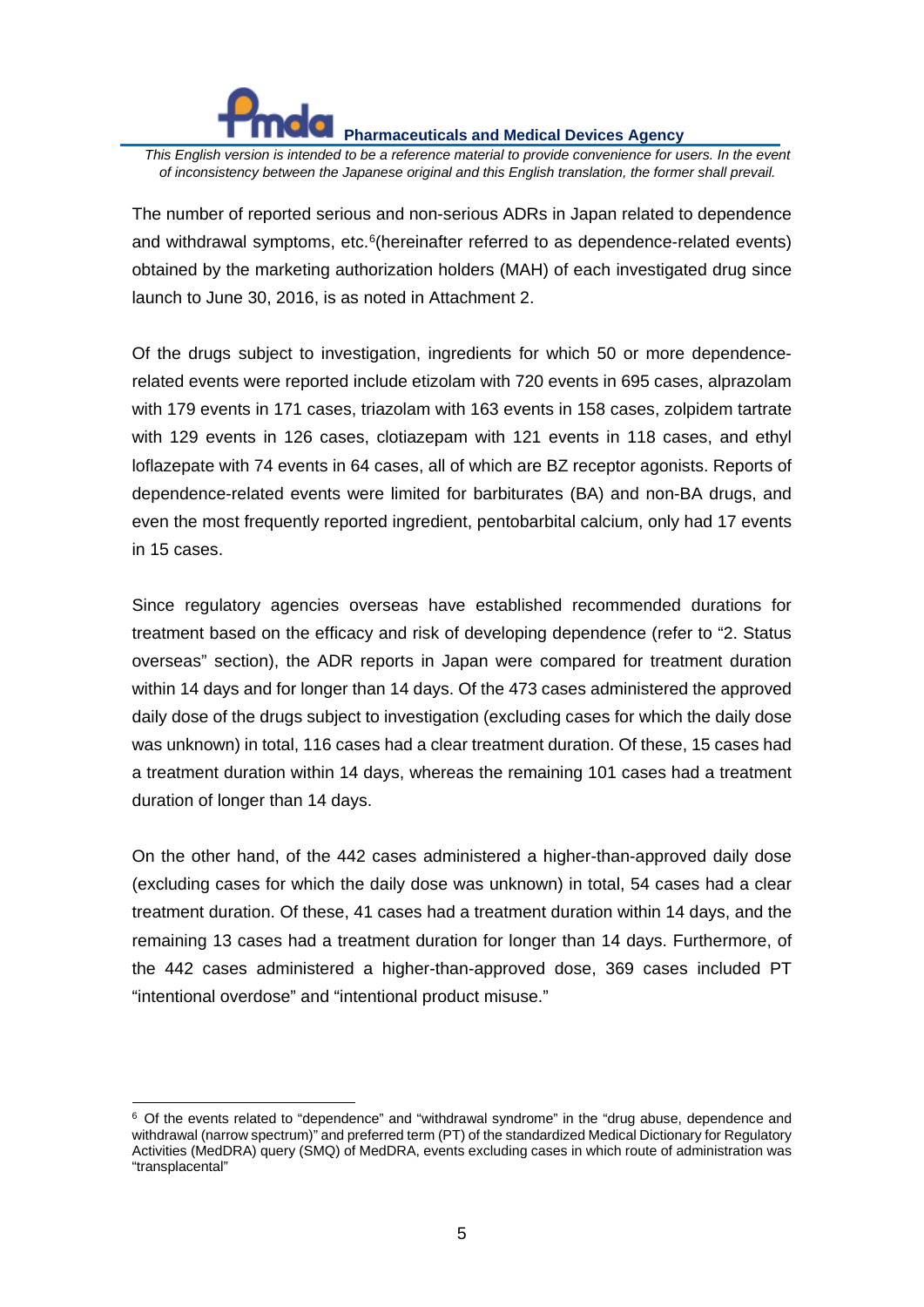

*This English version is intended to be a reference material to provide convenience for users. In the event of inconsistency between the Japanese original and this English translation, the former shall prevail.*

# **2. Reviews and Japanese Guidelines on Dependence and Withdrawal Symptoms, etc.**

#### **2.1 Reviews**

 $\overline{a}$ 

Reviews describe dependence and withdrawal symptoms, etc., as follows.

#### **Japanese Journal of Psychiatric Treatment 2013; 28: 232-236[7](#page-5-0)**

Therapeutic dose dependence with the use of BZ receptor agonists is described as "a clinical condition where the primary disease has improved but the patient has difficulty in stopping the drug as rebound phenomena or withdrawal symptoms occur when administration is discontinued." The most important factor in the development of dependence is long-term use. When these drugs are used in the long term, dependence develops, and when dependence develops, withdrawal symptoms occur when the drug is decreased or discontinued. Withdrawal symptoms make discontinuation difficult, leading to longer-term use. Factors for long-term use include the use of high doses and combination therapy with multiple drugs. Combination therapy with multiple drugs inevitably leads to high doses, and given that discontinuation of high doses tends to cause withdrawal symptoms, it is likely to be used long-term. Withdrawal symptoms of BZ receptor agonists that are widely recognized include insomnia, anxiety, dysphoria, irritability, tremor, headache, and nausea/vomiting. These are the symptoms that require the use of BZ receptor agonists to treat as well, and it is difficult to distinguish between withdrawal symptoms and relapse of the primary disease.

#### **The Journal of Practical Pharmacy 2015; 66(12): 3003-3007[8](#page-5-1)**

Withdrawal symptoms of BZ receptor agonists occur at high frequencies in the long-term use if very mild ones are included. On the other hand, withdrawal associated with 2 or more symptoms only occurs in approximately 20% of patients administered BZ receptor agonists. Furthermore, withdrawal symptoms are not detected in short-term clinical trials for a 2-week period. In clinical research, withdrawal symptoms of BZ receptor agonists tend to be evaluated using self-completion assessment scales such as Benzodiazepine Dependence Self-Report Questionnaire (Bendep-SRQ). Research using these scales may have failed to detect very mild withdrawal symptoms.

<span id="page-5-0"></span><sup>7</sup> Ken Inada, Treatment of therapeutic dose dependence on benzodiazepine, Japanese Journal of Psychiatric Treatment 2013; 28: 232-236

<span id="page-5-1"></span> $8$  Ken Inada, Points determining BzRAs dependence, The Journal of Practical Pharmacy 2015; 66(12): 3003-3007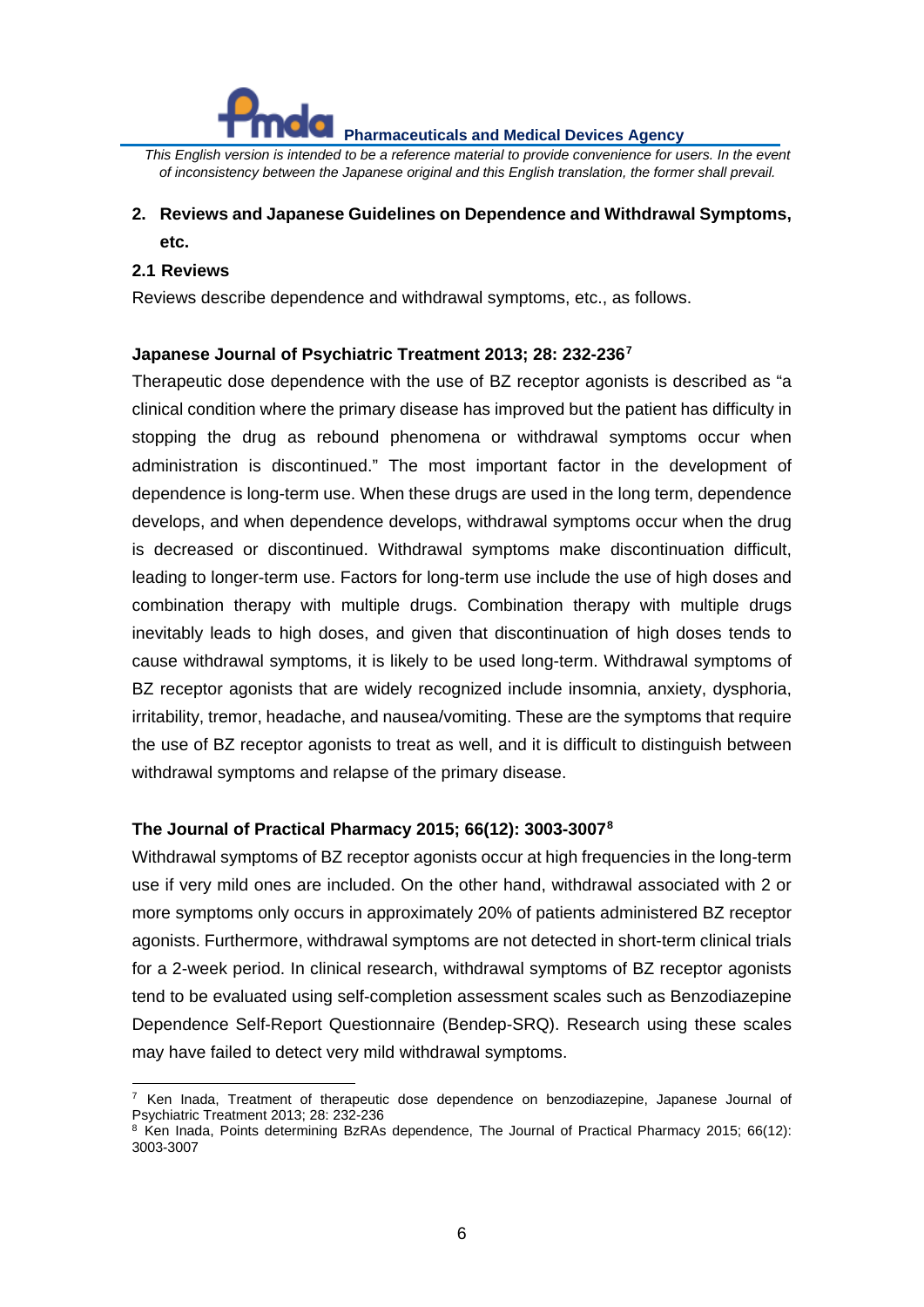*This English version is intended to be a reference material to provide convenience for users. In the event of inconsistency between the Japanese original and this English translation, the former shall prevail.*

#### **Japanese Journal of Geriatric Psychiatry 2013; 24(8): 763-771[9](#page-6-0)**

BZ receptor agonists bind to the GABA<sub>A</sub> receptor  $\alpha$ 1 subunit of GABA interneuron, which suppresses dopaminergic neurons in the ventral tegmental area and thereby decreases GABA release, which leads to activation as a result of disinhibition and dopaminergic neurons projected to the nucleus accumbens causing dependence on BZ receptor agonists.

#### **The Journal of Practical Pharmacy 2015; 66(12): 2949-2954[10](#page-6-1)**

The drug safety committee of MHRA in the United Kingdom clearly stated in 1988 that "there is no epidemiological evidence demonstrating a closer link to development of dependence or occurrence of withdrawal symptoms for specific BZ receptor agonists than other BZ receptor agonists" and that there is a comparable possibility of dependence developing with all types of BZ receptor agonists. The agency has also released statements regarding their proper use such as "use of BZ receptor agonists must be limited to short-term relief" and "dosage of BZ receptor agonists should be gradually decreased."

#### **Progress in Medicine 2007; 27(10): 131-140[11](#page-6-2)**

-

Tofisopam has nitrogen atoms in the 2nd and 3rd loci of the diazepine ring, whereas BZ anxiolytics represented by diazepam have nitrogen atoms in the 1st and 4th loci. These differences in molecular structure are thought to cause a difference in the pharmacological effect/clinical efficacy between BZ anxiolytics and tofisopam.

Dependence-related acute central nervous system effect, as seen when BA or many BZ anxiolytics are administered, is not found when large doses of tofisopam are administered to rhesus monkeys. Occurrence of withdrawal symptoms after long-term administration of BZ anxiolytics is thought to be a result of the long-term binding of BZ anxiolytics to BZ receptors, and it is considered that dependence is not found with tofisopam that does not bind to BZ receptors.

<span id="page-6-0"></span><sup>9</sup> Ryo Fukatsu, et al, Are anxiolytics ineffective for elderly dementia patients, Japanese Journal of Geriatric Psychiatry 2013; 24(8): 763-771

<span id="page-6-1"></span><sup>&</sup>lt;sup>10</sup> Keiichiro Tsuji, Osamu Tajima, BzRAs past/present/future, The Journal of Practical Pharmacy 2015; 66(12): 2949-2954

<span id="page-6-2"></span><sup>&</sup>lt;sup>11</sup>Sueharu Tsutsui, The basics and clinical use of autonomic modulator Tofisopam (tofisopam, Grandaxin<sup>TM</sup>), Progress in Medicine 2007; 27(10): 131-140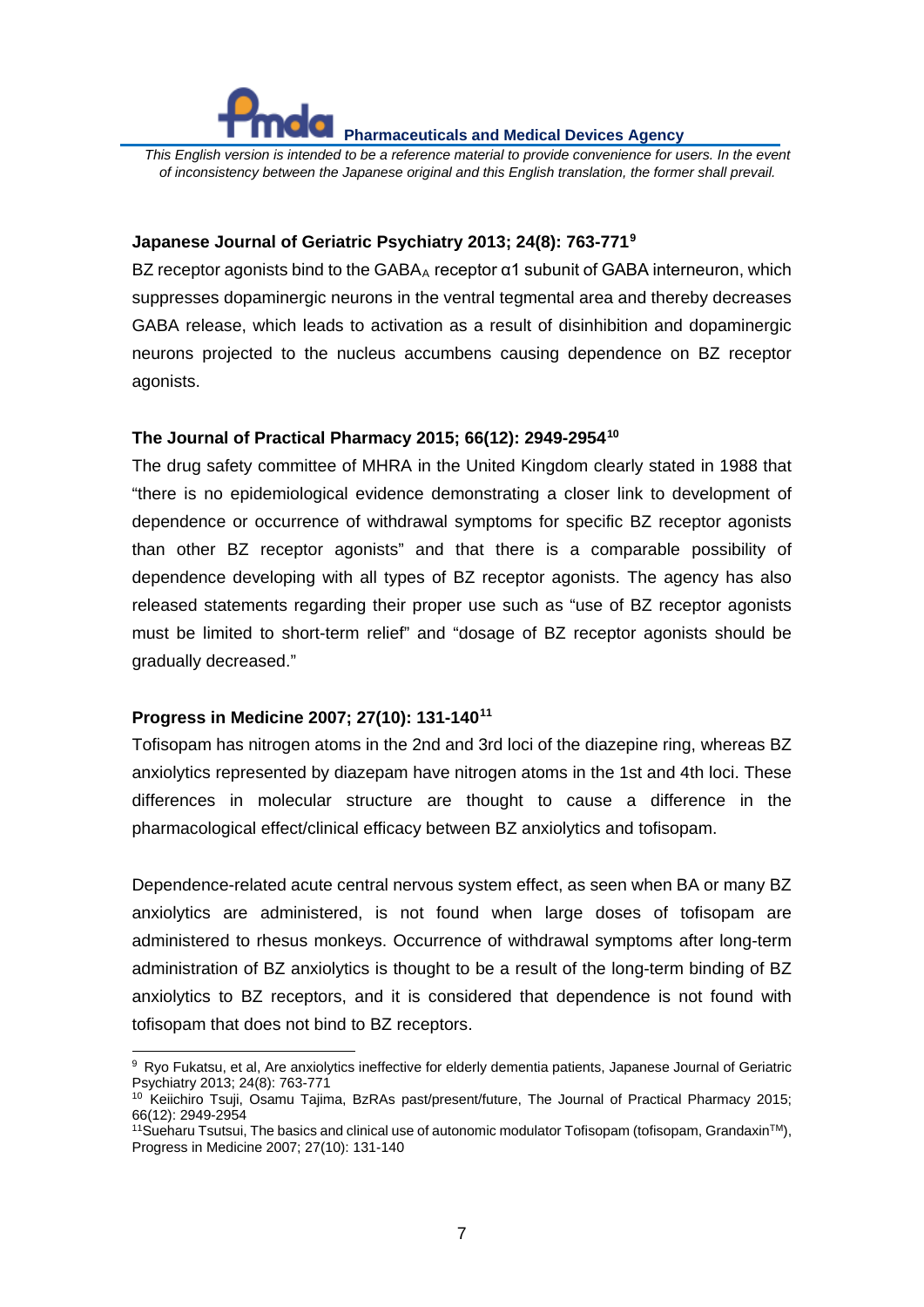

*This English version is intended to be a reference material to provide convenience for users. In the event of inconsistency between the Japanese original and this English translation, the former shall prevail.*

#### **Japanese Journal of Clinical Medicine 2009; 67(8): 1585-1589[12](#page-7-0)**

BA hypnotics have a narrow window between therapeutic dose and addictive dose (i.e., therapeutic window), and tolerance develops in a relatively short time requiring increased doses to gain the same hypnotic effects. Development of tolerance further narrows the therapeutic window and increases the risk. In addition, BA hypnotics are associated with both psychological and physical dependence. Psychological dependence develops at a relatively early stage and causes abuse or overdose. As a result of overdose, neurological symptoms occur, such as gait disturbance, dyslalia, nystagmus, coordination impairment, muscular weakness, hyporeflexia, flapping tremor-like involuntary movements, and disturbed consciousness as well as psychological symptoms such as emotional instability, irritability, aggression, hallucination/delusion, and a confusional state. Moreover, overdose could cause respiratory depression or shock, which results in death eventually. Withdrawal symptoms occur if the drug is rapidly withdrawn when physical dependence has developed.

#### **NEW Pharmacology; 6: 348-350[13](#page-7-1)**

Tolerance (tolerance develops with prolonged use and patients are unable to sleep unless administered a higher dose compared with the initial dose. There are metabolic tolerance caused by the acceleration of metabolic degradation induced by liver drug metabolizing enzymes and functional tolerance caused by a decrease in the sensitivity of neurons), and dependence (not only patients require a high dose of the drug during the night, they become anxious to take the drug during the day as well. Physical dependence as well as psychological dependence develop, causing withdrawal symptoms when prolonged use is suddenly discontinued) are adverse reactions of BA hypnotics.

**The Japanese Journal of Clinical and Experimental Medicine 2005; 82(5): 771-774[14](#page-7-2)** BA drugs demonstrate efficacy in suppressing the thalamus, ascending brainstem reticular formation, and central nervous system and demonstrate superior hypnotic efficacy; however, their safety is limited and there are issues such as the tendency to

-

<span id="page-7-0"></span><sup>12</sup>Atsuomi Baba, Barbiturates, Japanese Journal of Clinical Medicine 2009; 67(8): 1585-1589

<sup>13</sup> NEW Pharmacology; 6: 348-350

<span id="page-7-2"></span><span id="page-7-1"></span><sup>14</sup>Katsuyuki Fukudome, Chiharu Kubo, Pharmacological Treatment for Sleep Disorders, The Japanese Journal of Clinical and Experimental Medicine 2005; 82(5): 771-774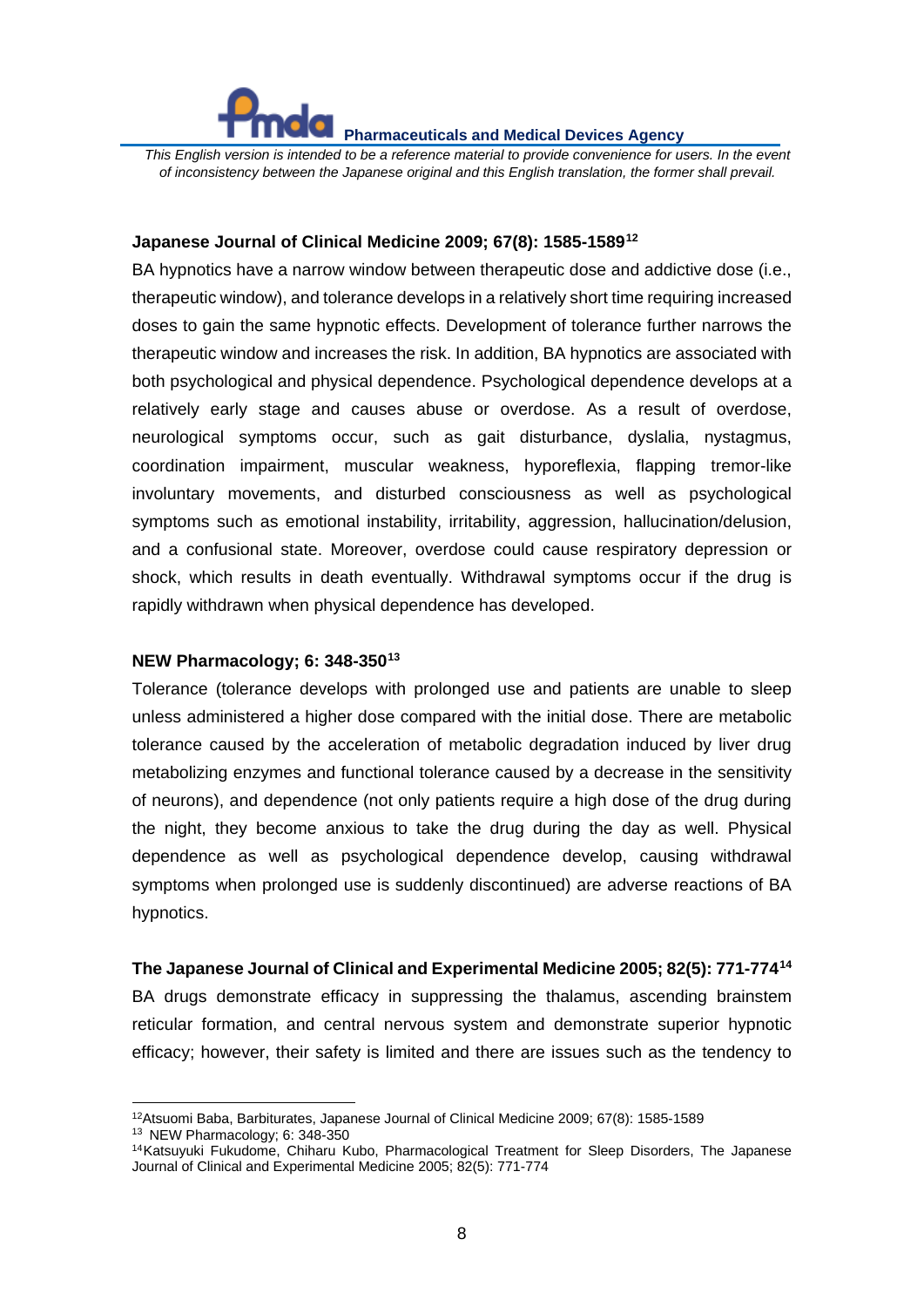*This English version is intended to be a reference material to provide convenience for users. In the event of inconsistency between the Japanese original and this English translation, the former shall prevail.*

develop tolerance or dependence. They are therefore drugs that require sufficient knowledge when being used. The drugs should only be used for insomnia that is acute and expected to improve over a short period of time and should only be prescribed as hypnotics by healthcare professionals who are experts in sleep disorders.

Non-BA drugs all have strong ADRs and a narrow safety window. Therefore, they are rarely used as hypnotics currently and are used to induce sleep when performing tests such as electroencephalogram (ECG). Bromvalerylurea, chloral hydrate, and triclofos have dependence.

#### **2.2 Japanese Guidelines**

Japanese guidelines state the following with regard to dependence and withdrawal symptoms, etc., as well as administration methods such as treatment durationetc., related to these ADRs. They are explained by intended use.

# **2.2.1 Sleep Disorders**

# **Clinical Guidelines for Proper Use and Withdrawal of Hypnotics[15](#page-8-0)**

Forty clinical questions representative of what is encountered in each treatment stage are established. Of these questions, Q1, Q25, Q34, Q38, and Q39 that address the relationship between dependence or withdrawal symptoms and administration methods are answered as follows:

- A1 There is no significant difference in short-term efficacy between BZ and non-BZ hypnotics. BA and non-BA hypnotics have many serious ADRs and are currently rarely used.
- A25 There is no evidence that combination therapy of multiple hypnotics is more effective when efficacy is insufficient with the usual dose of hypnotics. In order to reduce the risk of ADR, combination therapy with multiple drugs should be avoided as much as possible. In particular, combination use of 3 or more types of BZ and non-BZ hypnotics must be avoided.
- A34 While risk of developing dependence with short-term use of hypnotics is limited, high dose use/long-term administration of these drugs increases such risk and

<span id="page-8-0"></span><sup>15</sup> MHLW Comprehensive Research Project on Scientific Research/Countermeasures Concerning Persons with disabilities "Study group on clinical guidelines for proper use and dosage decrease/discontinuation of hypnotics" and The Japanese Society of Sleep Research/Working group for formulating guidelines on hypnotics use version, Clinical Guidelines for Proper Use and Withdrawal of Hypnotics, 2013 -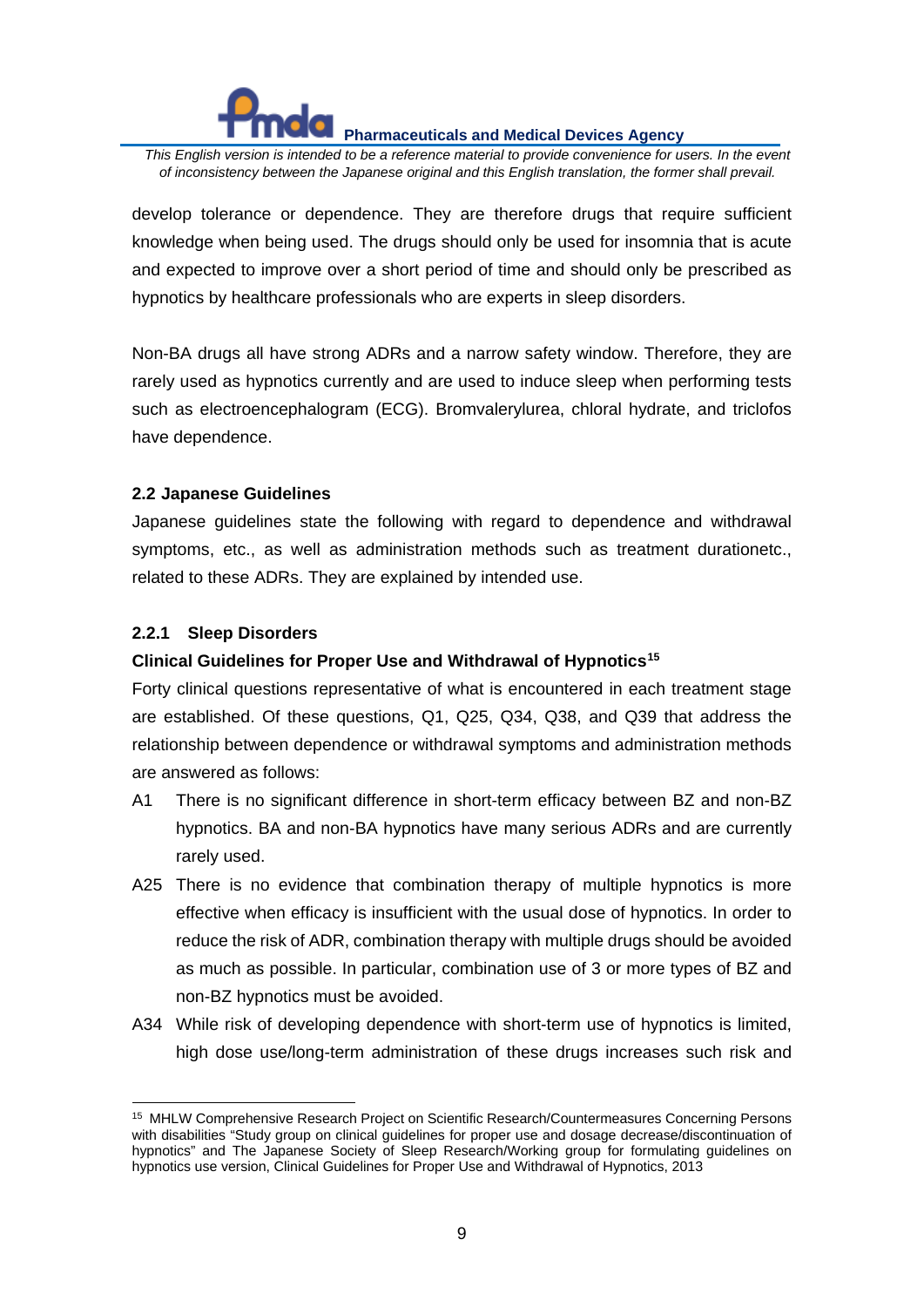*This English version is intended to be a reference material to provide convenience for users. In the event of inconsistency between the Japanese original and this English translation, the former shall prevail.*

should be avoided. If symptoms of insomnia improve, methods such as as-needed use, tapering, or rest periods can be adopted depending on the condition of the patient. It is desirable to make a treatment plan that corresponds to changes in symptoms.

- A38 After remission (recovery from) of insomnia, dosage decrease/withdrawal should be adopted as quickly as possible for hypnotics.
- A39 Long-term use, use of high doses, and combination use of multiple drugs are considered to be risk factors for the occurrence of withdrawal symptoms. In order to achieve successful withdrawal of hypnotics, it is important to adopt cautious approaches such as tapering to avoid or minimize withdrawal symptoms.

#### **2.2.2 Anxiety Disorders, Mood Disorders**

#### **Treatment Guidelines by Japanese Society of Mood Disorders**

#### **I. Bipolar Disorder 2012[16](#page-9-0)**

There is no evidence that long-term administration of BZ has a positive influence on the prolonged course of bipolar disorder. Given that there are issues with therapeutic dose dependence, BZ should not be administered chronically while it may be used temporarily to treat coexisting anxiety disorders.

# **Treatment Guidelines by Japanese Society of Mood Disorders II.Depression (DSM-5)/ Major Depressive Disorder 2016[17](#page-9-1)**

Combination therapy with BZ anxiolytics and antidepressants have demonstrated higher efficacy during the early stages of treatment for mild depression compared with monotherapy with antidepressants. However, sufficient caution must be exercised for paradoxical reactions such as disinhibition or excitation, and it is desirable to avoid easy long-term administration by closely monitoring for abuse and the development of dependence. BZ anxiolytics therapy is particularly not recommended for use in patients who currently have or have a history of dependence on substances such as alcohol.

Combination therapy with antidepressants and BZ is useful up until the 4th week of treatment initiation in light of decreasing drop-out rate etc., in moderate/severe

<span id="page-9-0"></span><sup>&</sup>lt;sup>16</sup> Japanese Society for Mood Disorders Committee for formulating treatment guidelines on mood disorders version, Treatment Guidelines by Japanese Society of Mood Disorders I. Bipolar Disorder 2012, 2012  $\ddot{ }$ 

<span id="page-9-1"></span><sup>17</sup>Japanese Society for Mood Disorders Committee for formulating treatment guidelines on mood disorders version, Treatment Guidelines by Japanese Society of Mood Disorders II. Depression (DSM-5)/Major Depressive Disorder 2016, 2016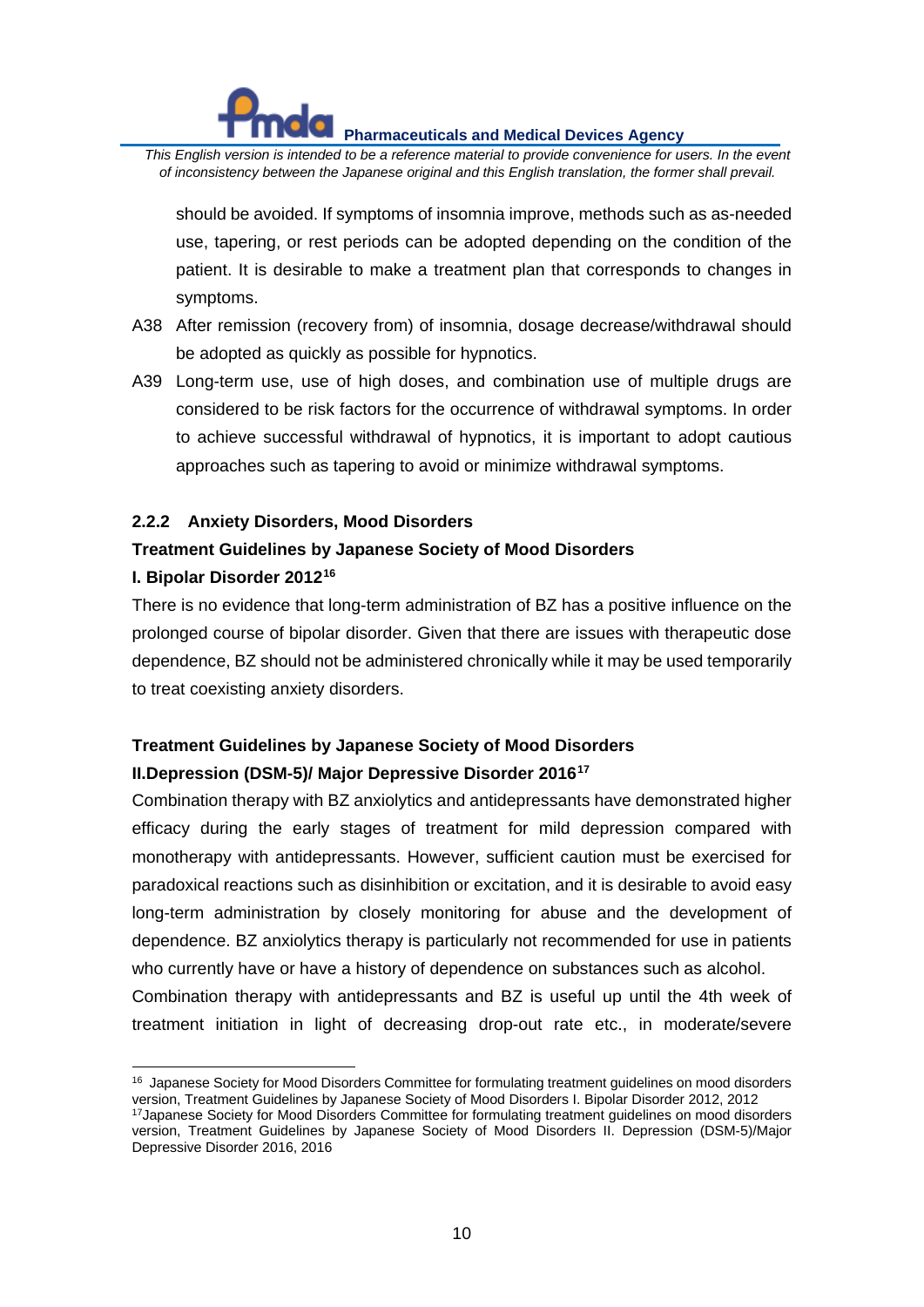

*This English version is intended to be a reference material to provide convenience for users. In the event of inconsistency between the Japanese original and this English translation, the former shall prevail.*

depression. BZ is often necessary in moderate or more severe cases to treat anxiety, irritation, and/or insomnia.

# **Treatment Guidelines for Panic Disorder[18](#page-10-0)**

Pharmacological treatment for panic disorders should be initiated with combination use of antidepressants and BZ. For BZ, a high titer drug should be used and dosage should be gradually decreased once efficacy of antidepressants is observed. Furthermore, if antidepressants cannot be used due to ADRs, etc., patients should be treated with BZ only. In order to prevent withdrawal symptoms, BZ with a long blood concentration halflife is recommended for long-term use.

# **Treatment Procedures for Generalized Anxiety Disorder[19](#page-10-1)**

While monotherapy should mainly be used for generalized anxiety disorder (GAD), combination therapy should be adopted accordingly based on the symptoms. As a candidate for the combination therapy, BZ is recommended if patients suffer from severe anxiety and it is necessary to resolve anxiety quickly and if patients have symptoms such as autonomic symptoms or muscle tightness; however, the dosage and duration of treatment should be kept to a minimum considering the dependence. The efficacy of BZ should be assessed in 2 weeks and treatment should be maintained if it is efficacious while considering tapering at an early stage given the risk of dependence.

# **2.2.3 Epilepsy**

#### **Treatment Guidelines for Epilepsy 2010[20](#page-10-2)**

Acute psychotic symptoms during withdrawal of BZ antiepileptics, depressed state and mental deterioration of phenobarbital, depressed state of clonazepam, and hypomania of clobazam are noted as ADRs of each drug, and it is recommended that these are considered when selecting drugs for patients with psychological symptoms.

<span id="page-10-0"></span><sup>&</sup>lt;sup>18</sup> MHLW Scientific Research Project on Mental Health Study group on optimizing treatment methods for panic disorders and formulating treatment guidelines version, Treatment Guidelines for Panic Disorder, .<br>Igaku-Shoin, 2008  $\overline{a}$ 

<span id="page-10-1"></span><sup>19</sup> Kazuyuki Nakagome, et al, "Treatment Procedures for GAD" proposed by the GAD Study Group in Japan, Japanese Journal of Clinical Psychopharmacology 2008; 11: 1571-1573

<span id="page-10-2"></span><sup>&</sup>lt;sup>20</sup> Japanese Society of Neurology Committee for formulating treatment guidelines on epilepsy version, Treatment Guidelines for Epilepsy 2010, Igaku-Shoin, 2010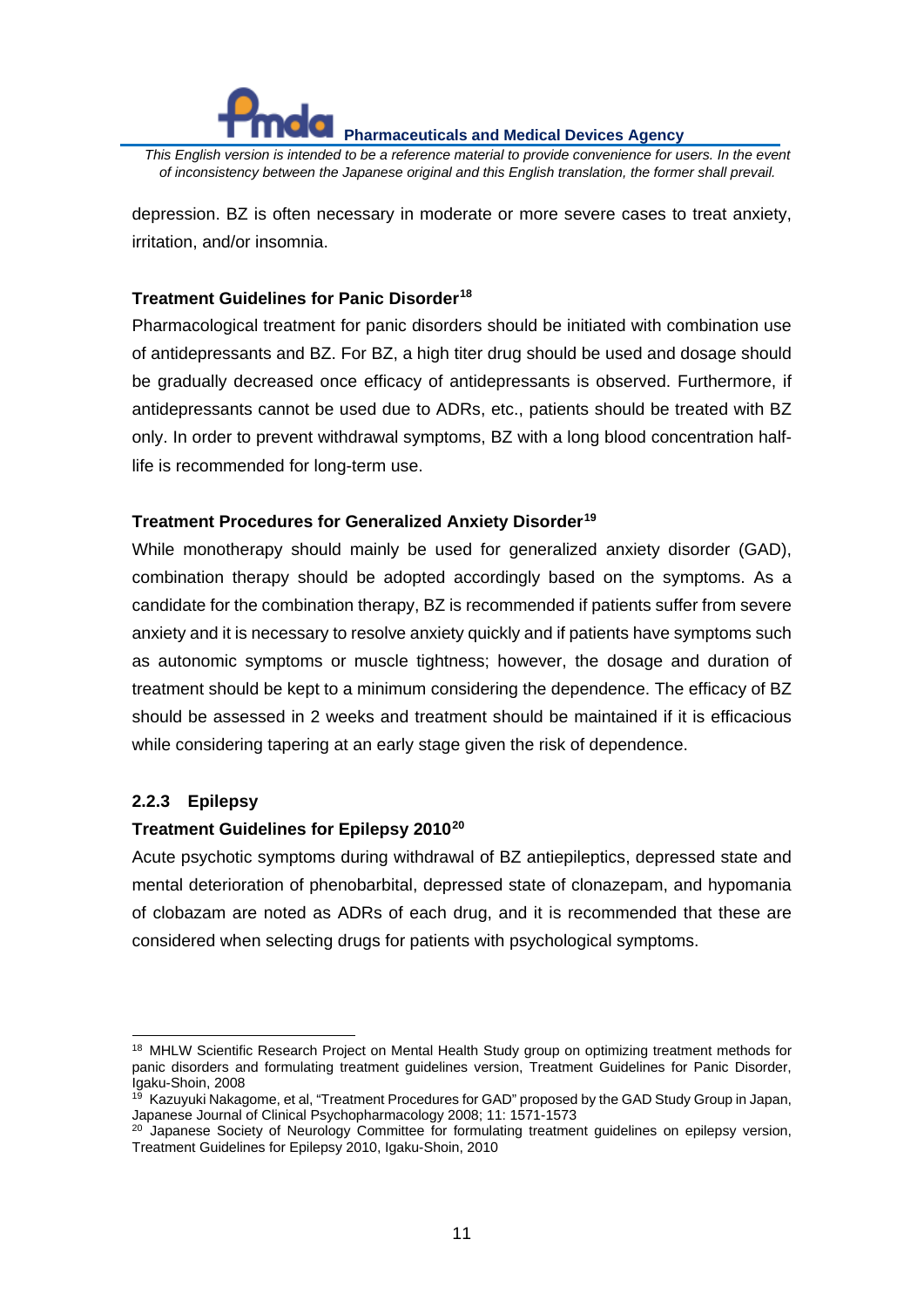*This English version is intended to be a reference material to provide convenience for users. In the event of inconsistency between the Japanese original and this English translation, the former shall prevail.*

In addition, when assessing the efficacy of pharmacological treatment, it is stated that dose reduction of antiepileptics can be considered after seizures have stopped for 2 to 5 years or more.

#### **Medication Guidelines for Adult Epilepsy[21](#page-11-0)**

No related description.

#### **3. Summary of Investigation at PMDA**

#### **3.1 Precautions regarding dependence**

With regard to ADR reported on dependence-related events in Japan for drugs subject to investigation, many cases have an unknown treatment duration, and while several cases of "intentional overdose" and "intentional product misuse" are included, the number of cases is higher among those prescribed the approved daily dose for a treatment duration of longer than 14 days compared with those prescribed a higher-thanapproved daily dose for a treatment duration of longer than 14 days. In addition, for those prescribed a daily dose within the approved range, the number of cases with a treatment duration of longer than 14 days was higher than that with a treatment duration within 14 days (Refer to "1. Accumulated ADR Reports in Japan" section). Of the various drugs subject to investigation, BZ receptor agonist was a common active ingredient for which the number of ADR reports on dependence-related events in Japan was high. In contrast, the number of ADR reports on dependence-related events was limited for BA drugs and non-BA drugs when compared with BZ receptor agonists. For pentobarbital, which had the highest number of reports, all the reports were "intentional overdose" or "intentional product misuse," and no trends with regard to dosage and treatment duration were seen.

As stated above, while there is a limit to information on ADR reports accumulated in Japan, PMDA has determined that the following revisions 1) to 5) in the package insert of drugs subject to investigation are necessary based on the safety information obtained and the details of "2. Review and Japanese Guidelines on Dependence and Withdrawal Symptoms, etc."

1) For BZ receptor agonists used as hypnotics/sedatives, anxiolytics, and antiepileptics that bind to GABA<sub>A</sub> receptor  $\alpha$ 1 subunit and could lead to long-term usage or for

<span id="page-11-0"></span><sup>&</sup>lt;sup>21</sup> The Japan Epilepsy Society Committee for formulating guidelines version, Pharmacological Treatment Guidelines for Adult Epilepsy, Epilepsy Research 2005; 23(3): 249-253  $\overline{a}$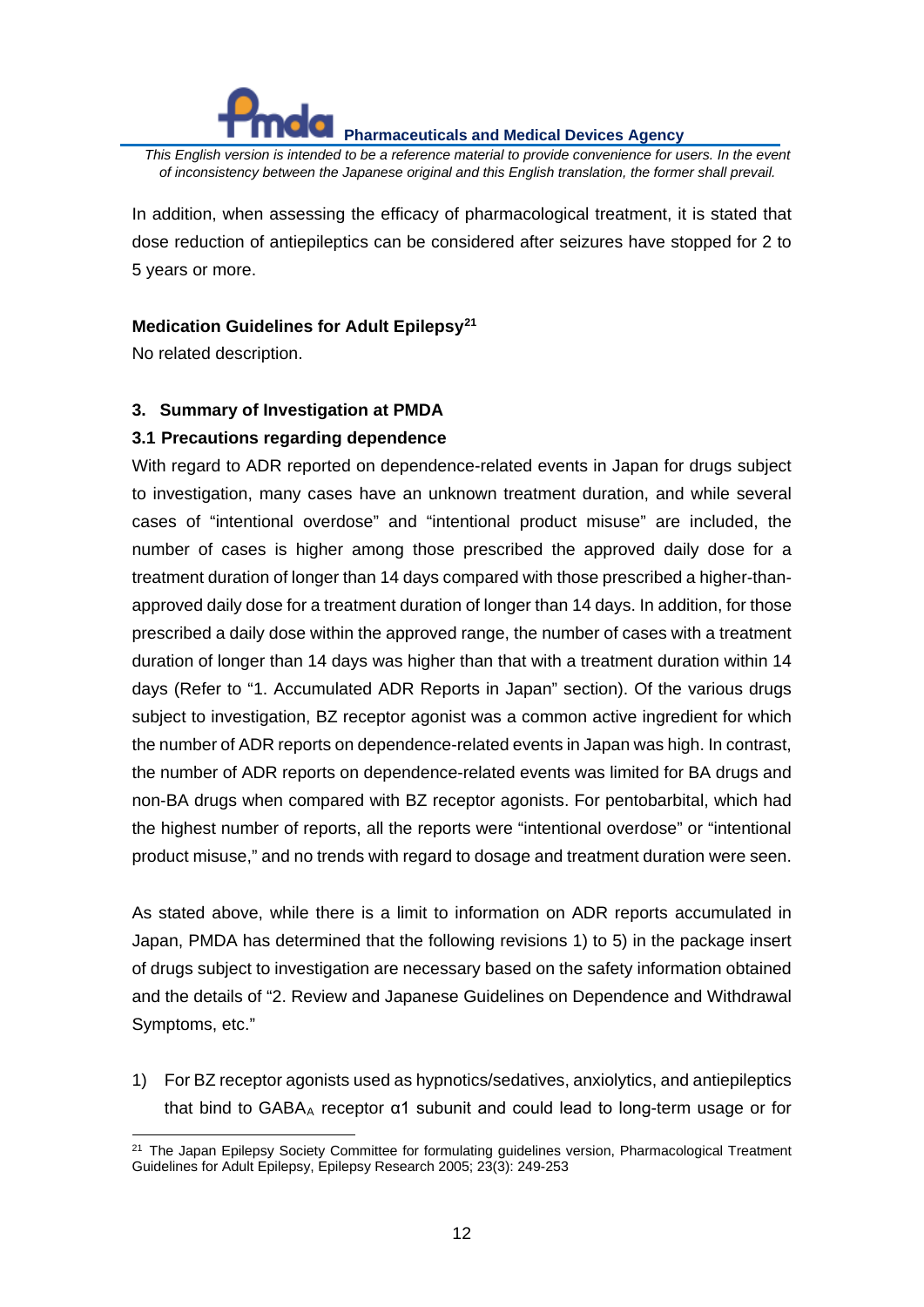

*This English version is intended to be a reference material to provide convenience for users. In the event of inconsistency between the Japanese original and this English translation, the former shall prevail.*

which long-term use is expected, precautions about the development of "dependence" should be noted in the Clinically Significant Adverse Reactions section for the following reasons:

- Physical dependence develops with long-term use of BZ receptor agonists even within the approved dose range, and withdrawal symptoms occur when the dosage is decreased or administration is discontinued
- GABA<sub>A</sub> receptor  $\alpha$ 1 subunits are anticipated to be involved in the mechanism of dependence development

As such, oxazolam, which includes precautions against drug dependence on benzodiazepine drugs in the Clinically Significant Adverse Reactions section, flutazolam, which includes precautions in the Clinically Significant Adverse Reaction (similar drugs) section, and brotizolam, which includes precautions in the "Other Adverse Reaction" section, also require precautions on ADRs for each drug in the Clinically Significant Adverse Reactions section as with other BZ receptor agonists.

Furthermore, similar risks of dependence on BZ receptor agonists cannot be assumed for the autonomic modulator tofisopam, which has the BZ frame as it does not bind to BZ receptors; therefore, PMDA has determined that there is no need to change the current precautions noted in the Other Adverse Reactions section that there have been reports of drug dependence with other BZ drugs.

- 2) Based on 1) above, dependence does not only occur when "large doses are used continuously." In addition, given that withdrawal symptoms have not been detected as stated in clinical trials so far reported involving short-term use for approximately 2 weeks, dependence is thought to develop due to "prolonged use". Therefore, precautions regarding "dependence or drug dependence" in the Clinically Significant Adverse Reactions section of BZ receptor agonists should indicate that these occur "due to prolonged use" rather than "due to prolonged use of large doses" as currently stated. In addition, precautions regarding the occurrence of withdrawal symptoms should be revised to "during prolonged use" from "during administration of large doses or during prolonged use" or should add "due to prolonged use" or "during prolonged use" for the occurrence of dependence and withdrawal symptoms.
- 3) Given that dependence on BA drugs may develop with any drug that binds to the BA binding site, precautions regarding the occurrence of "drug dependence" should be added to the Clinically Significant Adverse Reactions section of all BA drugs used as hypnotics/sedatives, anxiolytics, and antiepileptics, including amobarbital and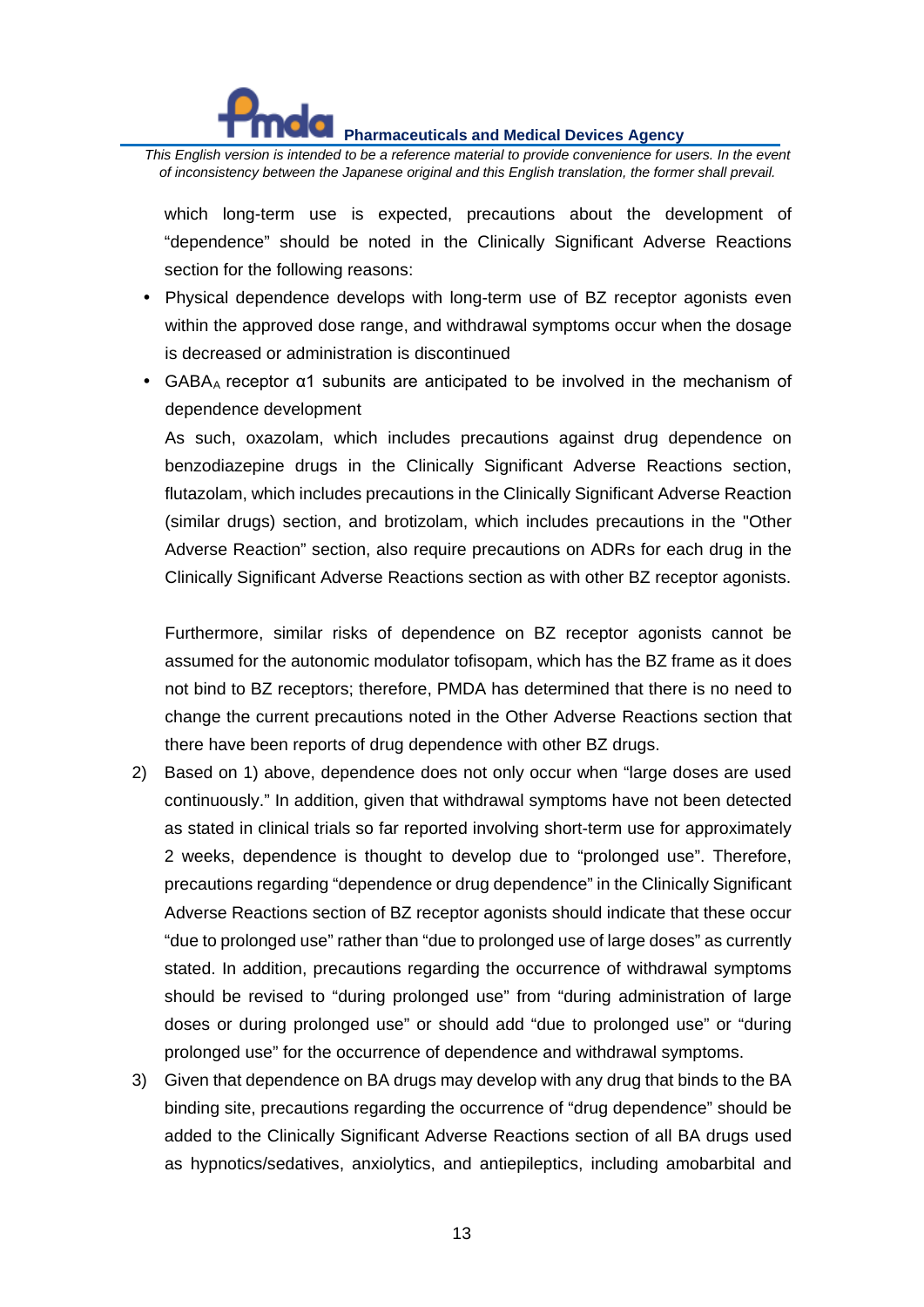*This English version is intended to be a reference material to provide convenience for users. In the event of inconsistency between the Japanese original and this English translation, the former shall prevail.*

primidone, which currently do not have any precautions regarding "drug dependence" in the Clinically Significant Adverse Reactions section of the package insert.

- 4) As non-BA drugs such as chloral drugs or bromvalerylurea are also thought to cause dependence, changing precautions regarding the occurrence of withdrawal symptoms from "during administration of large doses or during prolonged use" to "during prolonged use" as with BA drugs is considered appropriate. However, given the limited number of reviews and guidelines, etc., precautions will be considered upon expert opinion.
- 5) "Caution should be exercised for dosage and treatment duration when administering this drug" should be added to the "dependence or drug dependence" subsection of the Clinically Significant Adverse Reaction" section of the package inserts of BZ receptor agonists and BA drugs for the following reasons:
	- Long-term administration of BZ receptor agonists is the most important risk factor of dependence development, and administration of high doses, etc. is one of the causes of long-term administration
	- BA drugs develop tolerance by prolonged use leading to administration of large doses

# **3.2 Proper use of products indicated for hypnotics/sedatives and anxiolytics**

For the following reasons, PMDA has determined that it is appropriate to add "avoid continuous administration and limit to short-term use" to the Important Precautions section of package inserts for BZ receptor agonists, BA drugs, and non-BA drugs that are indicated for hypnotics/sedatives and anxiolytics and could lead to long-term use in order to avoid development of dependence associated with such long-term use.

- Long-term use is the most important risk factor for the development of dependence in BZ receptor agonists.
- Approaches to the discontinuation of BZ receptor agonists etc. have been established, such as recommendations for replacement with long-acting drugs, switching to alternative drugs, or non-pharmacological treatment
- Japanese guidelines on sleep disorders as well as anxiety disorders/mood disorders note that the use of BZ receptor agonists should not be administered chronically and that long-term administration should be avoided
- BA hypnotics should only be used for acute insomnia expected to improve in a short period of time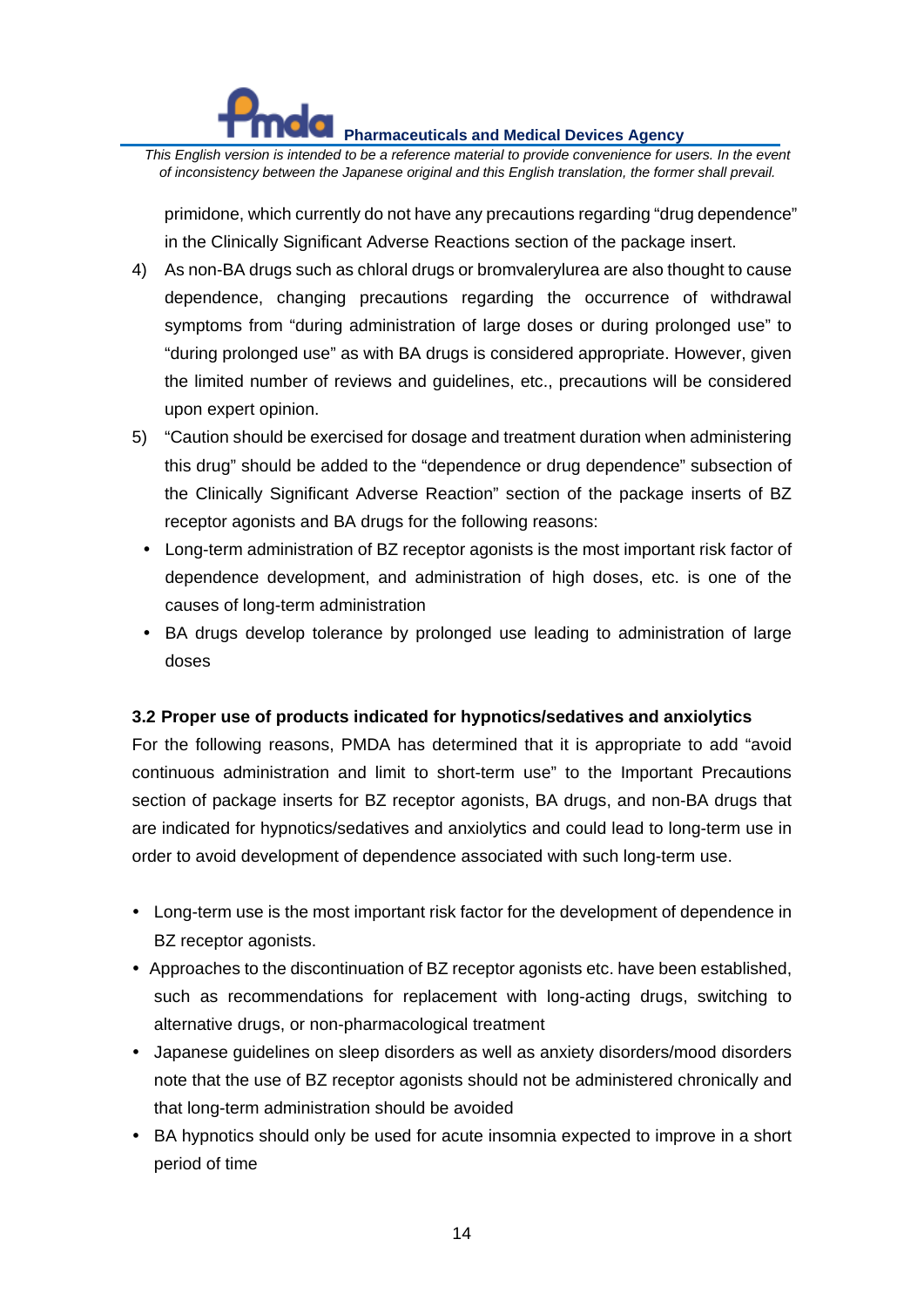

*This English version is intended to be a reference material to provide convenience for users. In the event of inconsistency between the Japanese original and this English translation, the former shall prevail.*

• Non-BA hypnotics should not be used as hypnotics as a general rule since they are associated with severe ADRs and with a limited safety window. These drugs are supposed to be used to induce sleep during tests such as ECG

#### **3.3 Proper use of products indicated for antiepileptics**

Products indicated for antiepileptics cannot always be limited to short-term administration given the patient's condition. As control of epilepsy should be emphasized more when deciding whether to continue treatment for epilepsy, it is important to consider that treatment opportunities for patients are not lost by limiting the treatment duration. Because it is necessary to exercise similar caution regarding risks of developing dependence and withdrawal symptoms when discontinuing treatment as with hypnotics/sedatives and anxiolytics, precautions regarding dependence and withdrawal symptoms should be included in the Clinically Significant Adverse Reactions section; however, it is not necessary to include precautions regarding proper use such as treatment duration in the Important Precautions section. Furthermore, since diazepam (injection), nitrazepam, phenobarbital (oral), and phenobarbital sodium (suppository) are products with other indications besides epilepsy and can be used for indications that could lead to long-term administration, it is appropriate to add to "avoid continuous administration and limit to short-term use except when used as an antiepileptic," a precaution similar to 3.2 above in the Important Precautions section.

#### **3.4 Precautions regarding paradoxical reactions**

Paradoxical reactions reported to occur using approved doses of BZ receptor agonists are known to occur among patients with notable conflicts related to their environment or human interaction, patients who are hostile or aggressive by nature, patients who have a vulnerable inhibitory mechanism toward the central nervous system (such as those with a history of psychosis, those with structural brain disorder, pediatric patients, and elderly patients), etc (Japanese Journal of Clinical Psychopharmacology 2008; 11(2): 253-259), and may occur in various patients administered these types of drugs. Therefore, PMDA thinks it is desirable to delete "persons with mental disorders such as schizophrenia" noted as a specific patient population in which ADRs corresponding to paradoxical reactions occur. Currently, the population is referred to in the precautions regarding irritable excitation, confusion, etc., which are ADRs corresponding to paradoxical reactions, i.e., "irritable excitation, confusion, etc., may conversely occur due to administration of this drug in persons with mental disorders such as schizophrenia."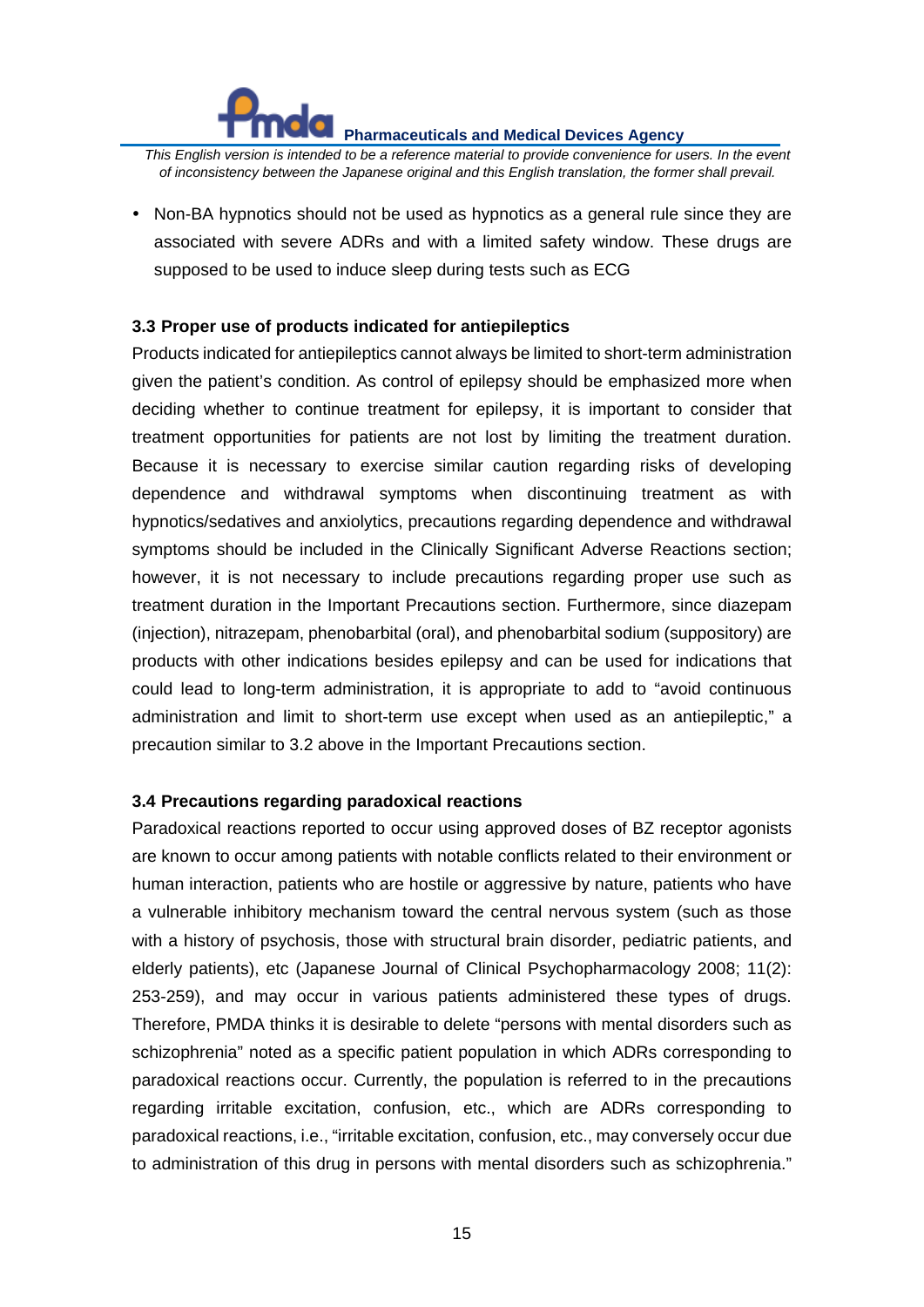*This English version is intended to be a reference material to provide convenience for users. In the event of inconsistency between the Japanese original and this English translation, the former shall prevail.*

In addition, for drugs in which precautions for ADRs corresponding to paradoxical reactions are not noted in the package insert, MAHs should review the need to add such precautions based on the status of ADR reports accumulated in Japan as well as measures being implemented overseas.

PMDA discussed the appropriateness of its conclusion in its Expert Discussion. The conclusion was supported by the expert advisors, i.e., precaution for the development of "Dependence or drug dependence" together with an note added to the effect that "Caution should be exercised for dosage and treatment duration when administering this drug" to the Clinically Significant Adverse Reactions section of the package inserts of BZ receptor agonists and BA drugs, as well as revisions to "due to prolonged use" in the precaution for the development of dependence on BZ receptor agonists and a revision to "during prolonged use" in the precaution for the occurrence of withdrawal symptoms with them.

Regarding the revision to "during prolonged use" from "during administration of large doses or during prolonged use" in the precaution for the occurrence of withdrawal symptoms with non-BA drugs, agreement was reached that precaution for dependence similar to that for BA drugs is necessary despite their low frequency of use or their rarity in prolonged use.

Moreover, regarding the addition of "avoid continuous administration and limit to shortterm use" in drugs indicated for hypnotics/sedatives and anxiolytics, there were opinions that such precaution is necessary considering that there are not a few cases of chronic administration, which assist the development of dependence in turn or that avoiding longterm use is just a non-binding goal in clinical practice where patients actually have difficulty in stopping BZs or BAs in the short-term.

Based on these opinions, PMDA concluded that precautions such as "Long-term use by chronic administration should be avoided" and "Therapeutic necessity should be carefully considered when continuing administration of this drug" are appropriate.

Removal of the "persons with mental disorders such as schizophrenia" etc. noted as a specific patient population in which ADRs corresponding to paradoxical reactions occur was supported by the expert advisors.

Expert advisors expressed opinions that alerting healthcare professionals is necessary for confirming whether similar drugs are prescribed in other medical facilities or that PMDA should provide information on issues such as dependence on drugs within approved dosage or risks associated with chronic administration.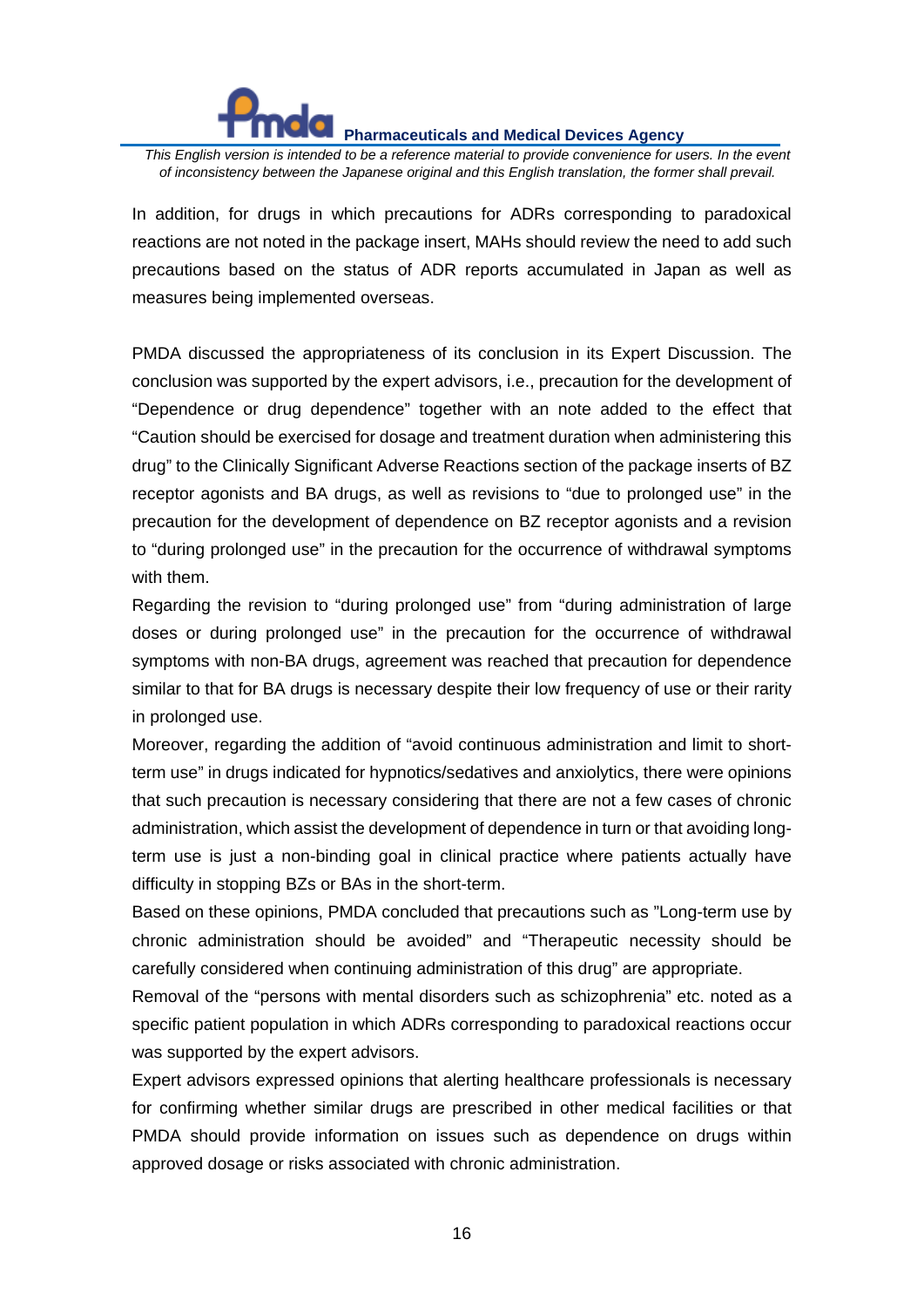*This English version is intended to be a reference material to provide convenience for users. In the event of inconsistency between the Japanese original and this English translation, the former shall prevail.*

Based on the above, PMDA considers that the core problem of the drugs subject to the investigation that are known to be associated with drug-related disorders such as drug dependence is the dependence caused by the use for treatment purpose that are based on physicians' prescriptions if used long-term, making discontinuation of the drugs difficult, inevitably leading to increased doses. Therefore, PMDA concludes that revision of package inserts to alert prescribing physicians for further precaution against possible development of dependence in the clinical use of the drugs as well.

#### **IV. Overall evaluation**

PMDA concludes that the following revisions to the package inserts are appropriate. Revisions for each investigated drug can be found in Attachment 3.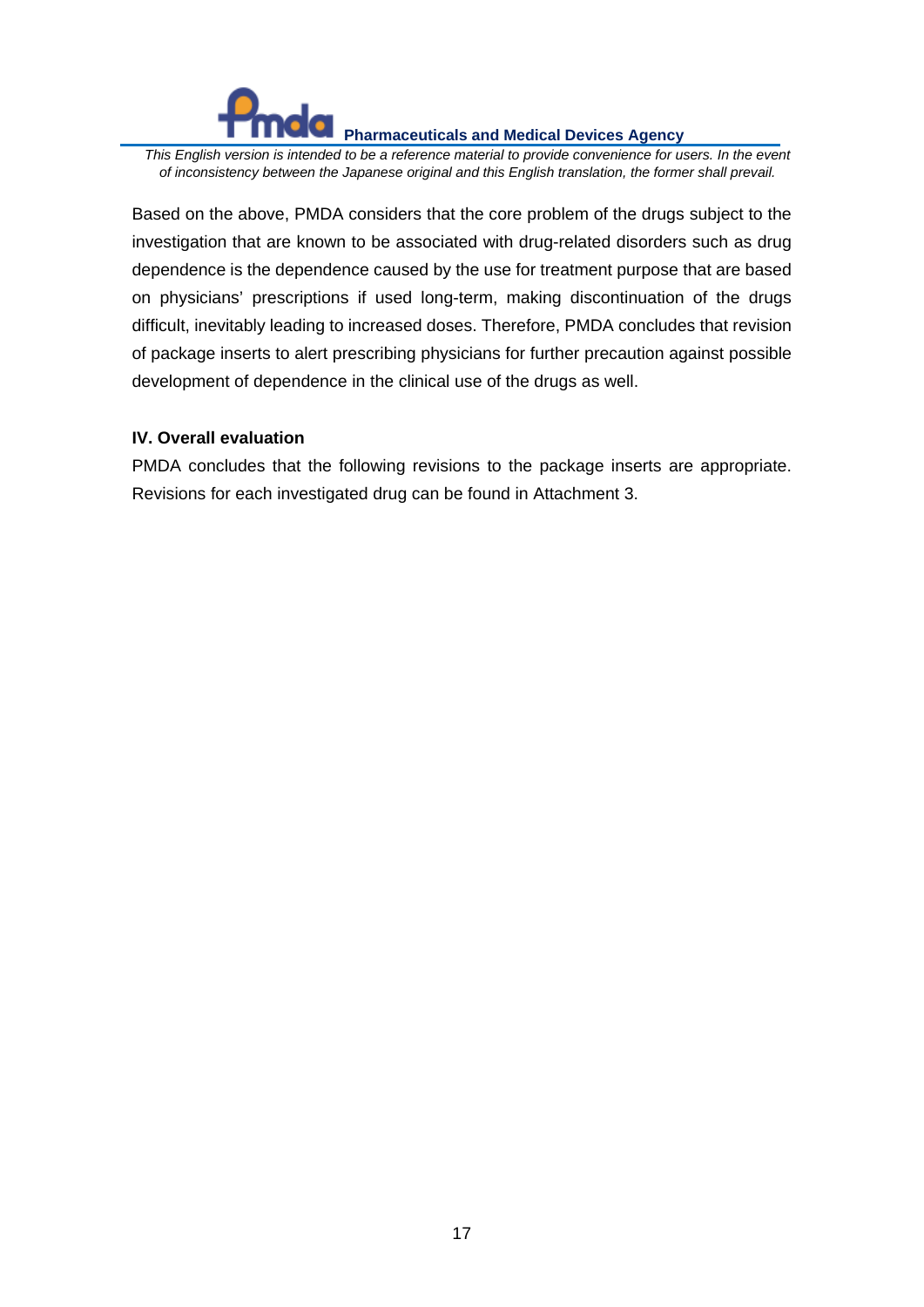#### Attachment 1

| No.            | Non-proprietary name              | Indications                                                            | Dosage and administration                                                                                                                |
|----------------|-----------------------------------|------------------------------------------------------------------------|------------------------------------------------------------------------------------------------------------------------------------------|
|                | Brand name (name of MAH)          |                                                                        |                                                                                                                                          |
|                | Alprazolam                        |                                                                        |                                                                                                                                          |
|                | Constan 0.4 mg Tablets, 0.8 mg    |                                                                        | The usual adult dosage of alprazolam is 1.2 mg daily given orally                                                                        |
|                | Tablets, and the others           |                                                                        | in 3 divided doses.                                                                                                                      |
|                | (Teva Takeda Yakuhin Ltd. and the | Somatic symptoms in psychosomatic disease                              | The dose may be adjusted according to the patient's age and                                                                              |
|                | others)                           | (gastroduodenal ulcer, irritable bowel syndrome,                       | symptoms. The dose should be increased gradually, up to a                                                                                |
| $\mathbf 1$    |                                   |                                                                        | maximum daily dose of 2.4 mg, given orally in 3 to 4 divided                                                                             |
|                | (Teva Takeda Yakuhin Ltd. and the | dysautonomia), and anxiety, tension, depressed<br>mood, sleep disorder | doses.                                                                                                                                   |
|                | others)                           |                                                                        |                                                                                                                                          |
|                |                                   |                                                                        | In elderly patients, therapy should be initiated at 0.4 mg once to<br>twice daily, and even if increased, should not exceed a daily dose |
|                | Solanax Tablets 0.4 mg, 0.8 mg,   |                                                                        |                                                                                                                                          |
|                | and the others                    |                                                                        | of 1.2 mg.                                                                                                                               |
|                | (Pfizer Japan Inc.)               |                                                                        |                                                                                                                                          |
|                | Eszopiclone                       |                                                                        | The usual dosage of eszopiclone is 2 mg for adults and 1 mg for                                                                          |
| $\overline{2}$ | Lunesta Tablets 1 mg, 2 mg, 3 mg  | Insomnia                                                               | elderly patients, given orally before going to bed. The dose may                                                                         |
|                | (Eisai Co., Ltd.)                 |                                                                        | be adjusted according to the patient's symptoms, but should not                                                                          |
|                |                                   |                                                                        | exceed 3 mg in adults and 2 mg in elderly patients.                                                                                      |
|                |                                   |                                                                        | The dose of this drug may be adjusted according to factors such                                                                          |
|                | Estazolam                         |                                                                        | as the patient's age, symptoms, and disease, but it should                                                                               |
|                | Eurodin 1 mg Tablets, 2 mg        |                                                                        | generally be administered to adults as follows.                                                                                          |
|                | Tablets, Eurodin Powder 1%, and   |                                                                        | o Insomnia                                                                                                                               |
| 3              | the others                        | Insomnia, anaesthetic premedication                                    | Doses of 1 to 4 mg of estazolam given orally before going to bed                                                                         |
|                | (Teva Takeda Yakuhin Ltd. and the |                                                                        | o Anaesthetic premedication                                                                                                              |
|                | others)                           |                                                                        | Preanesthetic: 2 to 4 mg of estazolam given orally                                                                                       |
|                |                                   |                                                                        | The night before surgery: 1 to 2 mg of estazolam given orally                                                                            |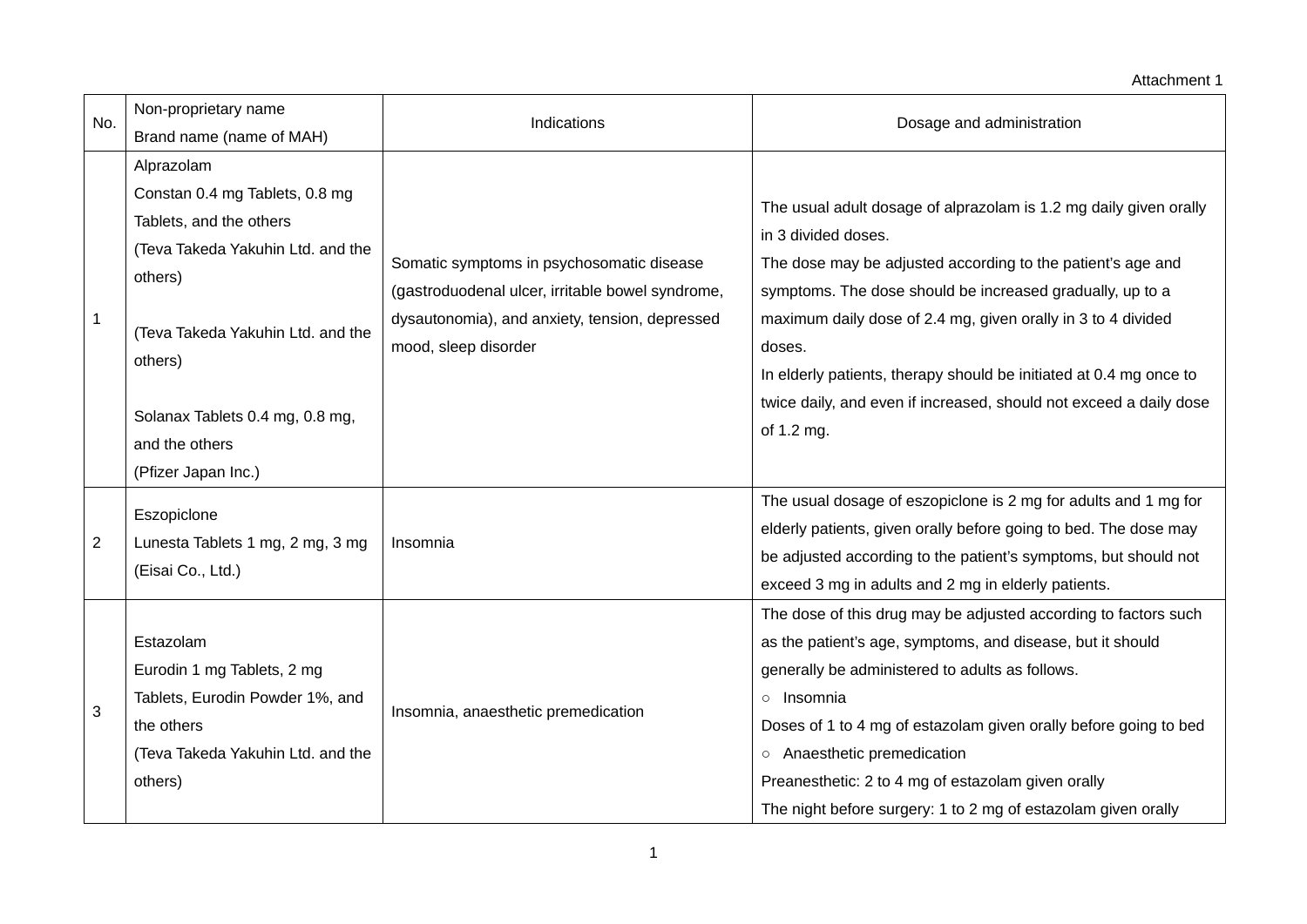|   |                                                                     |                                                             | before going to bed.                                               |
|---|---------------------------------------------------------------------|-------------------------------------------------------------|--------------------------------------------------------------------|
|   |                                                                     | • Anxiety, tension, depressed mood,                         | In neurosis and depression:                                        |
|   |                                                                     | neurasthenia symptoms, sleep disorder in                    | The usual adult dosage of etizolam is 3 mg daily given orally in   |
|   |                                                                     | neurosis                                                    | 3divided doses.                                                    |
|   | Etizolam                                                            | Anxiety, tension, sleep disorder in depression<br>$\bullet$ | In psychosomatic disease, cervical spondylosis, lumbago, and       |
|   |                                                                     | • Somatic symptoms in psychosomatic disease                 | tension headache:                                                  |
|   | Depas Tablets 0.25 mg, 0.5 mg, 1<br>mg, Depas Fine Granules 1%, and | (hypertension, gastroduodenal ulcer), and                   | The usual adult dosage of etizolam is 1.5 mg daily given orally in |
| 4 | the others                                                          | anxiety, tension, depressed mood, sleep                     | 3 divided doses.                                                   |
|   | (Mitsubishi Tanabe Pharma                                           | disorder                                                    | In sleep disorder:                                                 |
|   |                                                                     | Sleep disorder in schizophrenia                             | The usual adult dosage of etizolam is 1 to 3 mg daily given orally |
|   | Corporation and the others)                                         | Anxiety, tension, depressed mood, and muscle<br>$\bullet$   | before going to bed.                                               |
|   |                                                                     | tightness in the following diseases                         | For each indication, the dose may be adjusted according to the     |
|   |                                                                     | Cervical spondylosis, lumbago, tension                      | patient's age and symptoms, but in elderly patients, should not    |
|   |                                                                     | headache                                                    | exceed a daily dose of 1.5 mg.                                     |
|   |                                                                     | Anxiety, tension, depressed mood, sleep                     |                                                                    |
|   |                                                                     | disorder in neurosis                                        | 1. The usual adult dose of oxazolam is 10 to 20 mg, given orally 3 |
|   | Oxazolam                                                            | Somatic symptoms in psychosomatic disease                   | times daily. The dose may be adjusted according to the             |
|   | Serenal Tablets 5, 10, Serenal                                      | (gastrointestinal disease, cardiovascular                   | patient's age and symptoms.                                        |
| 5 | Powder 10%, and the others                                          | disease, endocrine system disease,                          | 2. In anaesthetic premedication, the usual dose of oxazolam is 1   |
|   | (Daiichi Sankyo Company, Limited                                    | dysautonomia), and anxiety, tension, depressed              | to 2 mg/kg, given orally before going to bed or before surgery.    |
|   | and the others)                                                     | mood                                                        | The dose may be adjusted according to the patient's age,           |
|   |                                                                     | Anaesthetic premedication                                   | symptoms, and disease.                                             |
|   |                                                                     |                                                             |                                                                    |
|   | Quazepam                                                            | 1. Insomnia                                                 | 1. Insomnia                                                        |
|   | Doral Tablets 15, 20, and the                                       | 2. Anaesthetic premedication                                | The usual adult dosage of quazepam is 20 mg given orally           |
| 6 | others                                                              |                                                             | before going to bed. The dose may be adjusted according to         |
|   | (Hisamitsu Pharmaceutical Co.,                                      |                                                             | the patient's age, symptoms, and disease, but the maximum          |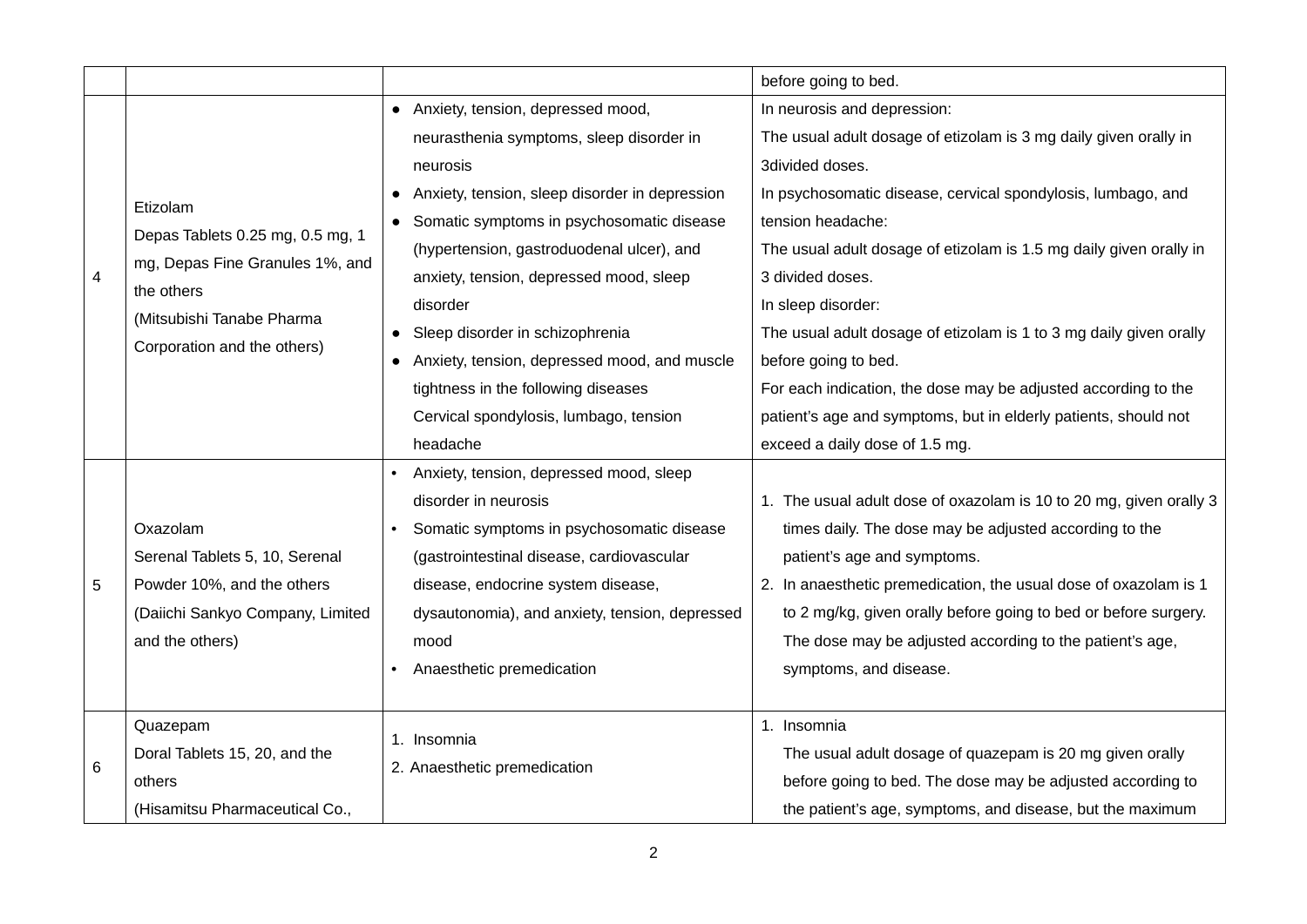|                | Inc. and the others)                                                                                                                      |                                                                                                                                                                                                                                                                                                                                          | daily dose is 30 mg.<br>2. Anaesthetic premedication<br>The night before surgery: The usual adult dosage of quazepam<br>is 15 to 30 mg given orally before going to bed. The dose may<br>be adjusted according to the patient's age, symptoms, and<br>disease, but the maximum daily dose is 30 mg.                                                                     |
|----------------|-------------------------------------------------------------------------------------------------------------------------------------------|------------------------------------------------------------------------------------------------------------------------------------------------------------------------------------------------------------------------------------------------------------------------------------------------------------------------------------------|-------------------------------------------------------------------------------------------------------------------------------------------------------------------------------------------------------------------------------------------------------------------------------------------------------------------------------------------------------------------------|
| $\overline{7}$ | Cloxazolam<br>Sepazon Tablets 1, 2, Sepazon<br>Powder 1%<br>(Daiichi Sankyo Company,<br>Limited)                                          | Anxiety, tension, depressed mood, obsession,<br>fear, sleep disorder in neurosis<br>Somatic symptoms in psychosomatic disease<br>(gastrointestinal disease, cardiovascular<br>disease, climacteric disturbance,<br>dysautonomia), and anxiety, tension, depressed<br>mood<br>Relief of preoperative anxiety                              | 1. The usual adult dose of cloxazolam is 3 to 12 mg daily given<br>orally in 3 divided doses. The dose may be adjusted according<br>to the patient's age and symptoms.<br>2. To relieve preoperative anxiety, the usual dose of cloxazolam is<br>0.1 to 0.2 mg/kg given orally before surgery. The dose may be<br>adjusted according to the patient's age and symptoms. |
| 8              | Clotiazepam<br>Rize Tablets 5 mg, 10 mg, Rize<br>Granules 10%, and the others<br>(Mitsubishi Tanabe Pharma<br>Corporation and the others) | Somatic symptoms in psychosomatic disease<br>$\circ$<br>(gastrointestinal disease, cardiovascular<br>disease), and anxiety, tension, hypochondria,<br>depressed mood, sleep disorder<br>Dizziness, shoulder muscle stiffness,<br>$\circ$<br>inappetence in the following disease<br>Dysautonomia<br>Anaesthetic premedication<br>$\circ$ | The dosage should be determined according to the patient's age<br>and symptoms, but the usual adult dose of clotiazepam is 15 to 30<br>mg daily given orally in 3 divided doses.<br>In anaesthetic premedication, the dose of clotiazepam is 10 to 15<br>mg given orally before going to bed or before surgery.                                                         |
| 9              | Clorazepate Dipotassium<br>Mendon Capsules 7.5 mg<br>(Mylan EPD G.K.)                                                                     | Anxiety, tension, feeling irritated, depressed mood<br>in neurosis                                                                                                                                                                                                                                                                       | The usual adult dosage of clorazepate dipotassium is 9 to 30 mg<br>daily given orally in 2 to 4 divided doses.<br>The dosage of this drug is 2 to 4 capsules (15 to 30 mg of                                                                                                                                                                                            |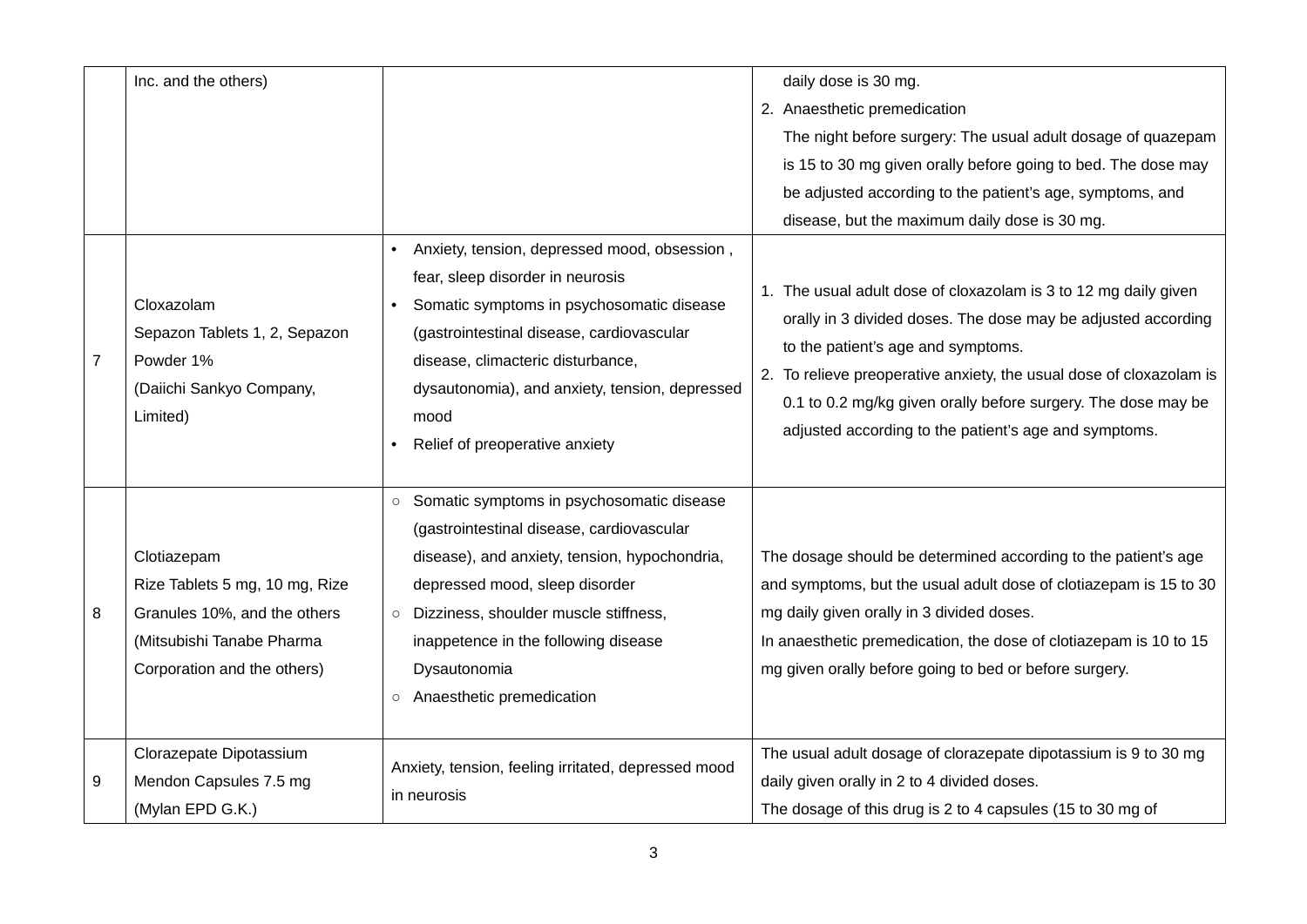|    |                                                                                                                              |                                                                                                                                                                                                                                                                                       | clorazepate dipotassium) daily given orally in 2 to 4 divided doses.                                                                                                                                                                                                                                  |
|----|------------------------------------------------------------------------------------------------------------------------------|---------------------------------------------------------------------------------------------------------------------------------------------------------------------------------------------------------------------------------------------------------------------------------------|-------------------------------------------------------------------------------------------------------------------------------------------------------------------------------------------------------------------------------------------------------------------------------------------------------|
|    |                                                                                                                              |                                                                                                                                                                                                                                                                                       | The dose may be adjusted according to the patient's age and                                                                                                                                                                                                                                           |
|    |                                                                                                                              |                                                                                                                                                                                                                                                                                       | symptoms.                                                                                                                                                                                                                                                                                             |
|    | Chlordiazepoxide                                                                                                             | Anxiety, tension, depressed mood in neurosis                                                                                                                                                                                                                                          | The dose may be adjusted according to the patient's age and                                                                                                                                                                                                                                           |
|    | 5 mg Contol Tablets, 10 mg Contol                                                                                            | Anxiety, tension in depression                                                                                                                                                                                                                                                        | symptoms, but it should generally be administered as follows.                                                                                                                                                                                                                                         |
| 10 | Tablets, Contol Powder 1%, 10%,                                                                                              | Somatic symptoms in psychosomatic disease                                                                                                                                                                                                                                             | Adults: The dose of chlordiazepoxide is 20 to 60 mg daily given                                                                                                                                                                                                                                       |
|    | and the others                                                                                                               | (gastroduodenal ulcer, hypertension), and anxiety,                                                                                                                                                                                                                                    | orally in 2 to 3 divided doses.                                                                                                                                                                                                                                                                       |
|    | (Teva Takeda Yakuhin Ltd. and the                                                                                            | tension, depressed mood                                                                                                                                                                                                                                                               | Children: The dose of chlordiazepoxide is 10 to 20 mg daily given                                                                                                                                                                                                                                     |
|    | others)                                                                                                                      |                                                                                                                                                                                                                                                                                       | orally in 2 to 4 divided doses.                                                                                                                                                                                                                                                                       |
|    | Diazepam (oral dosage form)<br>2mg Cercine Tablets, 5 mg<br>Cercine Tablets, 10 mg Cercine<br>Tablets, Cercine Powder 1%,    | Anxiety, tension, depressed mood in neurosis<br>$\circ$<br>Anxiety, tension in depression<br>$\circ$<br>Somatic symptoms in psychosomatic disease<br>$\circ$<br>(gastrointestinal disease, cardiovascular                                                                             | The usual adult dosage of diazepam is 2 to 5 mg given orally 2 to<br>4 times daily. However, in principle, the daily dosage for<br>outpatients should not exceed 15 mg of diazepam.<br>In pediatric use, the daily dosage of diazepam is 1 to 5 mg in                                                 |
| 11 | Cercine Syrup 0.1%, and the<br>others<br>(Teva Takeda Yakuhin Ltd. and the<br>others)                                        | disease, dysautonomia, climacteric disturbance,<br>lumbago, cervical syndrome), and anxiety,<br>tension, depressed mood<br>Reduction of muscle tightness in the following<br>$\circ$<br>diseases<br>Muscle cramps and pain with cerebrospinal<br>disease<br>Anaesthetic premedication | children up to 3 years old and 2 to 10 mg in children 4 to 12 years<br>old, each given orally in 1 to 3 divided doses.<br>For patients with muscle cramps, the usual adult dose of<br>diazepam is 2 to 10 mg given orally 3 to 4 times daily.                                                         |
|    | Horizon Tablets 2 mg, 5 mg,<br>Horizon Powder 1%, and the<br>others<br>(Maruishi Pharmaceutical Co., Ltd.<br>and the others) |                                                                                                                                                                                                                                                                                       | The dose may be adjusted according to the patient's age and<br>symptoms.<br>In anaesthetic premedication, the usual adult dose of diazepam is<br>5 to 10 mg given orally before going to bed or before surgery. The<br>dose may be adjusted according to the patient's age, symptoms,<br>and disease. |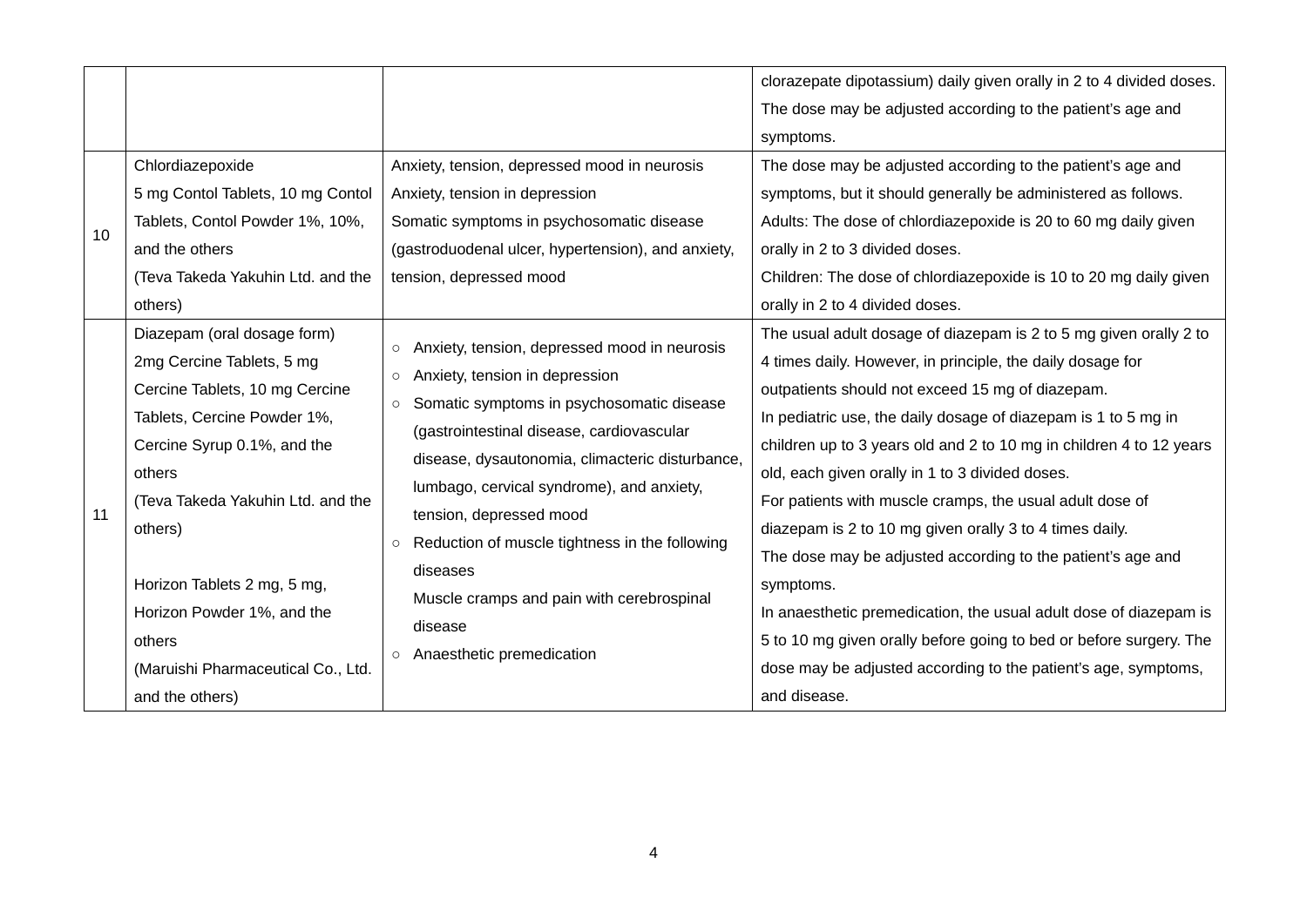|    | Diazepam (injection)<br>Cercine Injection 5 mg, 10 mg,<br>and the others                                                   | Anxiety, tension, depressed mood in neurosis<br>Reduction of anxiety, excitement, depressed mood<br>in the following disease and condition<br>• Preanesthesia, during anesthetic induction,<br>during anesthesia, after the operation                                                                                                                                                                                                                                             |                                                                                                                                                                                                                                                                                                                                                                      |
|----|----------------------------------------------------------------------------------------------------------------------------|-----------------------------------------------------------------------------------------------------------------------------------------------------------------------------------------------------------------------------------------------------------------------------------------------------------------------------------------------------------------------------------------------------------------------------------------------------------------------------------|----------------------------------------------------------------------------------------------------------------------------------------------------------------------------------------------------------------------------------------------------------------------------------------------------------------------------------------------------------------------|
|    | (Teva Takeda Yakuhin Ltd. and the<br>others)                                                                               | • Withdrawal symptoms of alcohol dependence<br>During delivery<br>Prophylaxis of convulsion in epileptiform conditions                                                                                                                                                                                                                                                                                                                                                            | When administering this drug, factors such as the type of disease,<br>severity of symptoms, and the patient's age and body weight<br>should be taken into account.                                                                                                                                                                                                   |
| 12 | Diazepam (injection)<br>Horizon Injection 10 mg and the<br>others<br>(Maruishi Pharmaceutical Co., Ltd.<br>and the others) | Anxiety, tension, depressed mood in neurosis<br>$\circ$<br>Reduction of anxiety, excitement, depressed<br>$\circ$<br>mood in the following diseases and condition<br>Preanesthesia, during anesthetic induction,<br>during anesthesia, after the operation,<br>withdrawal symptoms of alcohol dependence,<br>during delivery<br>Prophylaxis of convulsion in the following<br>$\circ$<br>conditions<br>Epileptiform conditions, organophosphate<br>poisoning, carbamate poisoning | Generally, the initial dose in adults is 2 mL (10 mg of diazepam)<br>injected intravenously or intramuscularly, as gradually as possible,<br>repeated as necessary every 3 to 4 hours.<br>The vein chosen for intravenous administration should be as thick<br>as possible, and intravenous injection should be as gradual as<br>possible (over at least 2 minutes). |
| 13 | Zopiclone<br>Amoban Tablets 7.5, 10, and the<br>others<br>(Sanofi K.K. and the others)                                     | Insomnia<br>$\circ$<br>Anaesthetic premedication<br>$\circ$                                                                                                                                                                                                                                                                                                                                                                                                                       | 1. Insomnia<br>The usual adult dosage of zopiclone is 7.5 to 10 mg given<br>orally before going to bed. The dose may be adjusted<br>according to the patient's age and symptoms, but should not<br>exceed 10 mg.<br>2. Anaesthetic premedication                                                                                                                     |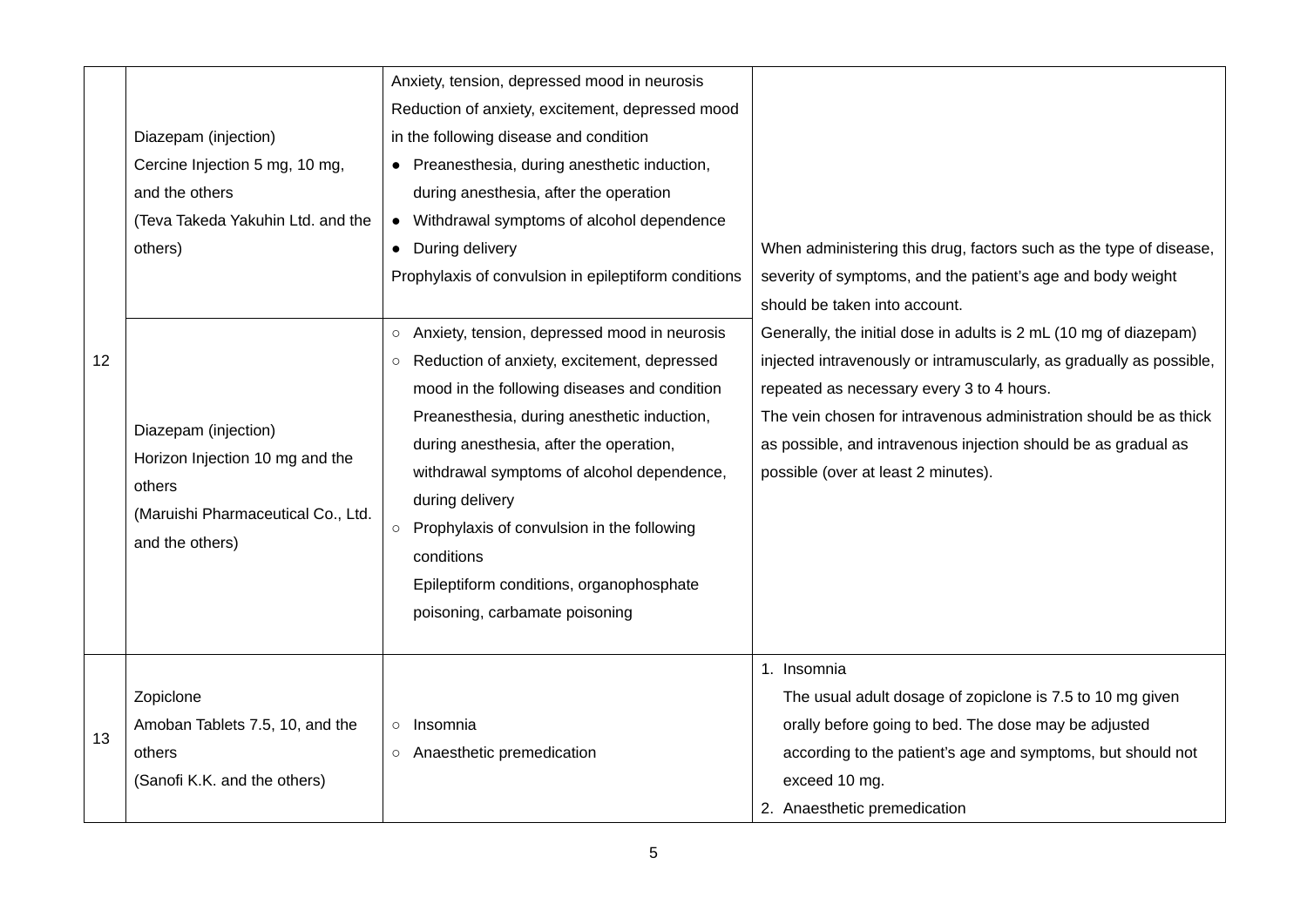|    |                                    |                                               | The usual adult dosage of zopiclone is 7.5 to 10 mg given            |
|----|------------------------------------|-----------------------------------------------|----------------------------------------------------------------------|
|    |                                    |                                               | orally before going to bed or before surgery. The dose may be        |
|    |                                    |                                               | adjusted according to the patient's age, symptoms, and               |
|    |                                    |                                               | disease, but should not exceed 10 mg.                                |
|    | Zolpidem tartrate                  |                                               | The usual adult dosage of zolpidem tartrate is 5 to 10 mg given      |
|    | Myslee Tablets 5 mg, 10 mg, and    | Insomnia (except for insomnia associated with | orally just before going to bed. In elderly patients, therapy should |
| 14 | the others                         | schizophrenia and manic depressive)           | be initiated at 5 mg. The dose may be adjusted according to the      |
|    | (Astellas Pharma Inc. and the      |                                               | patient's age, symptoms, and disease, but should not exceed 10       |
|    | others)                            |                                               | mg daily.                                                            |
|    |                                    |                                               | o Insomnia                                                           |
|    |                                    |                                               | The usual adult dosage of triazolam is 0.25 mg given orally before   |
|    |                                    |                                               | going to bed. For severe insomnia, a dose of 0.5 mg may be           |
|    |                                    |                                               | given. The dose may be adjusted according to factors such as the     |
|    | Triazolam                          |                                               | patient's age, symptoms, and disease, but in elderly patients, the   |
| 15 | Halcion Tablets 0.125 mg, 0.25 mg  | Insomnia<br>$\circ$                           | doses should be 0.125 mg to 0.25 mg.                                 |
|    | and the others                     | ○ Anaesthetic premedication                   | o Anaesthetic premedication                                          |
|    | (Pfizer Japan Inc. and the others) |                                               | The night before surgery: The usual adult dosage of Triazolam is     |
|    |                                    |                                               | 0.25 mg given orally before going to bed. If necessary, a dose of    |
|    |                                    |                                               | 0.5 mg may be administered, taking into account factors such as      |
|    |                                    |                                               | the patient's age, symptoms, and disease.                            |
|    | Nimetazepam                        |                                               | The usual adult dosage of nimetazepam is 3 to 5 mg given orally      |
|    | Erimin Tablets 3 mg, 5 mg          |                                               | before going to bed.                                                 |
| 16 | (Sumitomo Dainippon Pharma         | Insomnia                                      | The dose may be adjusted according to the patient's age and          |
|    | Co., Ltd.)                         |                                               | symptoms.                                                            |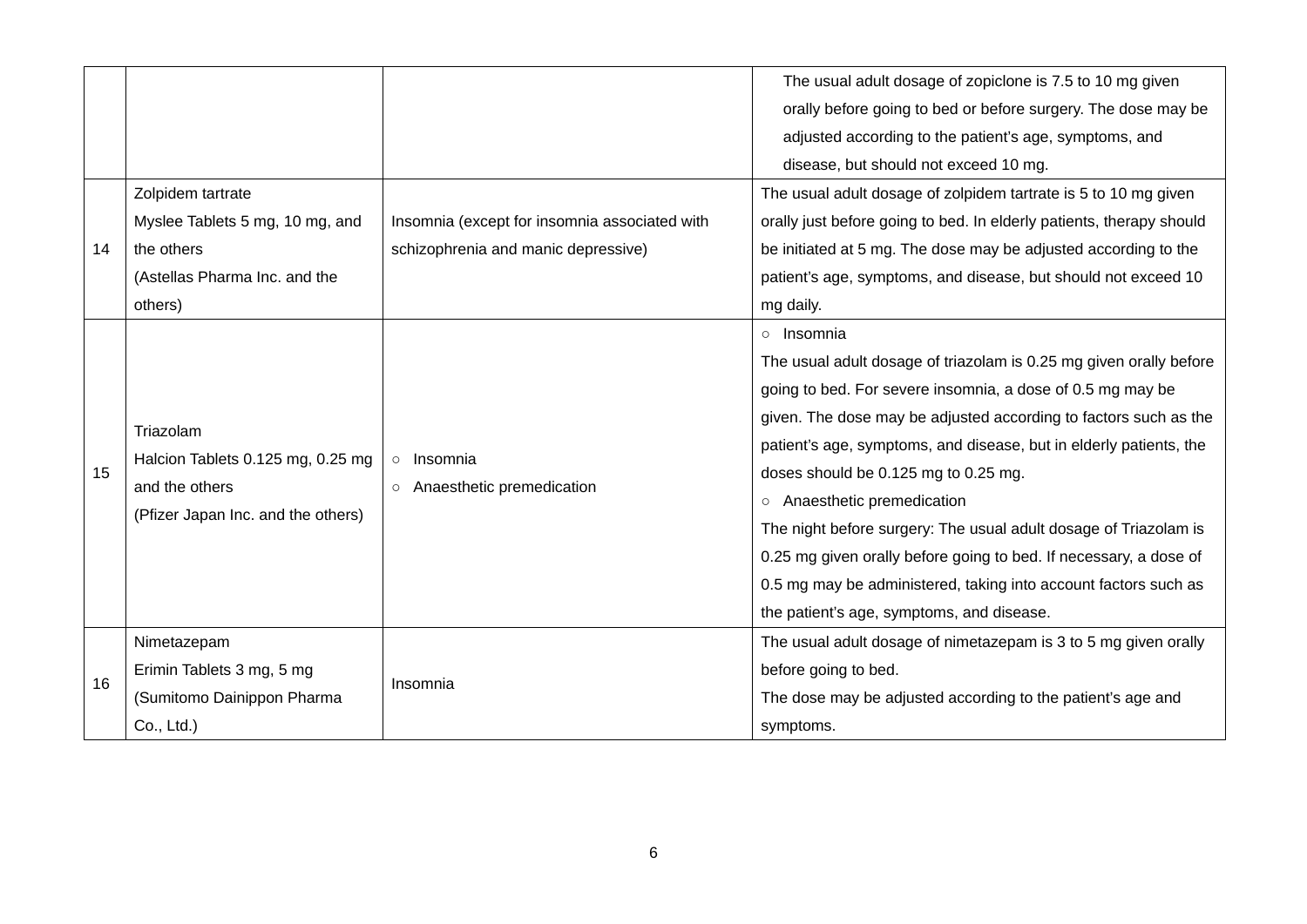| 17 | Haloxazolam<br>Somelin Fine Granules 1%,<br>Somelin Tablets 5 mg, 10 mg<br>(Daiichi Sankyo Company,<br>Limited)      | Insomnia                                                                                                                                                                                                                                                                                     | The usual adult dosage of haloxazolam is 5 to 10 mg given orally<br>before going to bed.<br>The dose may be adjusted according to the patient's age and<br>symptoms.                                                                                   |
|----|----------------------------------------------------------------------------------------------------------------------|----------------------------------------------------------------------------------------------------------------------------------------------------------------------------------------------------------------------------------------------------------------------------------------------|--------------------------------------------------------------------------------------------------------------------------------------------------------------------------------------------------------------------------------------------------------|
| 18 | Fludiazepam<br>Erispan Tablets 0.25 mg, Erispan<br>Fine Granules 0.1%<br>(Sumitomo Dainippon Pharma<br>Co., Ltd.)    | Somatic symptoms in psychosomatic disease<br>(gastrointestinal disease, hypertension, cardiac<br>neurosis, dysautonomia), and anxiety, tension,<br>depressed mood and feeling irritated, fatigability,<br>sleep disorder                                                                     | The usual adult dosage of fludiazepam is 0.75 mg daily given<br>orally in 3 divided doses.<br>The dose may be adjusted according to the patient's age and<br>symptoms.                                                                                 |
| 19 | Flutazolam<br>Coreminal Tablets 4 mg,<br><b>Coreminal Fine Granules 1%</b><br>(Sawai Pharmaceutical Co., Ltd.)       | Somatic symptoms in psychosomatic disease<br>(irritable bowel syndrome, chronic gastritis,<br>gastroduodenal ulcer), and anxiety, tension,<br>depressed mood                                                                                                                                 | The usual adult dosage of Flutazolam is 12 mg daily given orally<br>in 3 divided doses. The dose may be adjusted according to the<br>patient's age and symptoms.                                                                                       |
| 20 | Flutoprazepam<br>Restas Tablets 2 mg<br>(Nihon Generic Co., Ltd.)                                                    | Anxiety, tension, depressed mood, fatigability,<br>sleep disorder in neurosis<br>Somatic symptoms in psychosomatic disease<br>(hypertension, gastroduodenal ulcer, chronic<br>gastritis, irritable bowel syndrome), and anxiety,<br>tension, depressed mood, fatigability, sleep<br>disorder | The usual adult dosage of flutoprazepam is 2 to 4 mg daily given<br>orally in 1 to 2 divided doses.<br>The dose may be adjusted according to the patient's age and<br>symptoms, but in elderly patients, the daily dose should not<br>exceed 4 mg.     |
| 21 | Flunitrazepam (oral dosage form)<br>Silece Tablets 1 mg, 2 mg, and the<br>others<br>(Eisai Co., Ltd. and the others) | Insomnia<br>Anaesthetic premedication                                                                                                                                                                                                                                                        | The usual adult dosage of flunitrazepam is 0.5 to 2 mg given<br>orally before going to bed or before surgery.<br>The dose may be adjusted according to the patient's age and<br>symptoms, but in elderly patients, the dose should not exceed 1<br>mg. |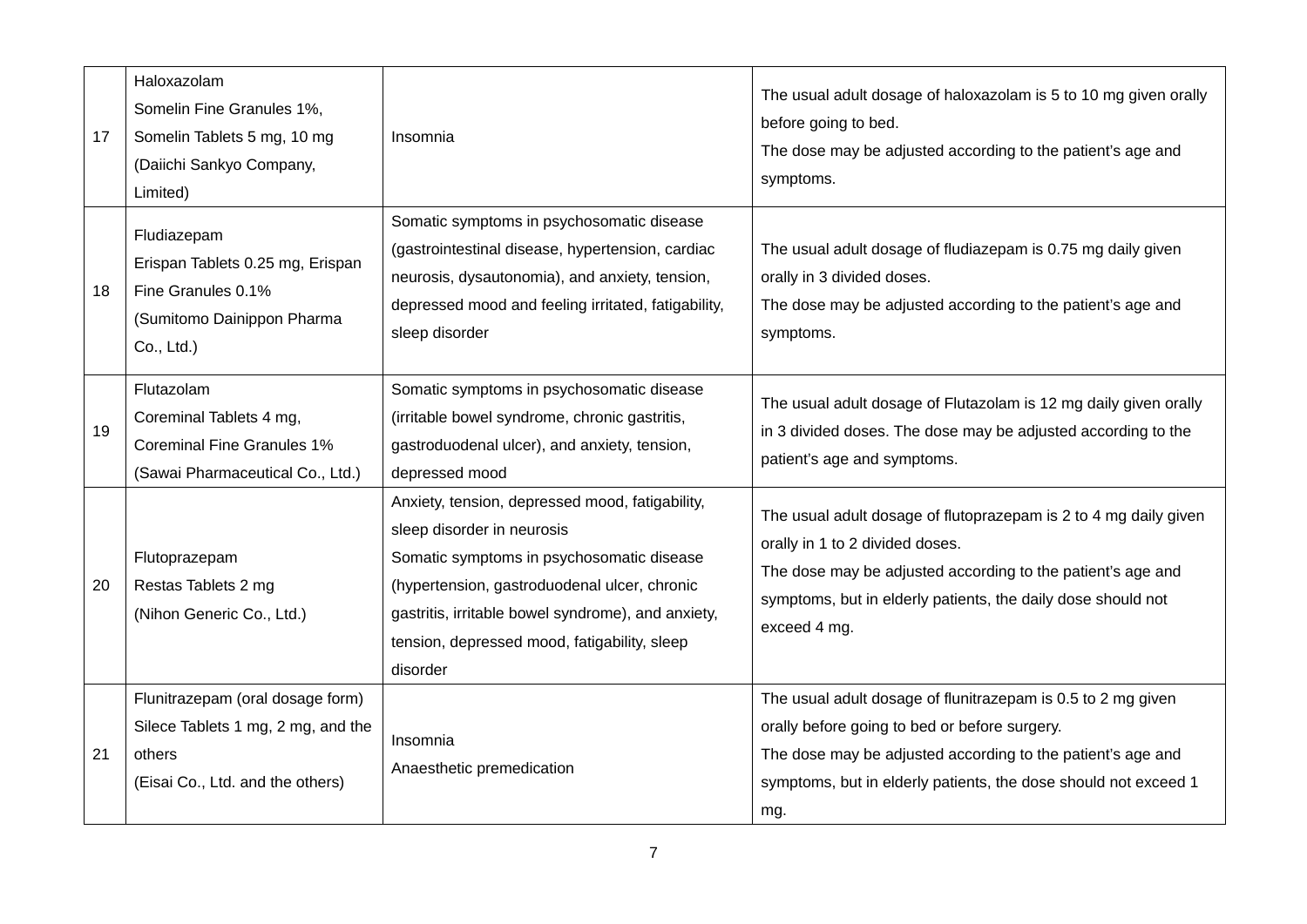|    | Rohypnol Tablets 1, 2, and the               |                                                                        |                                                                   |
|----|----------------------------------------------|------------------------------------------------------------------------|-------------------------------------------------------------------|
|    | others                                       |                                                                        |                                                                   |
|    | (Chugai Pharmaceutical Co., Ltd.             |                                                                        |                                                                   |
|    | and the others)                              |                                                                        |                                                                   |
|    | Flurazepam Hydrochloride                     |                                                                        | The usual adult dosage is 1 to 2 capsules given orally before     |
|    | Dalmate Capsules 15                          | 1. Insomnia                                                            | going to bed or before surgery. However, the dose of flurazepam   |
| 22 | (Kyowa Pharmaceutical Industry               | 2. Anaesthetic premedication                                           | hydrochloride should be 10 to 30 mg.                              |
|    | Co., Ltd.)                                   |                                                                        | The dose may be adjusted according to the patient's age and       |
|    |                                              |                                                                        | symptoms.                                                         |
|    |                                              |                                                                        | The dose of this drug may be adjusted according to factors such   |
|    | <b>Brotizolam</b>                            |                                                                        | as the patient's age, symptoms, and disease, but generally, the   |
|    |                                              |                                                                        | adult dosage is as follows.                                       |
|    | Lendormin D Tablets 0.25 mg,                 | Insomnia, Anaesthetic premedication                                    | Insomnia<br>$\bullet$                                             |
| 23 | Lendormin Tablets 0.25 mg, and<br>the others |                                                                        | A dose of 0.25 mg of brotizolam given orally before going to bed. |
|    |                                              |                                                                        | Anaesthetic premedication<br>$\bullet$                            |
|    | (Nippon Boehringer Ingelheim Co.,            |                                                                        | The night before surgery: A dose of 0.25 mg of brotizolam given   |
|    | Ltd. and the others)                         |                                                                        | orally before going to bed.                                       |
|    |                                              |                                                                        | Preanesthetic: A dose of 0.5 mg of brotizolam given orally.       |
|    |                                              |                                                                        | • In neurosis and depression:                                     |
|    | Bromazepam (oral dosage form)                | Anxiety, tension, depressed mood and                                   | The usual adult dosage of bromazepam is 6 to 15 mg daily          |
|    |                                              | obsession, fear in neurosis                                            | given orally in 2 to 3 divided doses. The dose may be adjusted    |
|    | Lexotan Tablets 1, 2, 5, Lexotan             | Anxiety, tension in depression<br>$\bullet$                            | according to the patient's age and symptoms.                      |
| 24 | Fine Granules 1%, and the others             | • Somatic symptoms in psychosomatic disease                            | In psychosomatic disease:<br>$\bullet$                            |
|    | (Chugai Pharmaceutical Co., Ltd.             | (hypertension, gastrointestinal disease,                               | The usual adult dosage of bromazepam is 3 to 6 mg daily           |
|    | and the others)                              | dysautonomia), and anxiety, tension, depressed<br>mood, sleep disorder | given orally in 2 to 3 divided doses. The dose may be adjusted    |
|    |                                              |                                                                        | according to the patient's age and symptoms.                      |
|    |                                              | Anaesthetic premedication                                              | In anaesthetic premedication:<br>$\bullet$                        |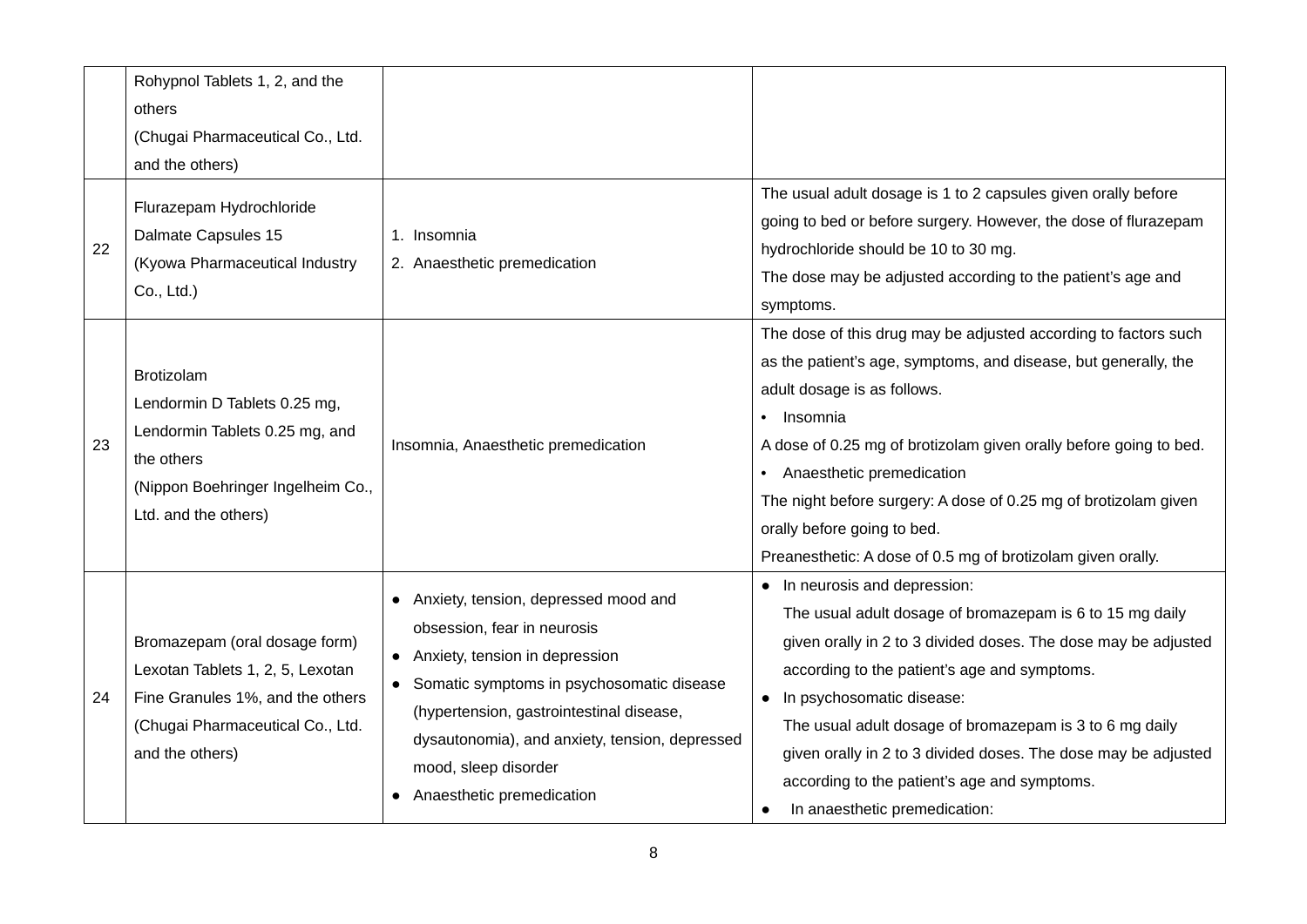|    |                                                                                                                                  |                                                                                                                                                                                                                                                                                                                                                            | The usual adult dosage of bromazepam is 5 mg given orally                                                                                                                                                                                                                                                                                                                                                                                                                                              |
|----|----------------------------------------------------------------------------------------------------------------------------------|------------------------------------------------------------------------------------------------------------------------------------------------------------------------------------------------------------------------------------------------------------------------------------------------------------------------------------------------------------|--------------------------------------------------------------------------------------------------------------------------------------------------------------------------------------------------------------------------------------------------------------------------------------------------------------------------------------------------------------------------------------------------------------------------------------------------------------------------------------------------------|
|    |                                                                                                                                  |                                                                                                                                                                                                                                                                                                                                                            | before going to bed or before surgery. The dose may be                                                                                                                                                                                                                                                                                                                                                                                                                                                 |
|    |                                                                                                                                  |                                                                                                                                                                                                                                                                                                                                                            | adjusted according to the patient's age, symptoms, and                                                                                                                                                                                                                                                                                                                                                                                                                                                 |
|    |                                                                                                                                  |                                                                                                                                                                                                                                                                                                                                                            | disease.                                                                                                                                                                                                                                                                                                                                                                                                                                                                                               |
| 25 | Mexazolam<br>Melex Tablets 0.5 mg, 1 mg, Melex<br>Fine Granules 0.1%<br>(Daiichi Sankyo Company,<br>Limited)                     | ○ Anxiety, tension, depressed mood, fatigability,<br>obsession, fear, sleep disorder in neurosis<br>Somatic symptoms in psychosomatic disease<br>$\circ$<br>(gastroduodenal ulcer, chronic gastritis, irritable<br>bowel syndrome, hypertension, cardiac<br>neurosis, dysautonomia), and anxiety, tension,<br>depressed mood, fatigability, sleep disorder | The usual adult dosage of mexazolam is 1.5 to 3 mg daily given<br>orally in 3 divided doses. The dose may be adjusted according to<br>the patient's age and symptoms, but in elderly patients, the daily<br>dose should not exceed 1.5 mg.                                                                                                                                                                                                                                                             |
| 26 | Medazepam<br>Resmit Tablets 2, 5, and the others<br>(Shionogi & Co., Ltd. and the<br>others)                                     | ○ Anxiety, tension, depressed mood in neurosis<br>Somatic symptoms in psychosomatic disease<br>$\circ$<br>(gastrointestinal disease, cardiovascular<br>disease, endocrine system disease,<br>dysautonomia), and anxiety, tension, depressed<br>mood                                                                                                        | The usual adult dosage of medazepam is 10 to 30 mg daily given<br>orally.<br>However, the dose may be adjusted according to the patient's age<br>and symptoms.                                                                                                                                                                                                                                                                                                                                         |
| 27 | Rilmazafone Hydrochloride<br>Hydrate<br>Rhythmy Tablets 1 mg, 2 mg and<br>the others<br>(Shionogi & Co., Ltd. and the<br>others) | 1. Insomnia<br>2. Anaesthetic premedication                                                                                                                                                                                                                                                                                                                | 1. Insomnia<br>The usual adult dosage of rilmazafone hydrochloride hydrate is<br>1 to 2 mg given orally before going to bed.<br>The dose may be adjusted according to the patient's age,<br>disease, and symptoms, but in elderly patients, the dose<br>should not exceed 2 mg.<br>2. Anaesthetic premedication<br>The usual adult dosage of rilmazafone hydrochloride hydrate is<br>2 mg given orally before going to bed or before surgery.<br>The dose may be adjusted according to factors such as |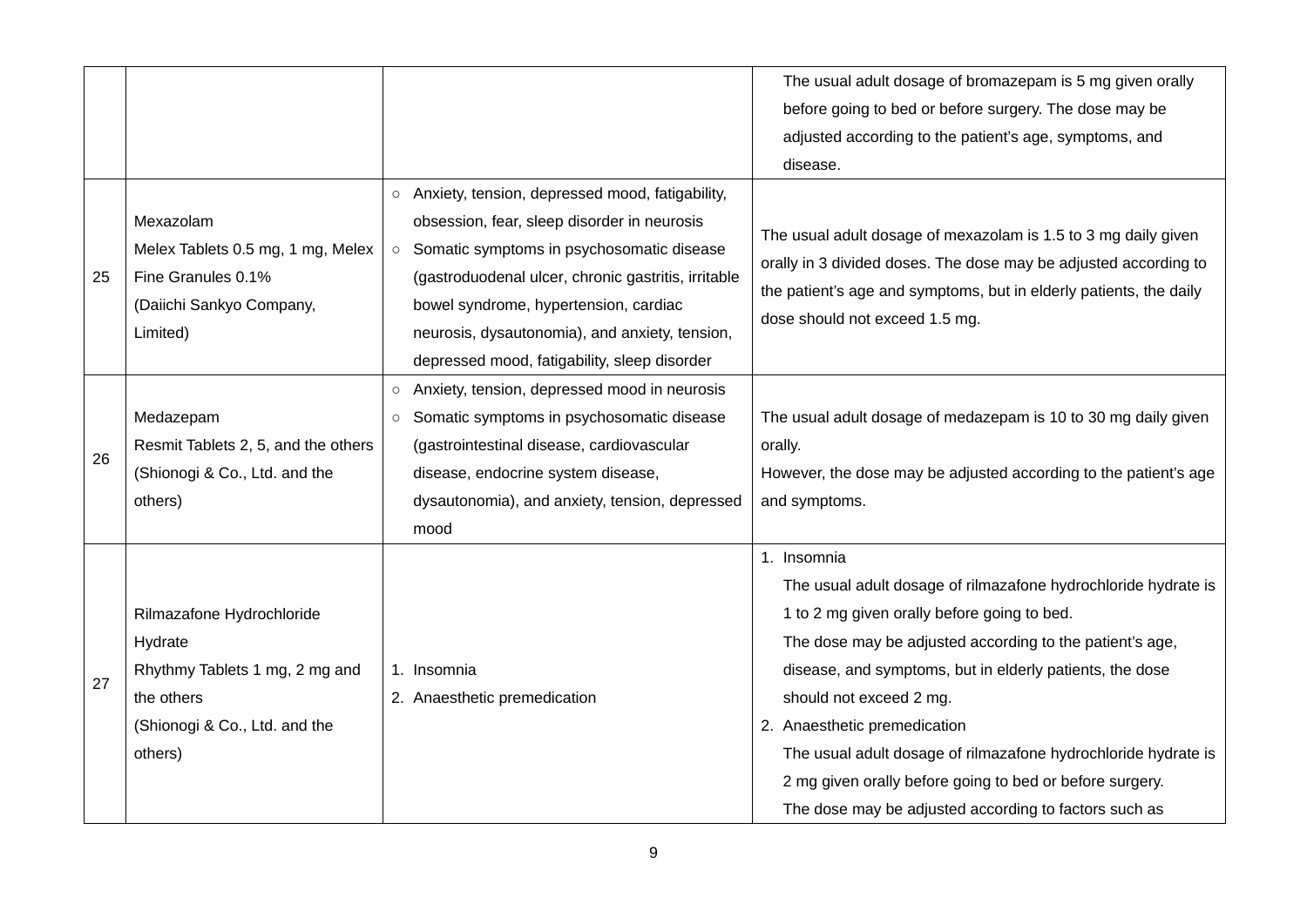|    |                                    |                                                         | patient's age, s disease, and symptoms, but in elderly patients,    |
|----|------------------------------------|---------------------------------------------------------|---------------------------------------------------------------------|
|    |                                    |                                                         | the dose should not exceed 2 mg.                                    |
|    | Ethyl Loflazepate                  | Anxiety, tension, depressed mood, sleep<br>$\circ$      |                                                                     |
|    | Meilax Fine Granules 1%, Meilax    | disorder in neurosis                                    | The usual adult dosage of ethyl loflazepate is 2 mg daily given     |
| 28 | Tablets 1 mg, 2 mg, and the others | Somatic symptoms in psychosomatic disease               | orally in 1 to 2 divided doses.                                     |
|    | (Meiji Seika Pharma Co., Ltd. and  | (gastroduodenal ulcer, chronic gastritis, irritable     | The dose may be adjusted according to the patient's age and         |
|    | the others)                        | bowel syndrome, dysautonomia), and anxiety,             | symptoms.                                                           |
|    |                                    | tension, depressed mood, sleep disorder                 |                                                                     |
|    | Lorazepam                          | Anxiety, tension, depressed mood in neurosis<br>$\circ$ | The usual adult dosage of lorazepam is 1 to 3 mg daily given        |
| 29 | Wypax Tablets 0.5, 1.0, and the    | Somatic symptoms in psychosomatic disease<br>$\circ$    | orally in 2 to 3 divided doses. The dose may be adjusted            |
|    | others                             | (dysautonomia, cardiac neurosis), and anxiety,          | according to the patient's age and symptoms.                        |
|    | (Pfizer Japan Inc. and the others) | tension, depressed mood                                 |                                                                     |
|    | Lormetazepam                       |                                                         |                                                                     |
|    | Evamyl Tablets 1.0                 |                                                         | The usual adult dosage of lormetazepam is 1 to 2 mg given orally    |
| 30 | (Bayer Yakuhin, Ltd.)              | Insomnia                                                | before going to bed. The dose may be adjusted according to the      |
|    |                                    |                                                         | patient's age and symptoms, but in elderly patients, the dose       |
|    | <b>LORAMET Tablets 1.0</b>         |                                                         | should not exceed 2 mg.                                             |
|    | (Asuka Pharmaceutical Co., Ltd.)   |                                                         |                                                                     |
|    | Clonazepam                         |                                                         | The usual initial adult and pediatric dosage of clonazepam is 0.5   |
|    | Rivotril Tablets 0.5 mg, 1 mg, 2   | Small (motor) seizures [myoclonic seizures, astatic     | to 1 mg daily given orally in 1 to 3 divided doses. Thereafter, the |
|    | mg, Rivotril Fine Granule 0.1%,    | (akinesia) seizures, infantile spasms (infant           | dosage should be increased gradually according to symptoms          |
|    | 0.5%                               | spasms seizures, BNS convulsions, etc.)]                | until optimal effect is obtained. The usual maintenance dosage of   |
| 31 | (Chugai Pharmaceutical Co., Ltd.)  | Psychomotor seizures                                    | clonazepam is 2 to 6 mg daily given orally in 1 to 3 divided doses. |
|    |                                    | Autonomic seizures                                      | The initial infantile dosage of clonazepam is 0.025 mg per          |
|    | Landsen Tablets 0.5 mg, 1 mg, 2    |                                                         | kilogram of body weight daily given orally in 1 to 3 divided doses. |
|    | mg, Landsen Fine Granules 0.1%,    |                                                         | Thereafter, the dosage should be increased gradually according to   |
|    | 0.5%                               |                                                         | symptoms until optimal effect is obtained. The usual maintenance    |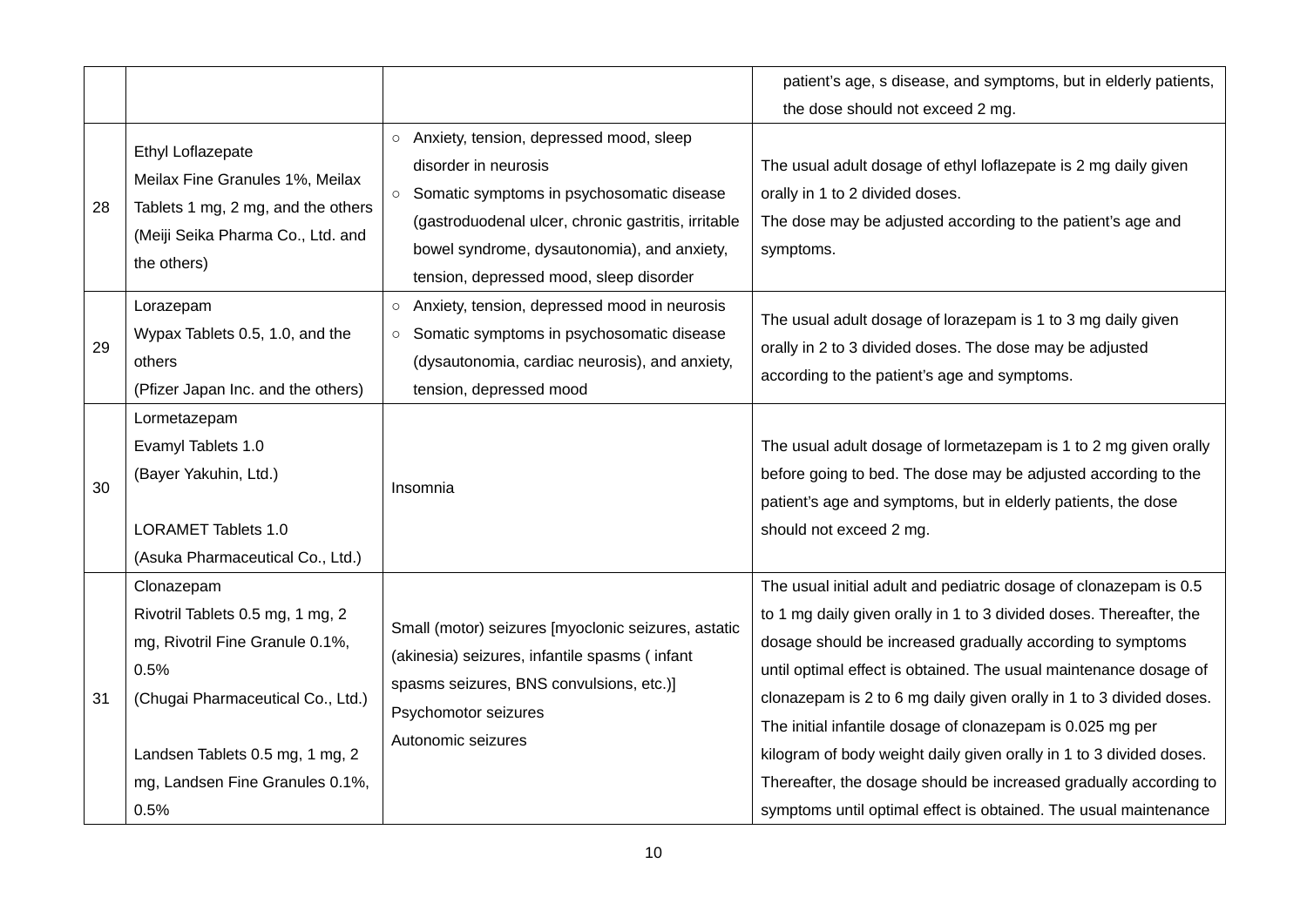|    | (Sumitomo Dainippon Pharma               |                                                     | dosage of clonazepam is 0.1 mg per kilogram of body weight daily   |
|----|------------------------------------------|-----------------------------------------------------|--------------------------------------------------------------------|
|    | Co., Ltd.)                               |                                                     | given orally in 1 to 3 divided doses.                              |
|    |                                          |                                                     | The dose may be adjusted according to the patient's age and        |
|    |                                          |                                                     | symptoms.                                                          |
|    |                                          | Coadministration with other antiepileptics in the   | The usual adult dosage of clobazam is an initial dose of 10 mg     |
|    |                                          | following convulsion types when other antiepileptic | daily given orally, and gradually increased according to symptoms. |
|    |                                          | drugs fail to show satisfactory response            | The maintenance dosage is 10 to 30 mg daily given orally in 1 to 3 |
|    | Clobazam                                 | Partial seizures                                    | divided doses.                                                     |
|    | Mystan Tablets 5 mg, 10 mg,              | Simple partial seizures, complex partial            | The dose may be adjusted according to the patient's symptoms       |
| 32 | Mystan Fine Granules 1%                  | seizures, tonic-clonic seizures with                | (the maximum daily dose is 40 mg).                                 |
|    |                                          | secondary generalization                            | The usual pediatric dosage of clobazam is an initial dose of 0.2   |
|    | (Sumitomo Dainippon Pharma<br>Co., Ltd.) | Generalized seizures                                | mg/kg daily given orally, and gradually increased according to     |
|    |                                          | Tonic-clonic seizures, tonic seizures, atypical     | symptoms. The maintenance dosage is 0.2 to 0.8 mg/kg daily         |
|    |                                          | absence attacks, myoclonic seizures, atonic         | given orally in 1 to 3 divided doses.                              |
|    |                                          | seizures                                            | The dose may be adjusted according to the patient's symptoms       |
|    |                                          |                                                     | (the maximum daily dose is 1.0 mg/kg).                             |
|    | Diazepam (suppository)                   | Used for the following indications in children      | The usual pediatric dosage of diazepam is 0.4 to 0.5 mg/kg         |
| 33 | Diapp Suppositories 4, 6, 10             | Improvement of febrile convulsions and convulsive   | inserted rectally once to twice daily.                             |
|    | (TAKATA Pharmaceutical Co.,              | epileptic seizures                                  | The dose may be adjusted according to the patient's symptoms,      |
|    | Ltd.                                     |                                                     | but the daily dose should not exceed 1 mg/kg.                      |
|    |                                          |                                                     | Intravenous injection                                              |
|    | Midazolam (products with an              |                                                     | The usual pediatric dose of midazolam in patients with a           |
|    | indication to treat status               |                                                     | corrected gestational age of 45 weeks or longer (gestational       |
| 34 | epilepticus)                             | Status epilepticus                                  | age in weeks + weeks after birth) is 0.15 mg/kg injected           |
|    | Midafresa Injection 0.1%                 |                                                     | intravenously. The recommended infusion speed is 1                 |
|    | (Alfresa Pharma Corporation)             |                                                     | mg/minute. If necessary, additional doses may be administered      |
|    |                                          |                                                     | within the range 0.1 to 0.3 mg/kg per dose, but the total of the   |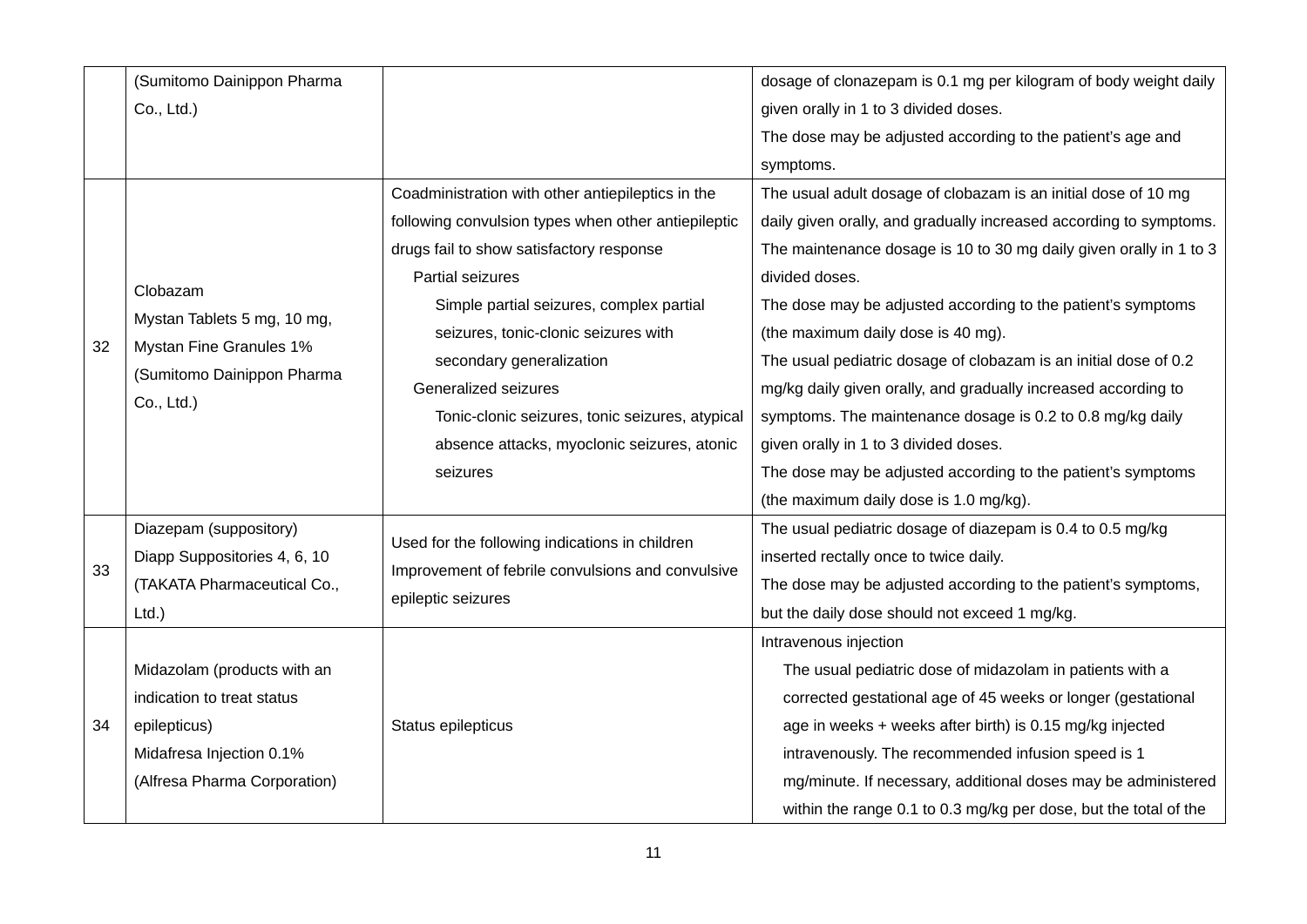|    |                                                                                                                                                                                                                                                                     |                                                                                                                                                                                                                                                  | initial and additional doses should not exceed 0.6 mg/kg.<br>Continuous intravenous infusion<br>The usual initial pediatric dose of midazolam in patients with a<br>corrected gestational age of 45 weeks or longer (gestational<br>age in weeks + weeks after birth) is 0.1 mg/kg/hour by<br>continuous intravenous infusion, with the dosage increased as<br>necessary in steps of 0.05 to 0.1 mg/kg/hour. The maximum<br>dose is 0.4 mg/kg/hour.                                                                                                                                                                                                                 |
|----|---------------------------------------------------------------------------------------------------------------------------------------------------------------------------------------------------------------------------------------------------------------------|--------------------------------------------------------------------------------------------------------------------------------------------------------------------------------------------------------------------------------------------------|---------------------------------------------------------------------------------------------------------------------------------------------------------------------------------------------------------------------------------------------------------------------------------------------------------------------------------------------------------------------------------------------------------------------------------------------------------------------------------------------------------------------------------------------------------------------------------------------------------------------------------------------------------------------|
| 35 | Nitrazepam<br>Nelbon Tablets 5 mg, 10 mg,<br>Nelbon Powder 1%, and the<br>others<br>(Daiichi Sankyo Company, Limited<br>and the others)<br>Benzalin Tablets 2, 5, and 10<br>Benzalin Fine Granules 1% and<br>the others<br>(Shionogi & Co., Ltd. and the<br>others) | 1. Insomnia<br>2. Anaesthetic premedication<br>3. Atypical petit mal seizures<br>Infantile spasms, myoclonic seizures, astatic<br>seizure, etc.<br>Focal seizures<br>Focal epileptic seizures, psychomotor seizures,<br>autonomic seizures, etc. | 1. For insomnia:<br>The usual adult dosage of nitrazepam is 5 to 10 mg given orally<br>before going to bed. The dose may be adjusted according to the<br>patient's age and symptoms.<br>2. In anaesthetic premedication:<br>The usual adult dosage of nitrazepam is 5 to 10 mg given orally<br>before going to bed or before surgery. The dose may be adjusted<br>according to the factor such as patient's age, symptoms, and<br>disease.<br>3. Used as an antiepileptic:<br>The usual adult and pediatric dose of nitrazepam is 5 to 15 mg<br>daily given in divided doses as necessary. The dose may be<br>adjusted according to the patient's age and symptoms. |
| 36 | Amobarbital<br>Isomytal<br>(Nippon Shinyaku Co., Ltd.)                                                                                                                                                                                                              | Insomnia, sedation of anxiety tension state                                                                                                                                                                                                      | For insomnia, the usual adult dosage of amobarbital is 0.1 to 0.3 g<br>daily given orally before going to bed.<br>For sedation of anxiety tension state, the usual adult dosage of<br>amobarbital is 0.1 to 0.2 g daily given orally in 2 to 3 divided<br>doses.<br>The dose may be adjusted according to the patient's age and                                                                                                                                                                                                                                                                                                                                     |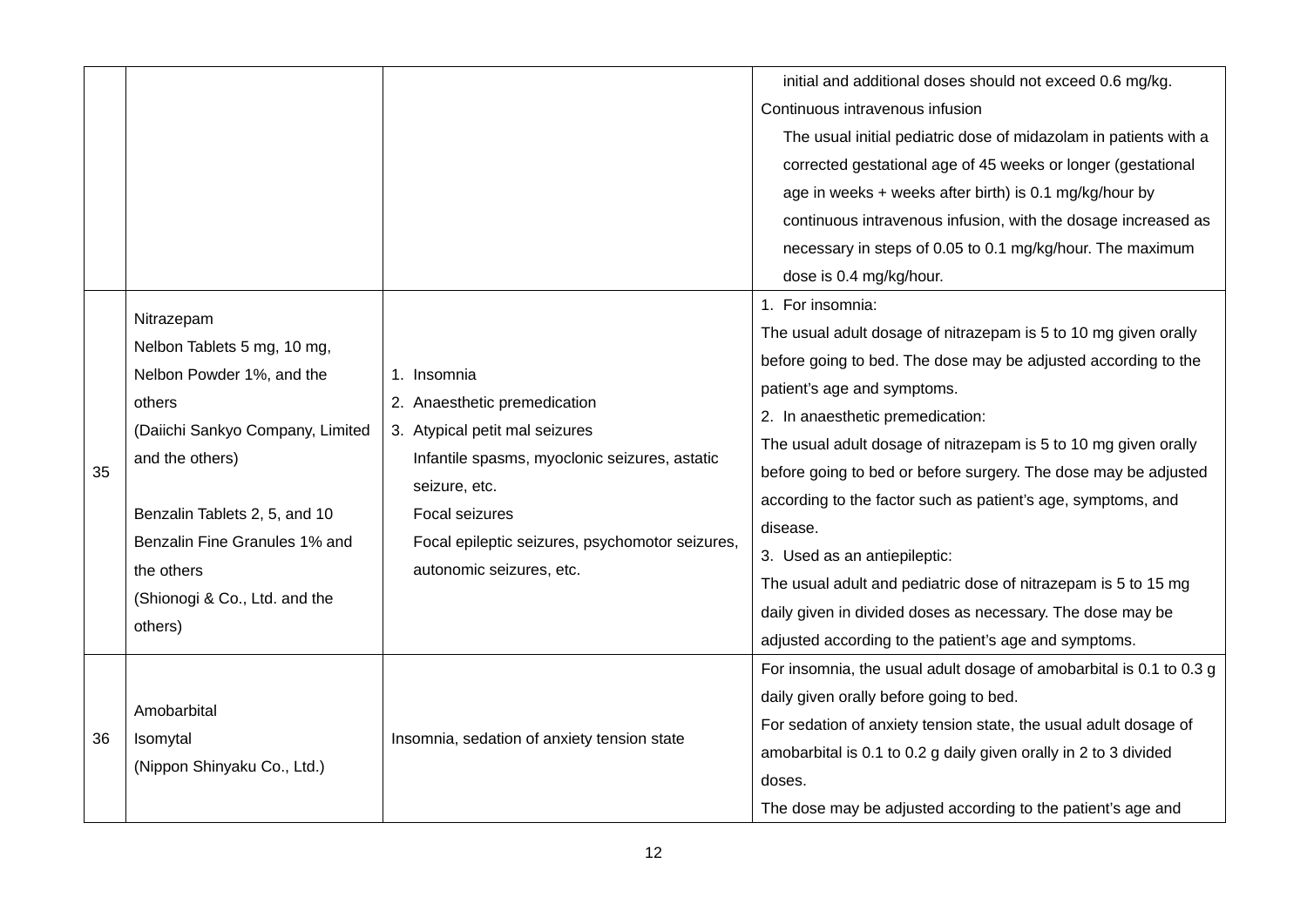|    |                                  |                                                   | symptoms.                                                        |  |  |  |  |
|----|----------------------------------|---------------------------------------------------|------------------------------------------------------------------|--|--|--|--|
|    |                                  |                                                   | The usual adult dosage of secobarbital sodium is 100 to 200 mg   |  |  |  |  |
|    |                                  |                                                   | (2 to 4 mL of 5% solution*) injected gradually, intravenously or |  |  |  |  |
|    | Secobarbital Sodium              |                                                   | intramuscularly.                                                 |  |  |  |  |
| 37 | Ional Sodium For Injection (0.2) | Insomnia, anaesthetic premedication, induction of | The dose may be adjusted according to the patient's age and      |  |  |  |  |
|    | (Nichi-Iko Pharmaceutical Co.,   | general anesthesia, sedation of anxiety tension   | symptoms, but the total dose should preferably not exceed 500    |  |  |  |  |
|    | $Ltd.$ )                         | state                                             | mg (10 mL of 5% solution*).                                      |  |  |  |  |
|    |                                  |                                                   | *5% solution: 1 vial of this drug dissolved in 4 mL of water for |  |  |  |  |
|    |                                  |                                                   | injection or similar vehicle                                     |  |  |  |  |
|    |                                  |                                                   | ○ Insomnia                                                       |  |  |  |  |
|    |                                  |                                                   | The usual adult dosage of pentobarbital calcium is 50 to 100     |  |  |  |  |
|    |                                  |                                                   | mg given orally before going to bed.                             |  |  |  |  |
|    |                                  |                                                   | The dose may be adjusted according to the patient's age and      |  |  |  |  |
|    |                                  |                                                   | symptoms.                                                        |  |  |  |  |
|    |                                  |                                                   | Anaesthetic premedication<br>$\circ$                             |  |  |  |  |
|    | Pentobarbital calcium            | Insomnia, anaesthetic premedication, sedation of  | The usual adult dosage of pentobarbital calcium is 100 to 200    |  |  |  |  |
| 38 | Ravona 50 mg                     | anxiety tension state, adjustment of sleep in     | mg the night before surgery or 100 mg 1 to 2 hours before        |  |  |  |  |
|    | (Mitsubishi Tanabe Pharma        | continuous sleep therapy                          | surgery, given orally.                                           |  |  |  |  |
|    | Corporation)                     |                                                   | The dose may be adjusted according to the patient's age and      |  |  |  |  |
|    |                                  |                                                   | symptoms.                                                        |  |  |  |  |
|    |                                  |                                                   | Sedation of anxiety tension state<br>$\circ$                     |  |  |  |  |
|    |                                  |                                                   | The usual adult dosage of pentobarbital calcium is 25 to 50 mg   |  |  |  |  |
|    |                                  |                                                   | given orally 2 to 3 times daily.                                 |  |  |  |  |
|    |                                  |                                                   | The dose may be adjusted according to the patient's age and      |  |  |  |  |
|    |                                  |                                                   | symptoms.                                                        |  |  |  |  |
|    | Phenobarbital (oral dosage form) | Insomnia                                          | The usual adult dosage of phenobarbital is 30 to 200 mg daily    |  |  |  |  |
| 39 | Phenobal, Phenobal Powder 10%,   | Sedation of anxiety tension state                 | given orally in 1 to 4 divided doses.                            |  |  |  |  |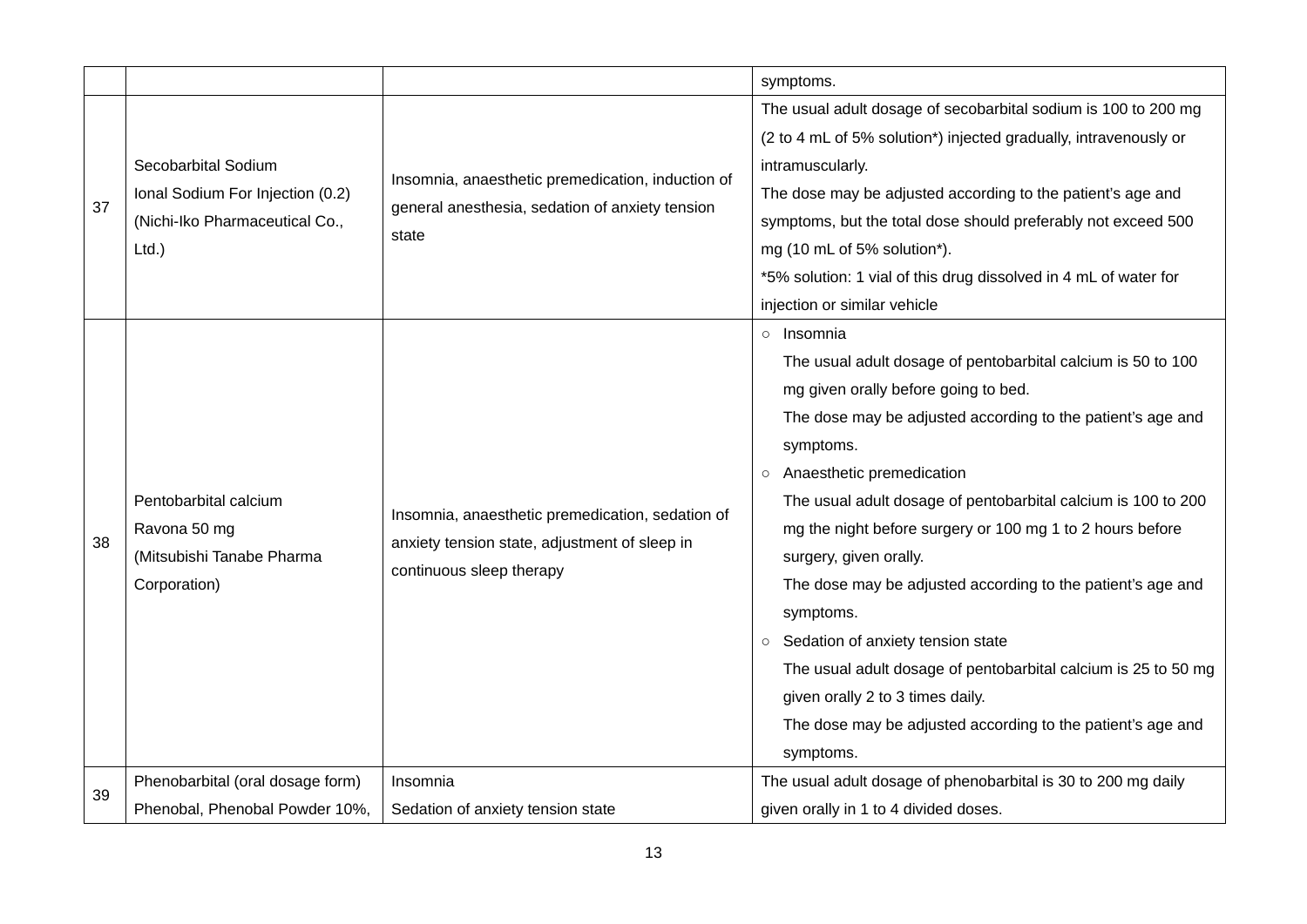|    | Phenobal Tablets 30 mg, Phenobal   | Convulsive epileptic seizures                           | For insomnia, the usual adult dosage of phenobarbital is 30 to 200 |  |  |  |
|----|------------------------------------|---------------------------------------------------------|--------------------------------------------------------------------|--|--|--|
|    | Elixir 0.4%, and the others        | Tonic-clonic seizures (generalized convulsive           | mg given orally before going to bed.                               |  |  |  |
|    | (Fujinaga Pharm. Co., Ltd. and the | seizures and grand mal), focal convulsion               | The dose may be adjusted according to the patient's age and        |  |  |  |
|    | others)                            | (including Jacksonian seizure)                          | symptoms.                                                          |  |  |  |
|    |                                    | Autonomic seizures, psychomotor seizures                |                                                                    |  |  |  |
|    |                                    | Sedation of anxiety tension state (when urgently        |                                                                    |  |  |  |
|    |                                    | necessary)                                              |                                                                    |  |  |  |
| 40 | Phenobarbital (injection)          | Convulsive epileptic seizures                           | The usual adult dosage of phenobarbital is 50 to 200 mg injected   |  |  |  |
|    | Phenobal Injection 100 mg          | Tonic-clonic seizures (generalized convulsive           | once to twice daily, subcutaneously or intramuscularly.            |  |  |  |
|    | (Fujinaga Pharm. Co., Ltd.)        | seizures and grand mal), focal convulsion               | The dose may be adjusted according to the patient's age and        |  |  |  |
|    |                                    | (including Jacksonian seizure)                          | symptoms.                                                          |  |  |  |
|    |                                    | Autonomic seizures, psychomotor seizures                |                                                                    |  |  |  |
|    | <b>Phenobarbital Sodium</b>        |                                                         |                                                                    |  |  |  |
|    | (suppository)                      |                                                         |                                                                    |  |  |  |
|    | Wakobital Suppositories 15, 30,    | Used for the following indications in pediatric if oral |                                                                    |  |  |  |
|    | 50, 100                            | administration is not possible                          | The usual pediatric dosage of phenobarbital sodium is 4 to 7       |  |  |  |
| 41 | (TAKATA Pharmaceutical Co.,        | 1. Hypnogenesis                                         | mg/kg daily as standard, inserted rectally.                        |  |  |  |
|    | $Ltd.$ )                           | 2. Sedation of anxiety tension state                    | The dose may be adjusted according to the patient's symptoms       |  |  |  |
|    |                                    | 3. Improvement of febrile convulsions and               | and indications.                                                   |  |  |  |
|    | Lupial Suppositories 25, 50, 100   | convulsive epileptic seizures                           |                                                                    |  |  |  |
|    | (Hisamitsu Pharmaceutical Co.,     |                                                         |                                                                    |  |  |  |
|    | Inc.)                              |                                                         |                                                                    |  |  |  |
|    |                                    |                                                         | Neonatal convulsions:                                              |  |  |  |
|    | Phenobarbital Sodium (injection)   | Neonatal convulsions                                    | Initial dose: 20 mg/kg of phenobarbital injected intravenously. If |  |  |  |
| 42 | Nobelbar 250 mg for Injection      |                                                         | convulsions cannot be controlled, additional dose, adjusted        |  |  |  |
|    | (Nobelpharma Co., Ltd.)            | Status epilepticus                                      | according to the patient's condition, should be injected           |  |  |  |
|    |                                    |                                                         | intravenously, within a range that does not exceed the initial     |  |  |  |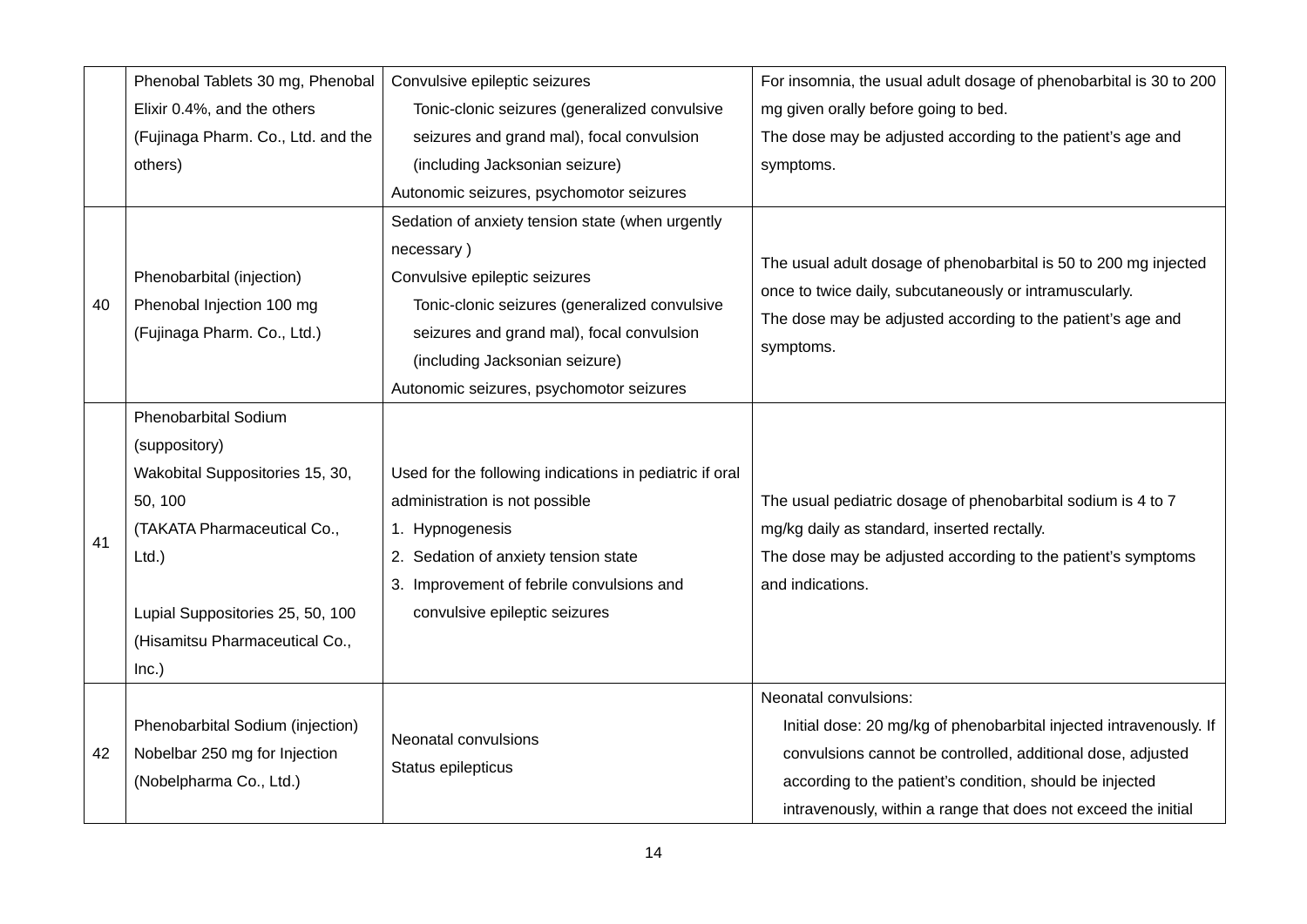|    |                                                                                                                                                                                                                     |                                                                                                                                                                                                                                                                                              | dose.<br>Maintenance dose: 2.5 to 5 mg/kg of phenobarbital once daily<br>injected intravenously.<br>Status epilepticus:<br>15 to 20 mg/kg of phenobarbital once daily injected<br>intravenously.                                                                                                                                                                                                                                                              |
|----|---------------------------------------------------------------------------------------------------------------------------------------------------------------------------------------------------------------------|----------------------------------------------------------------------------------------------------------------------------------------------------------------------------------------------------------------------------------------------------------------------------------------------|---------------------------------------------------------------------------------------------------------------------------------------------------------------------------------------------------------------------------------------------------------------------------------------------------------------------------------------------------------------------------------------------------------------------------------------------------------------|
| 43 | Phenytoin/Phenobarbital<br>Aleviatin with Phenobarbital<br><b>Combination Tablets</b><br>(Sumitomo Dainippon Pharma<br>Co., Ltd.)                                                                                   | Convulsive epileptic seizures<br>Tonic-clonic seizures (generalized convulsive<br>seizures and grand mal)<br>Focal convulsion (including Jacksonian seizure)<br>Autonomic seizures<br>Psychomotor seizures                                                                                   | The usual adult dosage is 1 to 4 tablets daily given orally in<br>divided doses.<br>The dose may be adjusted according to the patient's age and<br>symptoms.                                                                                                                                                                                                                                                                                                  |
| 44 | Phenytoin/Phenobarbital/Caffeine<br>and Sodium Benzoate<br>Hydantol D Combination Tablets,<br>Hydantol E Combination Tablets,<br><b>Hydantol F Combination Tablets</b><br>(Fujinaga Pharmaceutical Co.,<br>$Ltd.$ ) | Convulsive epileptic seizures<br>Tonic-clonic seizures (generalized convulsive<br>seizures and grand mal)<br>Focal convulsion (including Jacksonian seizure)<br>Autonomic seizures<br>Psychomotor seizures                                                                                   | The usual adult dosage is 6 to 12 tablets daily given orally in<br>divided doses.<br>The dose may be adjusted according to the patient's age and<br>symptoms.                                                                                                                                                                                                                                                                                                 |
| 45 | Primidone<br>Primidone Tablets 250 mg "Nichi-<br>Iko," Primidone Fine Granules<br>99.5% "Nichi-Iko"<br>(Nichi-Iko Pharmaceutical Co.,<br>$Ltd.$ )                                                                   | Convulsive epileptic seizures<br>Tonic-clonic seizures (generalized convulsive<br>seizures and grand mal)<br>Focal convulsion (including Jacksonian seizure)<br>Psychomotor seizures<br>Small (motor) seizures [myoclonic seizures, astatic<br>(akinesia) seizures, infantile spasms (infant | The usual adult dosage of primidone for the first 3 days of<br>treatment is 250 mg daily given orally before going to bed.<br>Thereafter, the dosage should be gradually increased by 250 mg<br>every 3 days, according to the patient's symptoms, taking into<br>account the disappearance or aggravation of seizures, up to a<br>daily dose of 1,500 mg given orally in 2 to 3 divided doses. If<br>necessary, the daily dose may be increased to 2,000 mg. |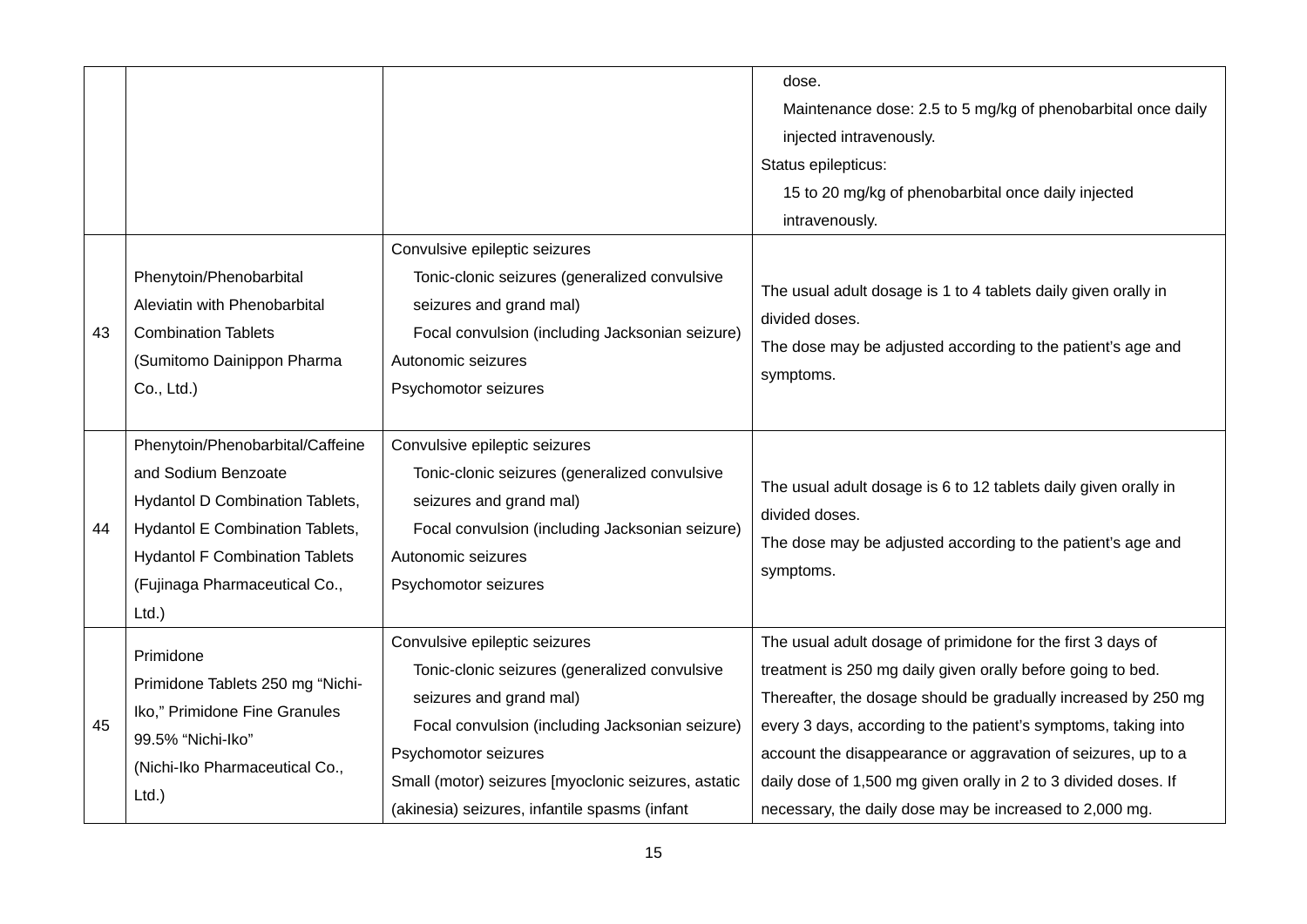|    |                                | spasms seizures, BNS convulsions, etc.)]    | The pediatric dosage for the first 3 days of treatment is 125 mg    |  |  |  |  |  |
|----|--------------------------------|---------------------------------------------|---------------------------------------------------------------------|--|--|--|--|--|
|    |                                |                                             | daily given orally before going to bed. Thereafter, the dosage      |  |  |  |  |  |
|    |                                |                                             | should be gradually increased by 125 mg every 3 to 4 days, up to    |  |  |  |  |  |
|    |                                |                                             | the next standard dosage, given orally in 2 to 3 divided doses.     |  |  |  |  |  |
|    |                                |                                             | Up to 2 years<br>250 to 500 mg                                      |  |  |  |  |  |
|    |                                |                                             | 3 to 5 years<br>500 to 750 mg                                       |  |  |  |  |  |
|    |                                |                                             | 6 to 15 years<br>750 to 1,000 mg                                    |  |  |  |  |  |
|    |                                |                                             | According to the patient's symptoms, taking into account the        |  |  |  |  |  |
|    |                                |                                             | disappearance or aggravation of seizures, the dosage may be         |  |  |  |  |  |
|    |                                |                                             | increased further.                                                  |  |  |  |  |  |
|    |                                |                                             | The usual adult dosage of triclofos sodium is 1 to 2 g (10 to 20 mL |  |  |  |  |  |
|    |                                |                                             | of syrup) given orally before going to bed or before the test. For  |  |  |  |  |  |
|    | <b>Triclofos Sodium</b>        | Insomnia                                    | young children, the dose may be adjusted according to the           |  |  |  |  |  |
| 46 | Tricloryl Syrup 10%            | Sleep in electroencephalography or          | patient's age. Taking into account factors such as the patient's    |  |  |  |  |  |
|    | (Alfresa Pharma Corporation)   | electrocardiography, etc.                   | age, condition, and the indication, a standard dose of 20 to 80     |  |  |  |  |  |
|    |                                |                                             | mg/kg (0.2 to 0.8 mL/kg of syrup) should be used, and the total     |  |  |  |  |  |
|    |                                |                                             | dose should not exceed 2 g (20 mL of syrup).                        |  |  |  |  |  |
|    |                                |                                             | For insomnia, the usual adult dosage of bromovalerylurea is 0.5 to  |  |  |  |  |  |
|    | Bromovalerylurea               |                                             | 0.8 g given orally once daily before going to bed or at bedtime.    |  |  |  |  |  |
|    | Brovarin and the others        |                                             | For sedation of anxiety tension state, the dosage of                |  |  |  |  |  |
| 47 | (Nippon Shinyaku Co., Ltd. and | Insomnia, sedation of anxiety tension state | bromovalerylurea is 0.6 to 1.0 g daily given orally in 3 divided    |  |  |  |  |  |
|    | the others)                    |                                             | doses.                                                              |  |  |  |  |  |
|    |                                |                                             | The dose may be adjusted according to the patient's age and         |  |  |  |  |  |
|    |                                |                                             | symptoms.                                                           |  |  |  |  |  |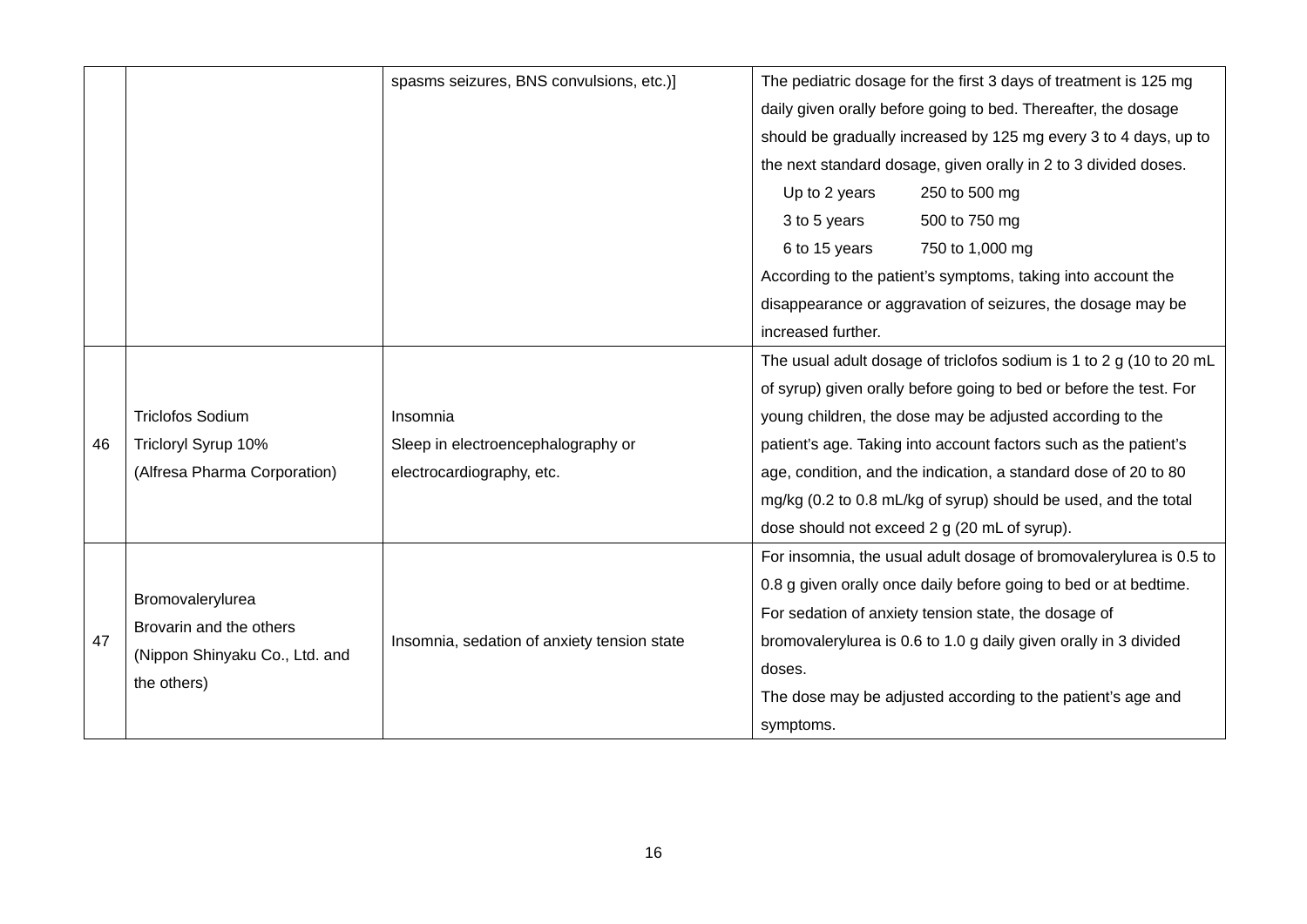|    | Chloral Hydrate                   |                                                                   | The usual pediatric dose of chloral hydrate is 30 to 50 mg/kg as   |  |  |
|----|-----------------------------------|-------------------------------------------------------------------|--------------------------------------------------------------------|--|--|
|    | Escre Suppositories "250," Escre  |                                                                   | standard, inserted rectally.                                       |  |  |
|    | Suppositories "500"               |                                                                   | The dose may be adjusted according to factors such as the          |  |  |
|    | (Hisamitsu Pharmaceutical Co.,    | Sedation and hypnogenesis in physical                             | patient's age, symptoms, and indications.                          |  |  |
| 48 | Inc.)                             |                                                                   | The total dose should not exceed 1.5 g.                            |  |  |
|    |                                   | examination                                                       | The usual pediatric dosage of chloral hydrate is 30 to 50 mg/kg as |  |  |
|    | Chloral Hydrate                   | Status epilepticus where intravenous injection is<br>not possible | standard, infused rectally.                                        |  |  |
|    | Escre Rectal Kit "500"            |                                                                   | The dose may be adjusted according to factors such as the          |  |  |
|    | (Hisamitsu Pharmaceutical Co.,    |                                                                   | patient's age, symptoms, and indications                           |  |  |
|    | Inc.)                             |                                                                   |                                                                    |  |  |
|    |                                   |                                                                   | The total dose should not exceed 1.5 g.                            |  |  |
|    | Tofisopam                         | Autonomic nervous symptoms such as headache,                      |                                                                    |  |  |
|    | Grandaxin Tab. 50, Grandaxin      | heaviness of head, malaise, palpitations, and                     | The usual adult dosage of tofisopam is 50 mg given orally 3 times  |  |  |
| 49 | Fine gran. 10%, and the others    | sweating in the following diseases                                | daily.                                                             |  |  |
|    |                                   | Dysautonomia, head or neck injury, climacteric                    | The dose may be adjusted according to the patient's age and        |  |  |
|    | (Mochida Pharmaceutical Co., Ltd. | disturbance or ovarian deficiency symptom                         | symptoms.                                                          |  |  |
|    | and the others)                   |                                                                   |                                                                    |  |  |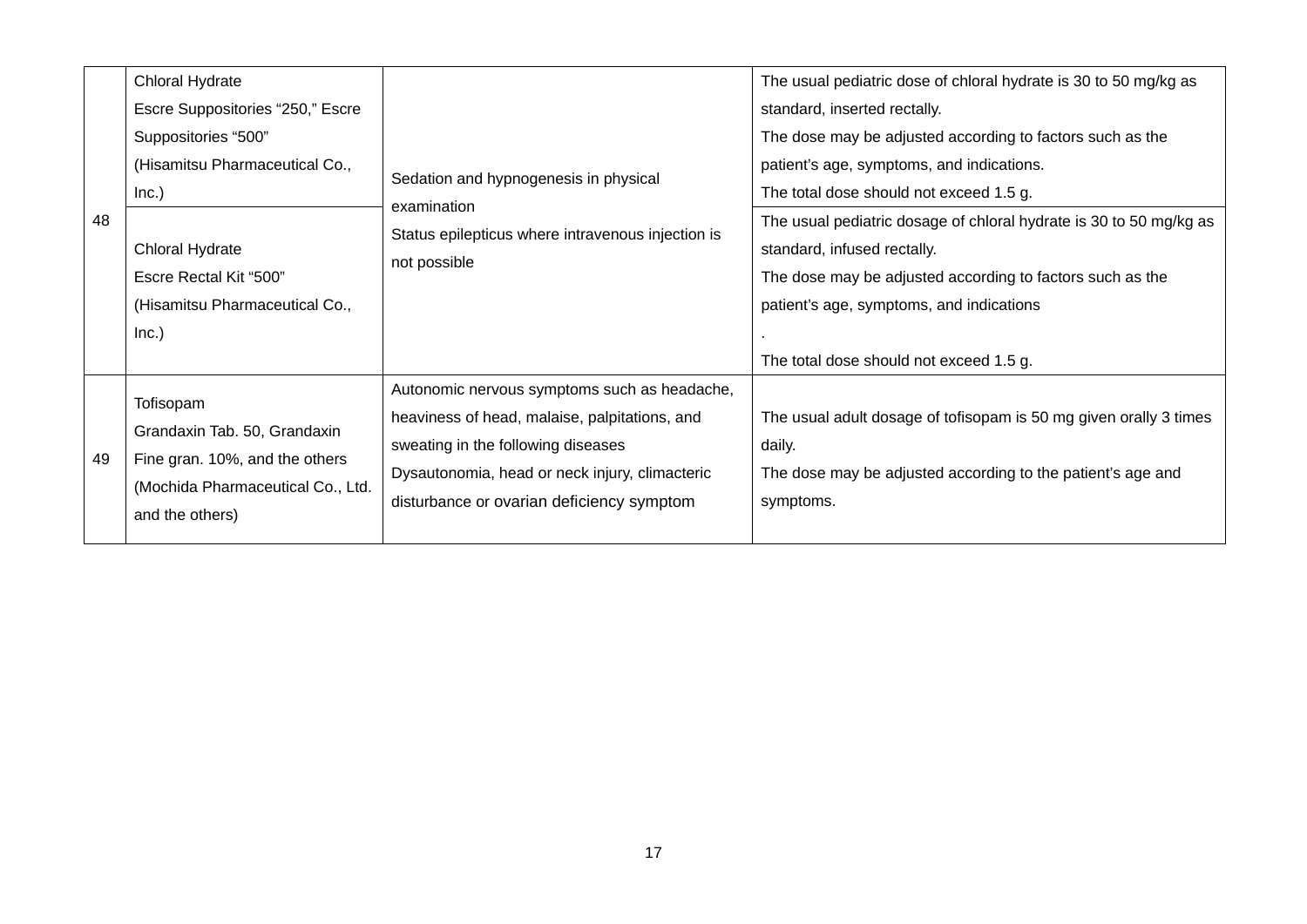|  | Adverse Drug Reactions (ADR) Investigated As Part of ADR Reports in Japan |
|--|---------------------------------------------------------------------------|
|  |                                                                           |

MedDRA-PT (version 19.0) Attachment 2

|                                              |                |              |                |                |              |                  |              |              |                            | Total number of serious/non-serious ADRs (Number of events) |                    |                         |                         |                      |                     |
|----------------------------------------------|----------------|--------------|----------------|----------------|--------------|------------------|--------------|--------------|----------------------------|-------------------------------------------------------------|--------------------|-------------------------|-------------------------|----------------------|---------------------|
|                                              | (1)            | (2)          | (3)            | (4)            | (5)          | (6)              | (7)          | (8)          | (9)                        | (10)                                                        | (11)               | (12)                    | (13)                    | (14)                 | (15)                |
| MedDRA-PT                                    | Alprazolam     | Eszopidone   | Estazolam      | Etizolam       | Oxazolam     | Quazepam         | Cloxazolam   | Clotiazepam  | Clorazepate<br>Dipotassium | Chlordiazep<br>oxide                                        | Diazepam<br>(Oral) | Diazepam<br>(Injection) | Zopiclone               | Zolpidem<br>Tartrate | Triazolam           |
| Drug withdrawal syndrome<br>neonatal         | $\mathbf 0$    | $\mathbf 0$  | $\mathbf 0$    | $\mathbf 0$    | $\mathbf 0$  | 0                | $\mathbf 0$  | $\mathbf 0$  | $\mathbf 0$                | $\mathbf 0$                                                 | $\mathbf 0$        | $\mathbf 0$             | $\mathbf 0$             | $\mathbf 0$          | $\overline{0}$      |
| Drug withdrawal syndrome                     | 35             | $\mathbf{1}$ | 3              | 79             | $\mathbf 0$  | $\boldsymbol{2}$ | 0            | 16           | $\mathbf 0$                | $\pmb{0}$                                                   | 8                  | $\mathbf 0$             | $\mathbf 0$             | 8                    | 10                  |
| Drug withdrawal<br>maintenance therapy       | $\mathbf 0$    | $\pmb{0}$    | $\mathbf 0$    | $\mathbf 0$    | $\mathbf 0$  | $\mathbf 0$      | $\mathbf 0$  | $\mathbf 0$  | $\mathbf 0$                | $\mathbf 0$                                                 | $\mathbf 0$        | $\mathbf 0$             | 0                       | $\mathbf 0$          | $\mathbf 0$         |
| Drug withdrawal headache                     | $\mathbf{1}$   | $\pmb{0}$    | 0              | $\mathbf{1}$   | $\mathbf 0$  | 0                | 0            | 1            | $\mathbf 0$                | $\pmb{0}$                                                   | 0                  | 0                       | $\mathbf 0$             | $\mathbf 0$          | $\mathbf 0$         |
| Drug withdrawal<br>convulsions               | $\overline{c}$ | $\mathbf 0$  | $\mathbf 0$    | $\overline{4}$ | $\mathbf 0$  | $\mathbf 0$      | $\mathbf 0$  | $\mathbf{1}$ | $\mathbf 0$                | $\mathbf 0$                                                 | $\mathbf 0$        | $\mathbf 0$             | $\mathbf 0$             | $\mathbf 0$          | $\overline{a}$      |
| Dopamine dysregulation<br>syndrome           | $\mathbf 0$    | $\mathbf 0$  | $\mathbf 0$    | $\mathbf 0$    | $\mathbf 0$  | $\mathbf 0$      | $\mathbf 0$  | $\mathbf 0$  | $\mathbf 0$                | $\mathbf 0$                                                 | $\mathbf 0$        | $\mathbf 0$             | $\mathbf 0$             | $\mathbf 0$          | $\mathbf 0$         |
| Intentional overdose                         | 60             | $\mathbf 0$  | 10             | 340            | $\mathbf 0$  | $\mathbf 0$      | 4            | 55           | $\mathbf 0$                | $\mathbf 0$                                                 | 11                 | $\mathbf 0$             | 20                      | 67                   | 66                  |
| Intentional product misuse                   | 9              | $\mathbf 0$  | $\mathbf{1}$   | 118            | $\mathbf 0$  | $\mathbf 0$      | 3            | 15           | $\mathsf 0$                | $\mathbf 0$                                                 | 6                  | $\mathbf 0$             | $\mathbf 0$             | $\mathbf{1}$         | 18                  |
| Maternal use of illicit drugs                | $\mathbf{0}$   | $\mathbf 0$  | $\mathbf 0$    | $\mathbf 0$    | $\mathbf 0$  | $\mathbf 0$      | $\mathbf 0$  | $\pmb{0}$    | $\mathbf{0}$               | $\mathbf 0$                                                 | $\mathbf{0}$       | $\mathbf 0$             | $\overline{0}$          | $\mathbf 0$          | $\mathsf{O}\xspace$ |
| Substance dependence                         | $\mathsf 0$    | $\pmb{0}$    | $\mathbf 0$    | $\mathbf 0$    | $\mathbf{0}$ | $\mathbf 0$      | $\mathbf 0$  | $\pmb{0}$    | $\mathsf 0$                | $\pmb{0}$                                                   | $\mathbf 0$        | $\mathbf 0$             | $\mathbf 0$             | $\mathbf 0$          | $\mathbf 0$         |
| Substance abuse                              | $\mathbf{1}$   | $\mathbf 0$  | $\mathbf 0$    | $\mathbf 0$    | $\mathbf 0$  | $\mathbf 0$      | $\mathbf 0$  | $\mathbf 0$  | $\mathbf 0$                | $\mathbf 0$                                                 | $\mathbf 0$        | $\mathbf 0$             | $\mathbf 0$             | $\mathbf 0$          | $\mathbf{1}$        |
| Substance abuser                             | $\pmb{0}$      | $\mathbf 0$  | $\pmb{0}$      | $\mathsf 0$    | $\mathbf 0$  | $\pmb{0}$        | $\pmb{0}$    | $\pmb{0}$    | $\mathsf 0$                | $\mathbf 0$                                                 | $\mathbf 0$        | $\pmb{0}$               | $\mathbf 0$             | $\pmb{0}$            | $\mathsf{O}\xspace$ |
| Neonatal complications of<br>substance abuse | $\mathbf 0$    | $\pmb{0}$    | 0              | 0              | $\mathbf 0$  | $\mathbf 0$      | 0            | $\pmb{0}$    | $\mathbf 0$                | $\pmb{0}$                                                   | $\mathbf 0$        | 0                       | 0                       | $\mathbf 0$          | $\mathbf 0$         |
| Drug dependence                              | 35             | $\mathbf 0$  | $\overline{c}$ | 65             | $\mathbf{1}$ | $\mathbf 0$      | 3            | 6            | $\mathbf{1}$               | $\mathbf 0$                                                 | 3                  | $\mathbf 0$             | $\overline{2}$          | 35                   | 27                  |
| Drug dependence,<br>postpartum               | 0              | $\mathbf 0$  | $\mathbf 0$    | $\mathbf 0$    | $\mathbf 0$  | $\mathbf 0$      | $\mathbf 0$  | $\mathbf 0$  | $\mathbf 0$                | $\mathbf 0$                                                 | $\mathbf 0$        | $\mathbf 0$             | $\mathbf 0$             | $\mathbf 0$          | $\mathbf 0$         |
| Drug dependence,<br>antepartum               | $\mathbf 0$    | $\mathbf 0$  | $\mathbf 0$    | $\mathbf 0$    | $\mathbf 0$  | $\mathbf 0$      | $\mathbf 0$  | $\mathbf 0$  | $\mathbf 0$                | $\mathbf 0$                                                 | $\mathbf 0$        | $\mathbf 0$             | $\mathbf 0$             | $\mathbf 0$          | $\mathbf 0$         |
| Drug abuse                                   | $\overline{5}$ | $\mathbf 0$  | $\mathsf 0$    | 3              | $\mathsf 0$  | $\pmb{0}$        | $\mathbf{1}$ | $\pmb{0}$    | $\mathsf 0$                | $\pmb{0}$                                                   | $\mathbf{0}$       | $\mathbf 0$             | $\mathsf{O}\xspace$     | $\sqrt{2}$           | $\mathsf{O}\xspace$ |
| Drug abuser                                  | $\mathbf 0$    | $\mathbf 0$  | $\mathbf 0$    | $\mathbf 0$    | $\mathbf 0$  | $\mathbf 0$      | $\mathsf 0$  | $\mathbf 0$  | $\mathsf 0$                | $\pmb{0}$                                                   | $\mathbf 0$        | $\mathbf 0$             | $\mathbf 0$             | $\mathbf 0$          | $\mathsf{O}\xspace$ |
| Dependence                                   | 12             | $\mathbf 0$  | $\mathbf 0$    | 62             | $\mathbf 0$  | $\mathbf 0$      | $\mathbf 0$  | 13           | $\mathbf 0$                | $\mathbf 0$                                                 | $\mathbf{1}$       | 1                       | $\mathbf 0$             | 9                    | 13                  |
| Withdrawal syndrome                          | 19             | $\pmb{0}$    | $\mathbf 0$    | 48             | $\mathsf 0$  | $\mathbf 0$      | 5            | 14           | $\mathbf 0$                | $\mathbf 0$                                                 | 4                  | $\mathbf 0$             | $\overline{\mathbf{c}}$ | $\overline{7}$       | 26                  |
| Total                                        | 179            | $\mathbf{1}$ | 16             | 720            | $\mathbf{1}$ | $\overline{c}$   | 16           | 121          | $\mathbf{1}$               | $\mathbf 0$                                                 | 33                 | $\mathbf{1}$            | 24                      | 129                  | 163                 |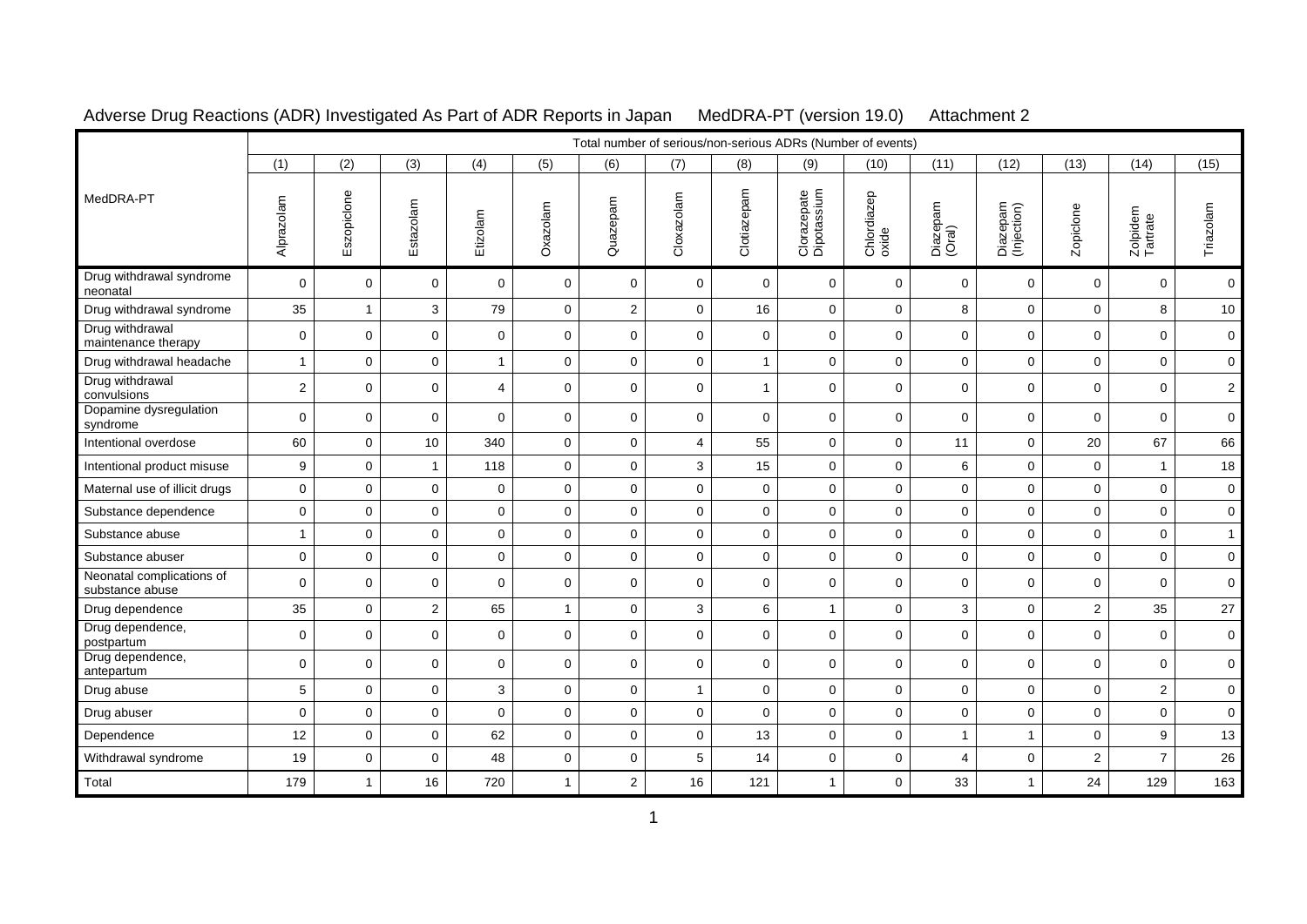|                                              |                |             |             |              |                |                         |                             |                |                         | Total number of serious/non-serious ADRs (Number of events) |             |                                         |                      |                |                     |
|----------------------------------------------|----------------|-------------|-------------|--------------|----------------|-------------------------|-----------------------------|----------------|-------------------------|-------------------------------------------------------------|-------------|-----------------------------------------|----------------------|----------------|---------------------|
|                                              | (16)           | (17)        | (18)        | (19)         | (20)           | (21)                    | (22)                        | (23)           | (24)                    | (25)                                                        | (26)        | (27)                                    | (28)                 | (29)           | (30)                |
| MedDRA-PT                                    | Nimetazepam    | Haloxazolam | Fludiazepam | Flutazolam   | Flutoprazepam  | Flunitrazepam<br>(Oral) | Flurazepam<br>Hydrochloride | Brotizolam     | Bromazepam<br>(Oral)    | Mexazolam                                                   | Medazepam   | Rilmazafone<br>Hydrochloride<br>Hydrate | Ethyl<br>Loflazepate | Lorazepam      | Lormetazepam        |
| Drug withdrawal syndrome<br>neonatal         | 0              | 0           | 0           | $\mathbf 0$  | 0              | 0                       | 0                           | 0              | $\mathbf 0$             | $\mathbf{0}$                                                | 0           | $\mathbf 0$                             | $\mathbf 0$          | $\mathbf 0$    | $\mathbf 0$         |
| Drug withdrawal syndrome                     | $\overline{1}$ | $\mathbf 0$ | $\mathbf 0$ | $\mathbf 0$  | $\overline{2}$ | 5                       | 0                           | $\overline{4}$ | 5                       | $\mathbf 0$                                                 | $\mathbf 0$ | $\mathbf 0$                             | 30                   | 17             | 6                   |
| Drug withdrawal<br>maintenance therapy       | $\mathbf 0$    | $\mathbf 0$ | 0           | $\mathbf{0}$ | $\mathbf{0}$   | $\mathbf 0$             | 0                           | 0              | $\pmb{0}$               | $\mathbf 0$                                                 | 0           | $\mathbf 0$                             | $\mathbf 0$          | $\mathbf 0$    | $\pmb{0}$           |
| Drug withdrawal headache                     | 0              | 0           | 0           | $\mathbf 0$  | 0              | $\mathbf 0$             | 0                           | $\mathbf{1}$   | $\mathbf 0$             | $\mathbf 0$                                                 | $\mathbf 0$ | $\mathbf 0$                             | $\overline{1}$       | $\mathbf 0$    | $\pmb{0}$           |
| Drug withdrawal<br>convulsions               | 0              | $\mathbf 0$ | 0           | $\mathbf 0$  | $\mathbf 0$    | $\mathbf 0$             | 0                           | 0              | $\mathbf{1}$            | $\mathbf{0}$                                                | $\mathbf 0$ | $\mathbf 0$                             | $\mathbf 0$          | $\mathbf 0$    | $\mathsf{O}$        |
| Dopamine dysregulation<br>syndrome           | $\mathbf 0$    | $\mathbf 0$ | $\mathbf 0$ | $\mathbf 0$  | 0              | $\mathbf 0$             | 0                           | 0              | $\mathbf 0$             | $\mathbf 0$                                                 | 0           | $\mathbf 0$                             | $\mathbf 0$          | $\mathbf 0$    | $\mathbf 0$         |
| Intentional overdose                         | 0              | 0           | 0           | $\mathbf 0$  | 0              | $\overline{7}$          | 0                           | 10             | $\sqrt{2}$              | $\mathbf 0$                                                 | $\mathbf 0$ | $\mathbf 0$                             | 20                   | 8              | $\mathsf 0$         |
| Intentional product misuse                   | 0              | $\mathbf 0$ | $\mathbf 0$ | $\mathbf 0$  | $\mathbf{0}$   | $\mathbf 0$             | $\overline{0}$              | 3              | $\mathbf{1}$            | $\mathbf 0$                                                 | $\mathbf 0$ | $\Omega$                                | $\Omega$             | $\overline{2}$ | $\mathsf 0$         |
| Maternal use of illicit drugs                | $\mathbf 0$    | $\mathbf 0$ | $\mathbf 0$ | $\mathbf 0$  | $\mathbf{0}$   | $\mathbf 0$             | 0                           | 0              | $\mathbf 0$             | $\mathbf 0$                                                 | 0           | $\mathbf 0$                             | $\mathbf 0$          | $\mathbf 0$    | $\mathsf{O}\xspace$ |
| Substance dependence                         | 0              | 0           | 0           | $\mathbf 0$  | 0              | $\mathbf 0$             | 0                           | 0              | $\mathbf 0$             | $\mathbf 0$                                                 | $\mathbf 0$ | $\mathbf 0$                             | $\mathbf 0$          | $\mathbf 0$    | $\mathbf 0$         |
| Substance abuse                              | $\pmb{0}$      | 0           | 0           | $\mathbf 0$  | 0              | 0                       | 0                           | 0              | $\mathbf 0$             | $\mathbf 0$                                                 | 0           | $\mathbf 0$                             | $\mathbf 0$          | $\mathbf 0$    | $\mathsf 0$         |
| Substance abuser                             | $\mathbf 0$    | 0           | 0           | $\mathbf 0$  | $\mathbf{0}$   | $\mathbf 0$             | 0                           | 0              | $\mathbf 0$             | $\mathbf 0$                                                 | $\mathbf 0$ | $\mathbf 0$                             | $\mathbf 0$          | $\mathbf 0$    | $\mathsf{O}\xspace$ |
| Neonatal complications of<br>substance abuse | $\pmb{0}$      | 0           | 0           | $\mathbf 0$  | 0              | $\mathbf 0$             | 0                           | 0              | 0                       | $\mathbf 0$                                                 | 0           | $\mathbf 0$                             | $\mathbf 0$          | $\mathbf 0$    | $\mathbf 0$         |
| Drug dependence                              | 0              | 0           | 0           | $\mathbf 0$  | $\overline{1}$ | 6                       | 0                           | 11             | $\overline{\mathbf{4}}$ | $\sqrt{2}$                                                  | 0           | $\mathbf 0$                             | 8                    | $10$           | $22\,$              |
| Drug dependence,<br>postpartum               | 0              | 0           | 0           | $\mathbf 0$  | 0              | 0                       | 0                           | 0              | 0                       | $\mathbf 0$                                                 | 0           | $\mathbf 0$                             | $\mathbf 0$          | $\mathbf 0$    | $\pmb{0}$           |
| Drug dependence,<br>antepartum               | 0              | $\mathbf 0$ | 0           | $\mathbf 0$  | 0              | $\mathbf 0$             | 0                           | $\mathbf 0$    | $\mathbf 0$             | $\mathbf 0$                                                 | 0           | $\mathbf 0$                             | $\mathbf 0$          | $\mathbf 0$    | $\mathbf 0$         |
| Drug abuse                                   | $\mathbf 0$    | $\mathbf 0$ | $\mathbf 0$ | $\mathbf 0$  | 0              | 4                       | 0                           | 10             | $\mathbf 0$             | $\mathbf 0$                                                 | $\mathbf 0$ | $\mathbf 0$                             | $\mathbf 0$          | $\overline{1}$ | $\mathbf 0$         |
| Drug abuser                                  | $\mathsf 0$    | $\mathbf 0$ | 0           | $\mathbf 0$  | $\mathsf 0$    | $\mathbf 0$             | 0                           | $\overline{1}$ | $\mathbf 0$             | $\mathbf 0$                                                 | $\mathsf 0$ | $\mathbf 0$                             | $\pmb{0}$            | $\mathbf 0$    | $\mathsf 0$         |
| Dependence                                   | $\mathbf 0$    | 0           | 0           | $\mathsf 0$  | 0              | 6                       | 0                           | 6              | $\overline{c}$          | $\mathsf 0$                                                 | 0           | $\mathsf{O}\xspace$                     | $\sqrt{5}$           | 3              | $\mathsf{O}\xspace$ |
| Withdrawal syndrome                          | $\pmb{0}$      | $\mathbf 0$ | 0           | $\mathbf 0$  | $\mathbf{1}$   | 6                       | $\mathsf{O}\xspace$         | 3              | $\mathbf{1}$            | $\mathbf{1}$                                                | $\mathbf 0$ | $\mathbf 0$                             | 10                   | 5              | $\mathbf 2$         |
| Total                                        | $\mathbf{1}$   | 0           | 0           | 0            | 4              | 34                      | 0                           | 49             | 16                      | 3                                                           | 0           | 0                                       | 74                   | 46             | $30\,$              |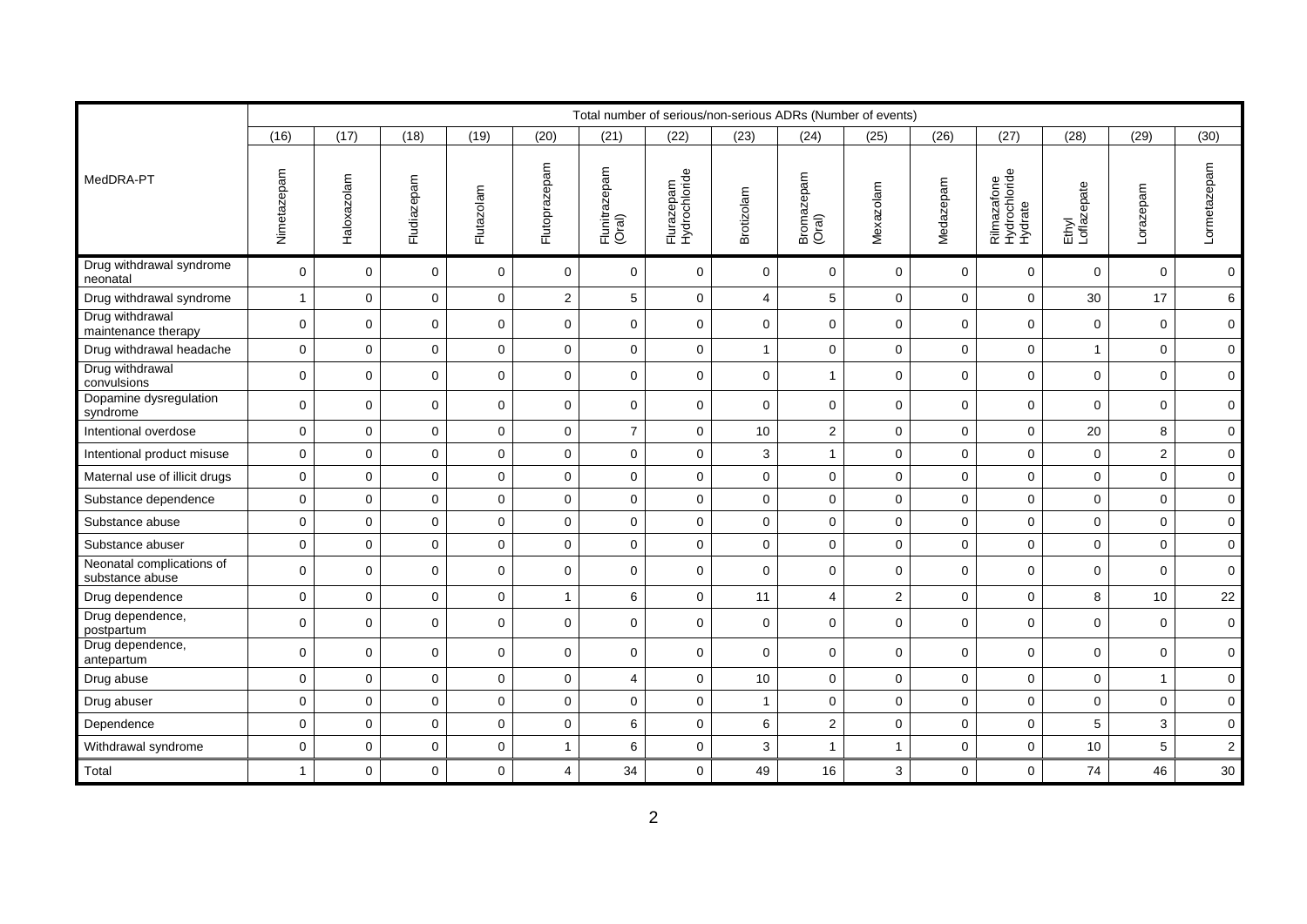|                                              |                |             |                           |                                                   |                |             |                        |                          |                         | Total number of serious/non-serious ADRs (Number of events) |                                          |                                        |                             |                                                                |                     |
|----------------------------------------------|----------------|-------------|---------------------------|---------------------------------------------------|----------------|-------------|------------------------|--------------------------|-------------------------|-------------------------------------------------------------|------------------------------------------|----------------------------------------|-----------------------------|----------------------------------------------------------------|---------------------|
|                                              | (31)           | (32)        | (33)                      | (34)                                              | (35)           | (36)        | (37)                   | (38)                     | (39)                    | (40)                                                        | (41)                                     | (42)                                   | (43)                        | (44)                                                           | (45)                |
| MedDRA-PT                                    | Clonazepam     | Clobazam    | Diazepam<br>(Suppository) | đ<br>Midazolam<br>(Product<br>indicated<br>status | Nitrazepam     | Amobarbital | Secobarbital<br>Sodium | Pentobarbital<br>Calcium | Phenobarbital<br>(Oral) | Phenobarbital<br>(Injection)                                | Phenobarbital<br>Sodium<br>(Suppository) | Phenobarbital<br>Sodium<br>(Injection) | Phenytoin/Phen<br>obarbital | Phenytoin/Pheno<br>barbital/Caffeine<br>and Sodium<br>Benzoate | Primidone           |
| Drug withdrawal syndrome<br>neonatal         | 0              | 0           | 0                         | 0                                                 | $\mathbf 0$    | 0           | 0                      | 0                        | $\mathbf 0$             | $\mathbf{0}$                                                | 0                                        | $\mathbf 0$                            | $\mathbf 0$                 | $\mathbf 0$                                                    | $\mathbf 0$         |
| Drug withdrawal syndrome                     | 20             | $\mathbf 0$ | 0                         | $\mathbf 0$                                       | $\mathbf{1}$   | $\mathbf 0$ | 0                      | $\overline{1}$           | $\mathbf 0$             | $\mathbf 0$                                                 | $\mathbf 0$                              | $\mathbf 0$                            | $\mathbf 0$                 | $\mathbf 0$                                                    | $\mathbf 0$         |
| Drug withdrawal<br>maintenance therapy       | $\mathbf 0$    | $\mathbf 0$ | 0                         | 0                                                 | 0              | $\mathbf 0$ | 0                      | 0                        | $\mathsf{O}\xspace$     | $\mathbf 0$                                                 | 0                                        | $\mathbf 0$                            | $\mathbf 0$                 | $\mathbf 0$                                                    | $\pmb{0}$           |
| Drug withdrawal headache                     | 0              | $\mathbf 0$ | 0                         | $\mathbf 0$                                       | 0              | $\mathbf 0$ | 0                      | 0                        | $\mathbf 0$             | $\mathbf 0$                                                 | $\mathbf 0$                              | $\mathbf 0$                            | $\mathbf 0$                 | $\mathbf 0$                                                    | $\pmb{0}$           |
| Drug withdrawal<br>convulsions               | 0              | $\mathbf 0$ | $\mathbf 0$               | $\mathbf 0$                                       | $\mathbf 0$    | 0           | 0                      | 0                        | $\mathbf 0$             | $\mathbf 0$                                                 | 0                                        | $\mathbf 0$                            | $\mathbf 0$                 | $\mathbf 0$                                                    | $\mathsf{O}$        |
| Dopamine dysregulation<br>syndrome           | $\mathbf 0$    | $\mathbf 0$ | $\mathbf 0$               | $\mathbf 0$                                       | 0              | $\mathbf 0$ | 0                      | 0                        | $\mathbf 0$             | $\mathbf 0$                                                 | 0                                        | $\mathbf 0$                            | $\mathbf 0$                 | $\mathbf 0$                                                    | $\mathbf 0$         |
| Intentional overdose                         | $\overline{c}$ | 0           | 0                         | $\mathbf 0$                                       | $\overline{7}$ | 0           | 0                      | 14                       | $\mathbf 0$             | $\mathbf 0$                                                 | 0                                        | $\mathbf 0$                            | $\mathbf 0$                 | $\mathbf 0$                                                    | $\mathsf 0$         |
| Intentional product misuse                   | 0              | $\mathbf 0$ | $\mathbf 0$               | 0                                                 | $\mathbf{0}$   | $\mathbf 0$ | $\overline{0}$         | $\mathbf{1}$             | $\mathbf 0$             | $\mathbf 0$                                                 | 0                                        | $\Omega$                               | $\Omega$                    | $\mathbf 0$                                                    | $\mathsf{O}\xspace$ |
| Maternal use of illicit drugs                | 0              | $\mathbf 0$ | $\mathbf 0$               | $\mathbf 0$                                       | 0              | 0           | 0                      | 0                        | $\pmb{0}$               | $\mathbf 0$                                                 | 0                                        | $\mathbf 0$                            | $\mathbf 0$                 | $\mathbf 0$                                                    | $\mathsf 0$         |
| Substance dependence                         | $\mathbf 0$    | 0           | 0                         | $\mathbf 0$                                       | 0              | $\mathbf 0$ | 0                      | 0                        | $\mathbf 0$             | $\mathbf 0$                                                 | $\mathbf 0$                              | $\mathbf 0$                            | $\mathbf 0$                 | $\mathbf 0$                                                    | $\mathbf 0$         |
| Substance abuse                              | $\pmb{0}$      | 0           | 0                         | $\mathbf 0$                                       | 0              | 0           | 0                      | 0                        | $\mathbf 0$             | $\mathbf 0$                                                 | 0                                        | $\mathbf 0$                            | $\mathbf 0$                 | $\mathbf 0$                                                    | $\mathsf 0$         |
| Substance abuser                             | $\mathbf 0$    | 0           | 0                         | $\mathbf 0$                                       | 0              | $\mathbf 0$ | 0                      | 0                        | $\mathbf 0$             | $\mathbf 0$                                                 | $\mathbf 0$                              | $\mathbf 0$                            | $\mathbf 0$                 | $\mathbf 0$                                                    | $\mathsf{O}\xspace$ |
| Neonatal complications of<br>substance abuse | $\pmb{0}$      | $\mathbf 0$ | 0                         | 0                                                 | 0              | $\mathbf 0$ | 0                      | 0                        | 0                       | $\mathbf 0$                                                 | 0                                        | $\mathbf 0$                            | $\mathbf 0$                 | $\mathbf 0$                                                    | $\mathbf 0$         |
| Drug dependence                              | 3              | 0           | 0                         | $\mathbf 0$                                       | 3              | $\mathbf 0$ | 0                      | $\pmb{0}$                | $\overline{1}$          | $\mathbf 0$                                                 | 0                                        | $\mathbf 0$                            | $\pmb{0}$                   | $\mathbf 0$                                                    | $\pmb{0}$           |
| Drug dependence,<br>postpartum               | 0              | 0           | 0                         | $\mathbf 0$                                       | 0              | $\mathbf 0$ | 0                      | 0                        | 0                       | $\mathbf 0$                                                 | 0                                        | $\mathbf 0$                            | $\mathbf 0$                 | $\mathbf 0$                                                    | $\pmb{0}$           |
| Drug dependence,<br>antepartum               | 0              | $\mathbf 0$ | 0                         | $\mathbf 0$                                       | 0              | $\mathbf 0$ | 0                      | $\mathbf 0$              | 0                       | $\mathbf 0$                                                 | 0                                        | $\mathbf 0$                            | $\mathbf 0$                 | $\mathbf 0$                                                    | $\mathbf 0$         |
| Drug abuse                                   | $\mathbf 0$    | $\mathbf 0$ | $\mathbf 0$               | $\mathbf 0$                                       | 0              | $\mathbf 0$ | 0                      | $\mathbf{1}$             | $\mathbf 0$             | $\mathbf 0$                                                 | $\mathbf 0$                              | $\mathbf 0$                            | $\mathbf 0$                 | $\mathbf 0$                                                    | $\pmb{0}$           |
| Drug abuser                                  | $\mathsf 0$    | $\mathbf 0$ | 0                         | $\mathbf 0$                                       | $\mathsf 0$    | $\mathbf 0$ | 0                      | $\mathsf{O}\xspace$      | $\mathbf 0$             | $\mathbf 0$                                                 | $\mathsf 0$                              | $\mathbf 0$                            | $\pmb{0}$                   | $\mathbf 0$                                                    | $\mathsf{O}\xspace$ |
| Dependence                                   | 0              | 0           | 0                         | $\mathbf 0$                                       | 0              | $\mathbf 0$ | 0                      | $\mathbf 0$              | $\mathsf 0$             | $\mathbf 0$                                                 | 0                                        | $\mathbf 0$                            | $\pmb{0}$                   | $\mathbf 0$                                                    | $\mathsf{O}\xspace$ |
| Withdrawal syndrome                          | 14             | $\mathbf 0$ | 0                         | $\mathbf 0$                                       | $\overline{4}$ | $\mathbf 0$ | 0                      | 0                        | $\mathsf 0$             | $\mathbf 0$                                                 | $\mathbf 0$                              | $\mathbf 0$                            | $\pmb{0}$                   | $\mathbf 0$                                                    | $\mathsf{O}\xspace$ |
| Total                                        | 39             | 0           | 0                         | 0                                                 | 15             | 0           | 0                      | 17                       | $\mathbf{1}$            | 0                                                           | 0                                        | $\mathbf 0$                            | $\mathbf 0$                 | $\mathbf 0$                                                    | $\mathsf 0$         |